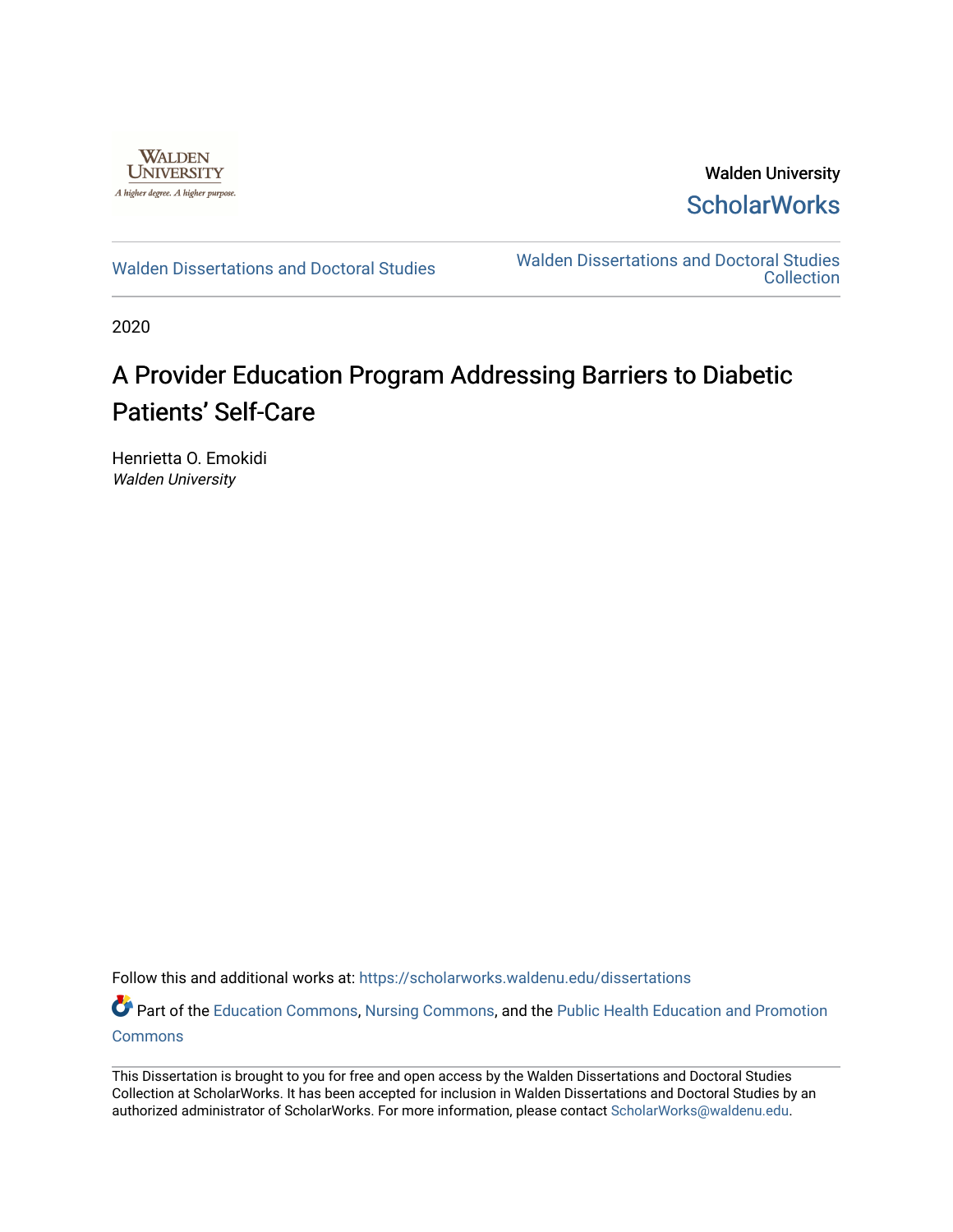# Walden University

College of Health Sciences

This is to certify that the doctoral study by

Henrietta Emokidi

has been found to be complete and satisfactory in all respects, and that any and all revisions required by the review committee have been made.

Review Committee Dr. Diane Whitehead, Committee Chairperson, Nursing Faculty Dr. Robert McWhirt, Committee Member, Nursing Faculty Dr. Barbara Gross, University Reviewer, Nursing Faculty

> Chief Academic Officer and Provost Sue Subocz, Ph.D.

> > Walden University 2020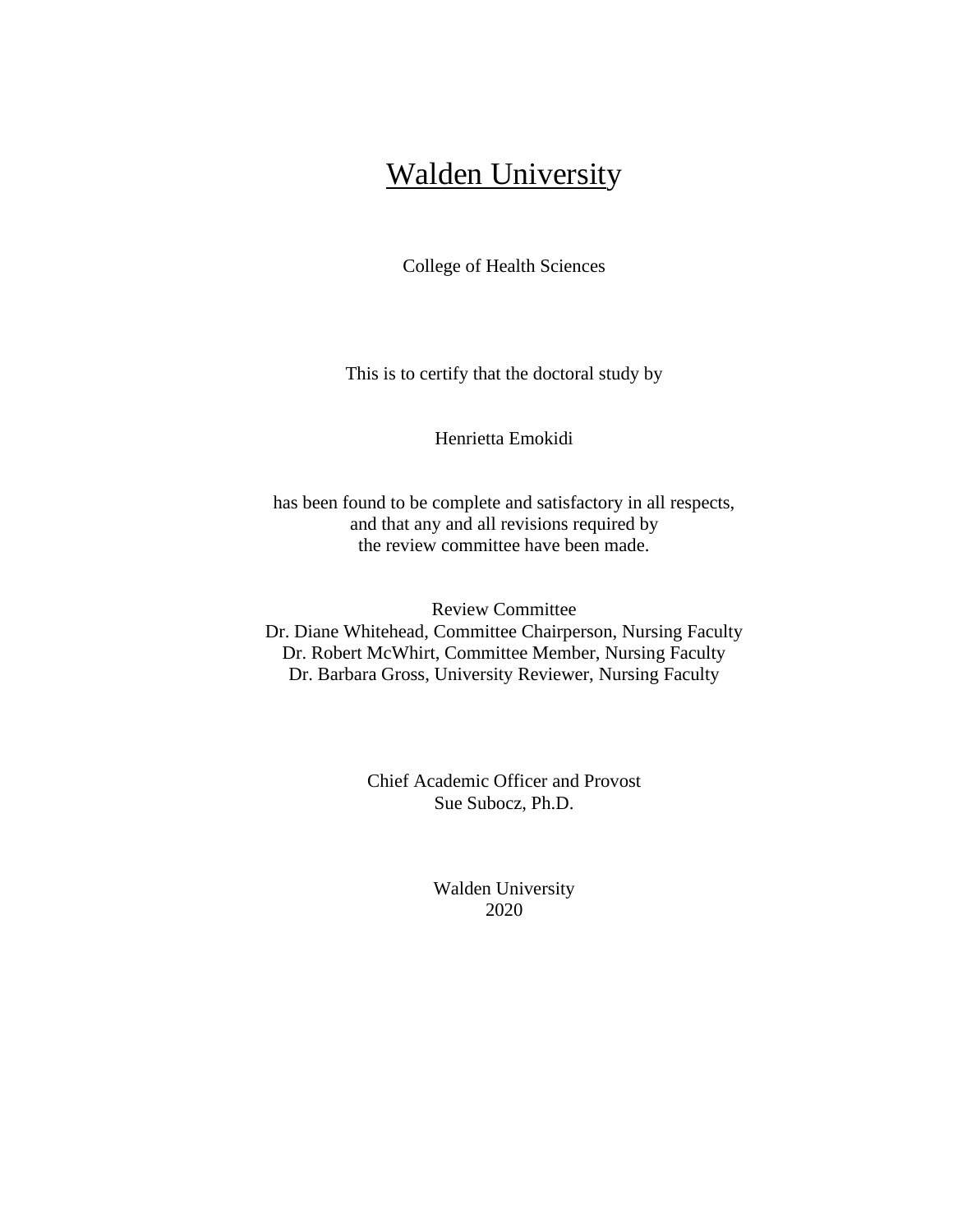## Abstract

A Provider Education Program Addressing Barriers to Diabetic Patients' Self-Care

by

Henrietta Emokidi

MS, Walden University, 2015

BS, University of Alaska Anchorage, 2009

Project Submitted in Partial Proposal

of the Requirements for the Degree of

Doctor of Nursing Practice

Walden University

February 2020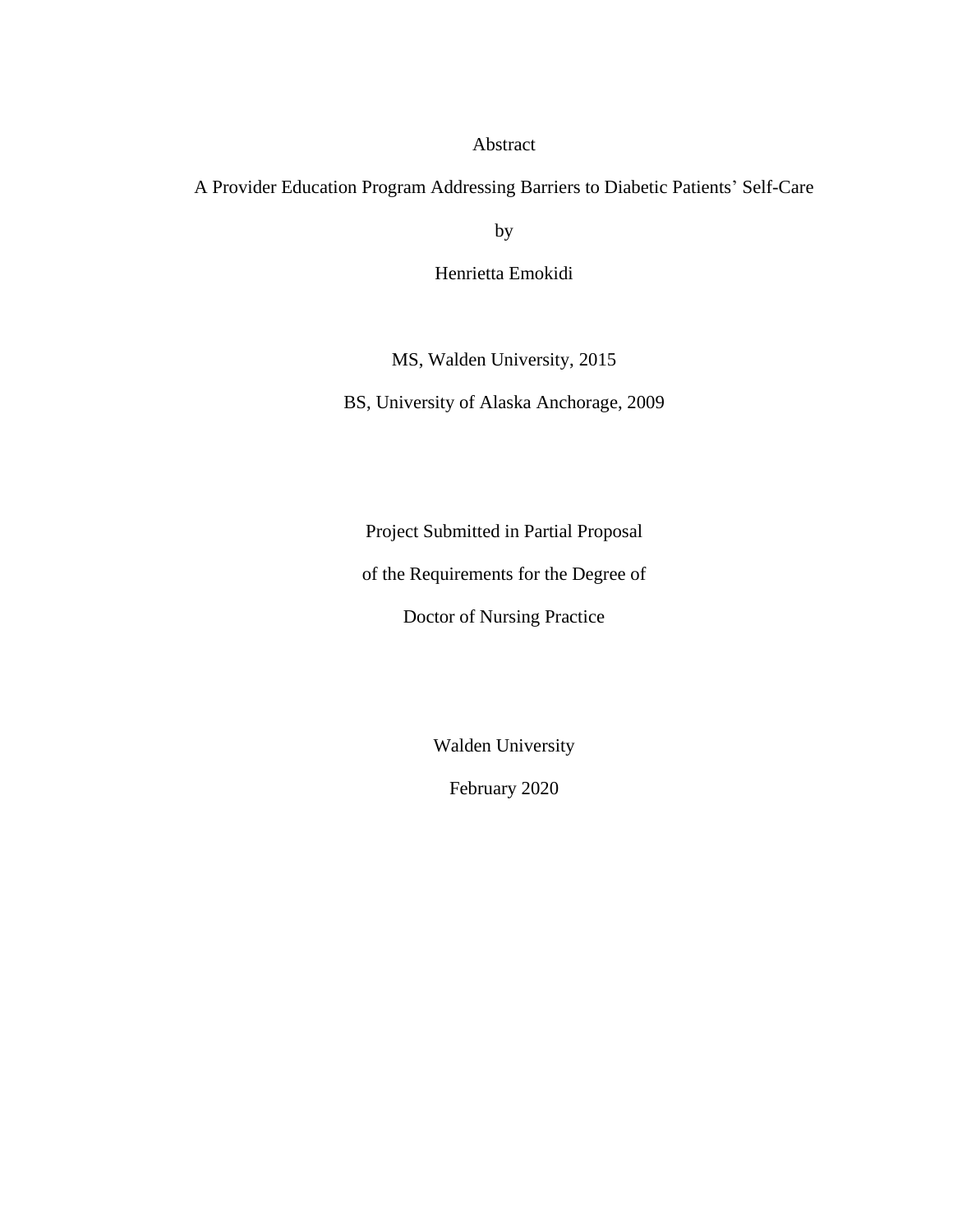Abstract

Diabetes is the leading cause of death among American Indian/Alaskan Natives and the 7th leading cause of death in the United States. Type 2 diabetes (T2DM) affects 9% of the U.S. population and costs the United States an estimated \$245 billion annually. The purpose of this project was to identify patients' concerns related to their disease and to develop an education program for providers to address these concerns. The project was framed using Orem's theory of self-care and the middle-range theory of self-care of chronic illness. Five providers in an underserved clinic in Alaska conducted assessments during a primary care visit. Survey data were collected from 22 patients diagnosed with T2DM, ages 24 to 83 years. The de-identified data were analyzed for themes related to patients' concerns. Themes included diet, exercise, blood sugar checks, medication, taking shots, understanding their disease, referrals, follow-up appointments, depression/anxiety, needing a new insulin pump, lifestyle change, and not knowing what they want. An education program was delivered to the 5 providers addressing the patient concerns. All providers agreed or strongly agreed that the education program provided information they could use to educate and support their T2DM patients. This project supported positive social change by empowering providers to focus on patients' concerns and self-management of their disease.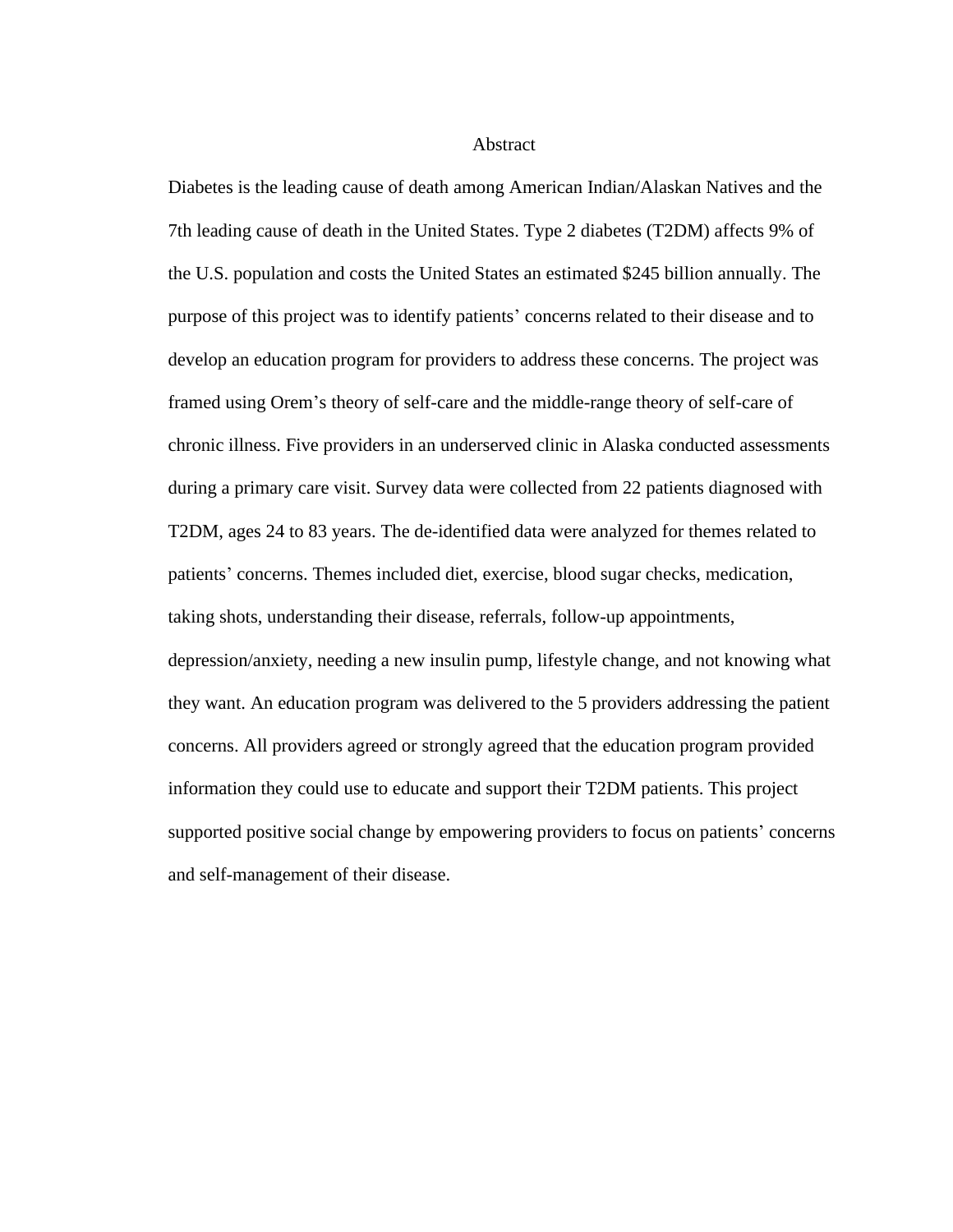A Provider Education Program Addressing Barriers to Diabetic Patients' Self-Care

by

Henrietta Emokidi

MS, Walden University, 2015

BS, University of Alaska Anchorage, 2009

Project Submitted in Partial Fulfillment

of the Requirements for the Degree of

Doctor of Nursing Practice

Walden University

February 2020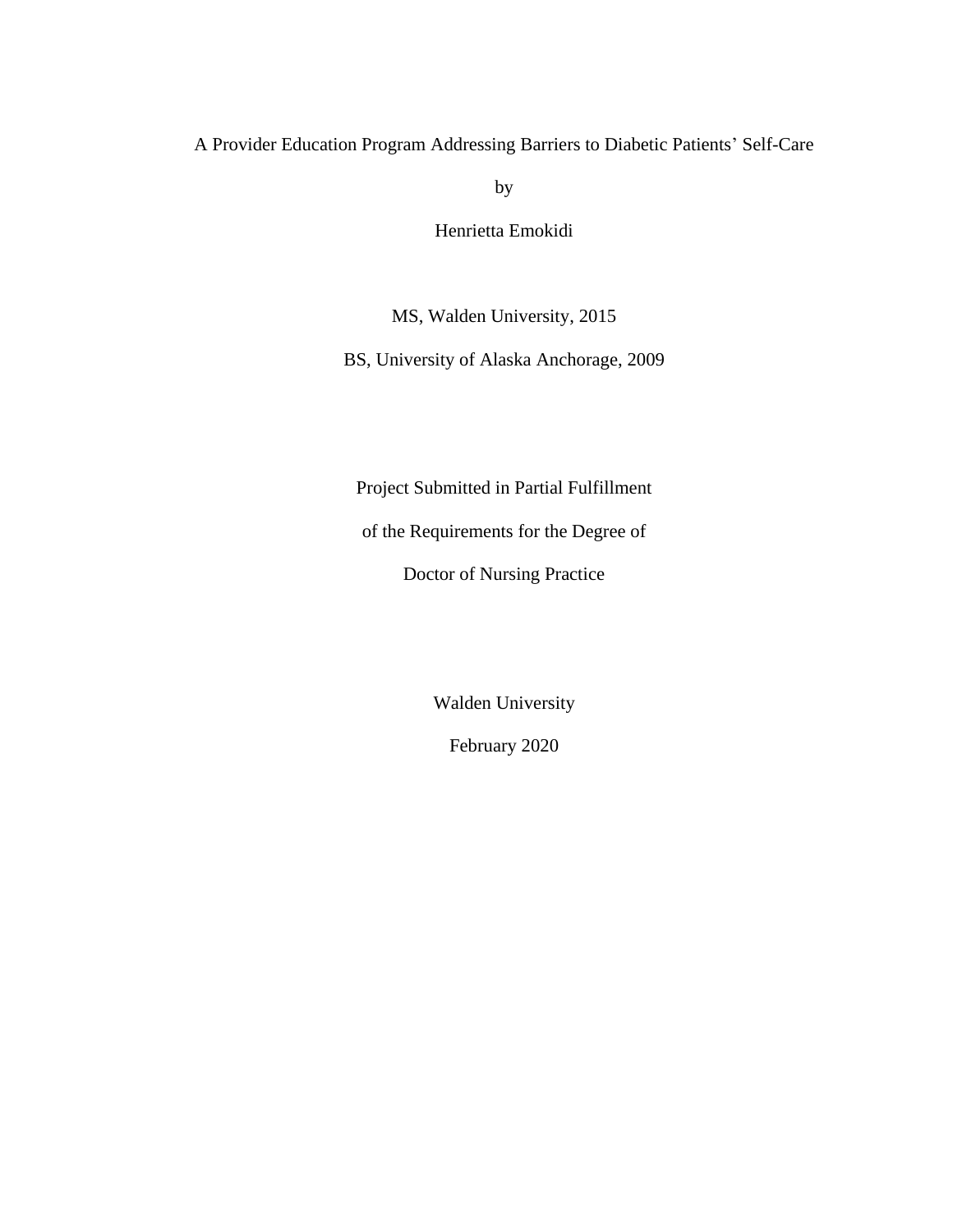## **Dedication**

I would like to use this opportunity to dedicate this project work to My Heavenly Father (God Almighty) for giving me the strength, wisdom, knowledge, and understanding to start and complete this program. I also want to dedicate this project work to my husband and kids for all their love, patience, and understanding in supporting me through ups and downs as I went through this program. Thank you and I love you all with all my heart. Lots of hugs and kisses.

I also want to use this opportunity to dedicate this project work to "my prayer warrior mother," who inspired me to start on this journey. Watching her complete her doctorate in theology was part of my motivation and strength, and encouraged me to believe that anything is possible if you put your heart into it. I love you and thank you.

Also, as my dad looks down on me from heaven, I can imagine the smile on his face indicating, "Yes, my little princess, you did it!" I dedicate this project to him; I love and miss you dearly dad.

Also, I would like to dedicate this project work to my lovely brothers, sisters, friends, colleagues, and well-wishers for their undying support and words of encouragement as I went through this program.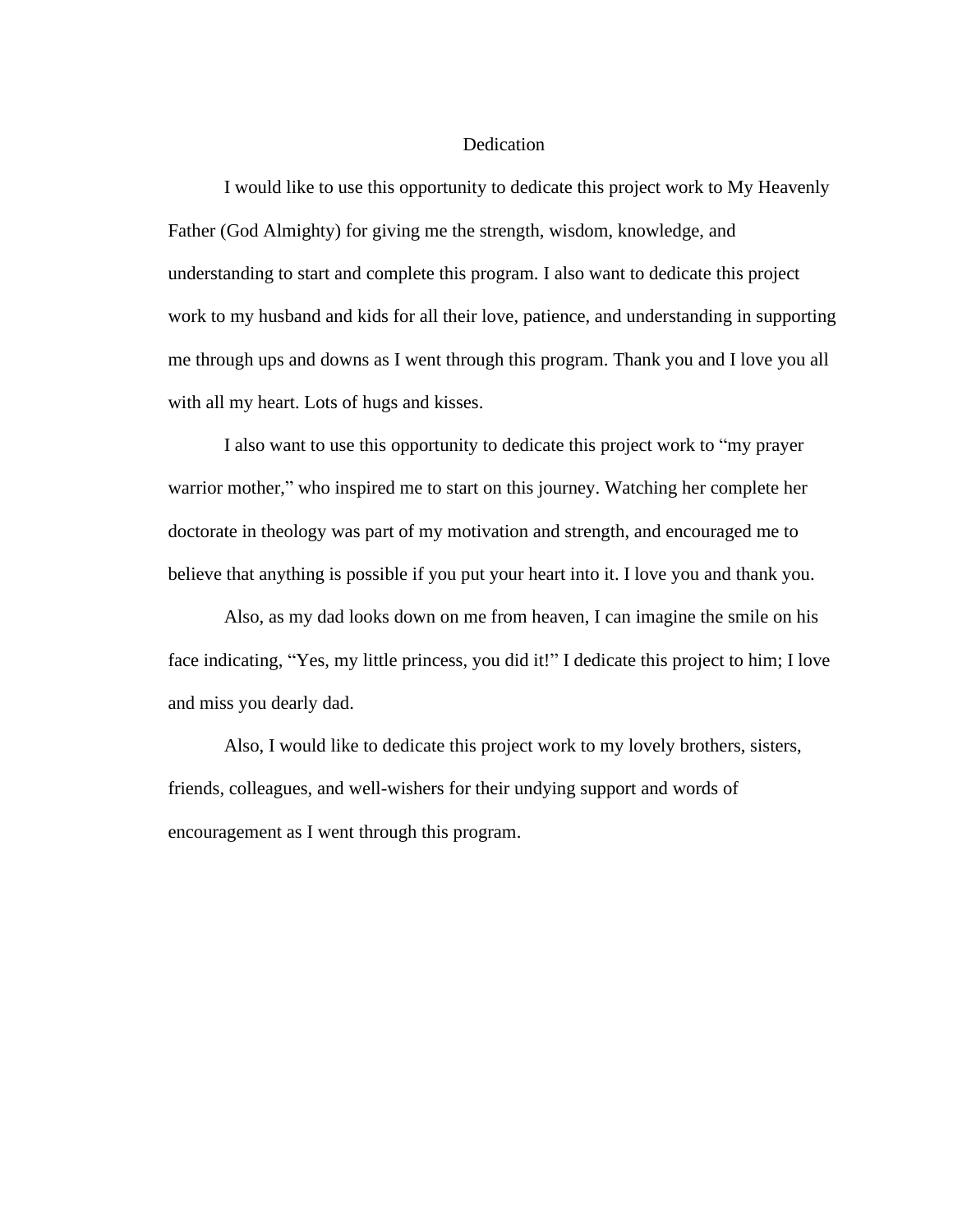## Acknowledgments

It has been a long time coming. First and foremost, I would like to give God the glory for blessing me with His wisdom, knowledge, and understanding, which I applied to help me ace all my courses in this program.

I would like to use this opportunity again to acknowledges and give a big hug and special thanks to my husband, daughter, and sons for their undying love, patience, and support through this time-consuming process. I hear you guys. I have missed lots of special occasions, but I promise you all have my unlimited presence/attention and undying love. Guess what? It is finished, and we made it! I am here now.

I also want to use this opportunity to acknowledge my project committee members, instructors, classmates, and Walden staff members I made contact with for their help, guidance, and support through the completion of this project. Notably, a special thanks to my project chairperson, Dr. Diana Whitehead. Thank you for your patience, constant support, guidance, love, and understanding in seeing me through the successful completion of this project. I am blessed to have had you as a project chair. You are the best Dr. "D"!

I also want to acknowledge my clinical preceptor, Doris-Ann Carter, for the patient, understanding, guidance, knowledge, and love she showed me during my clinical sections in the program. Thank you for providing me with a site to precept in. I appreciate you!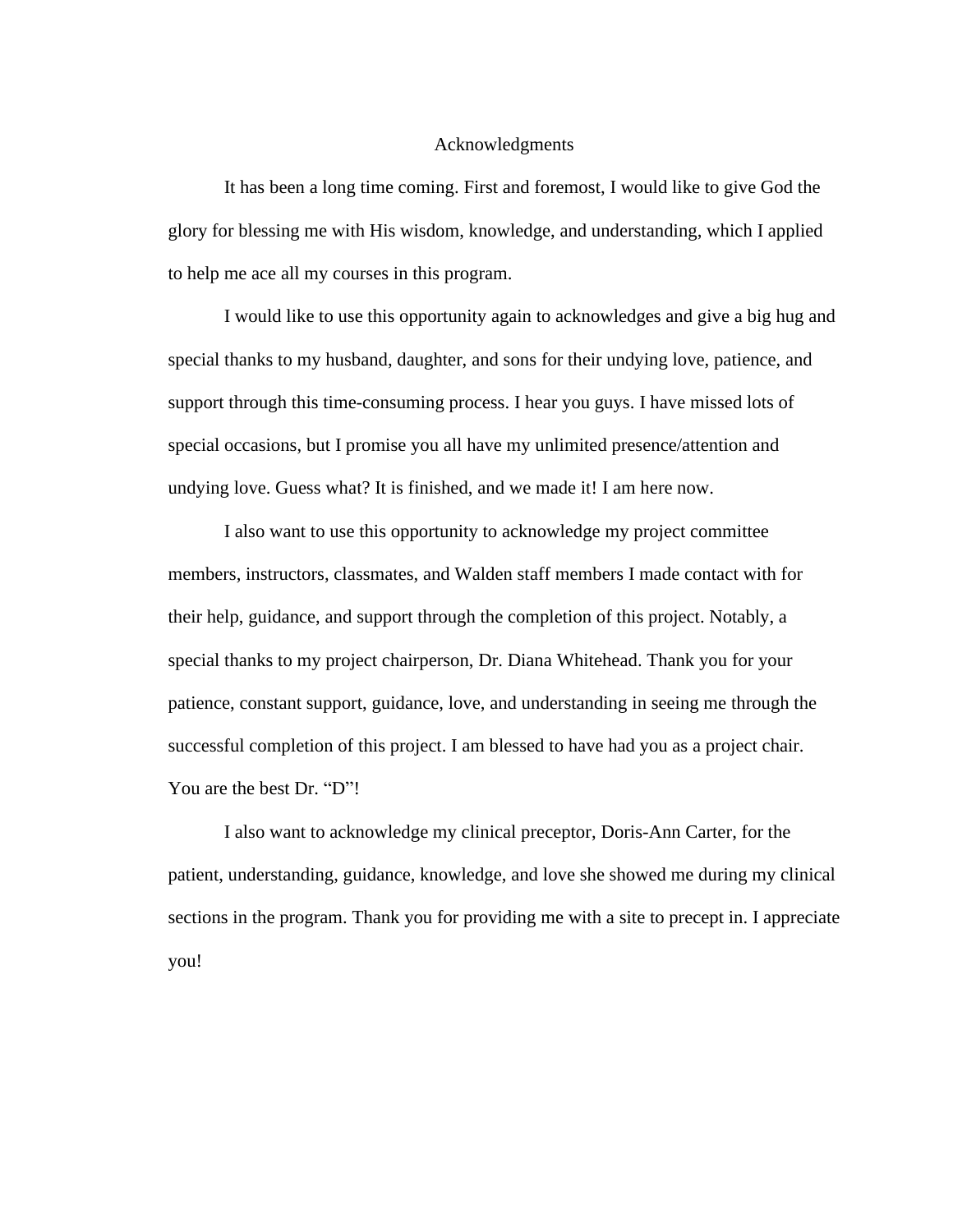Last, be not least, I would like to acknowledge all the providers, the manager, and nursing staff of the Hearts of Eagle River clinic for all your support and contributions toward the success of my project educational program. Thanks to everyone. I love you.

I would like to acknowledge everyone who helped me along the way as I embarked on this program. Thank you from the bottom of my heart, and God bless you all.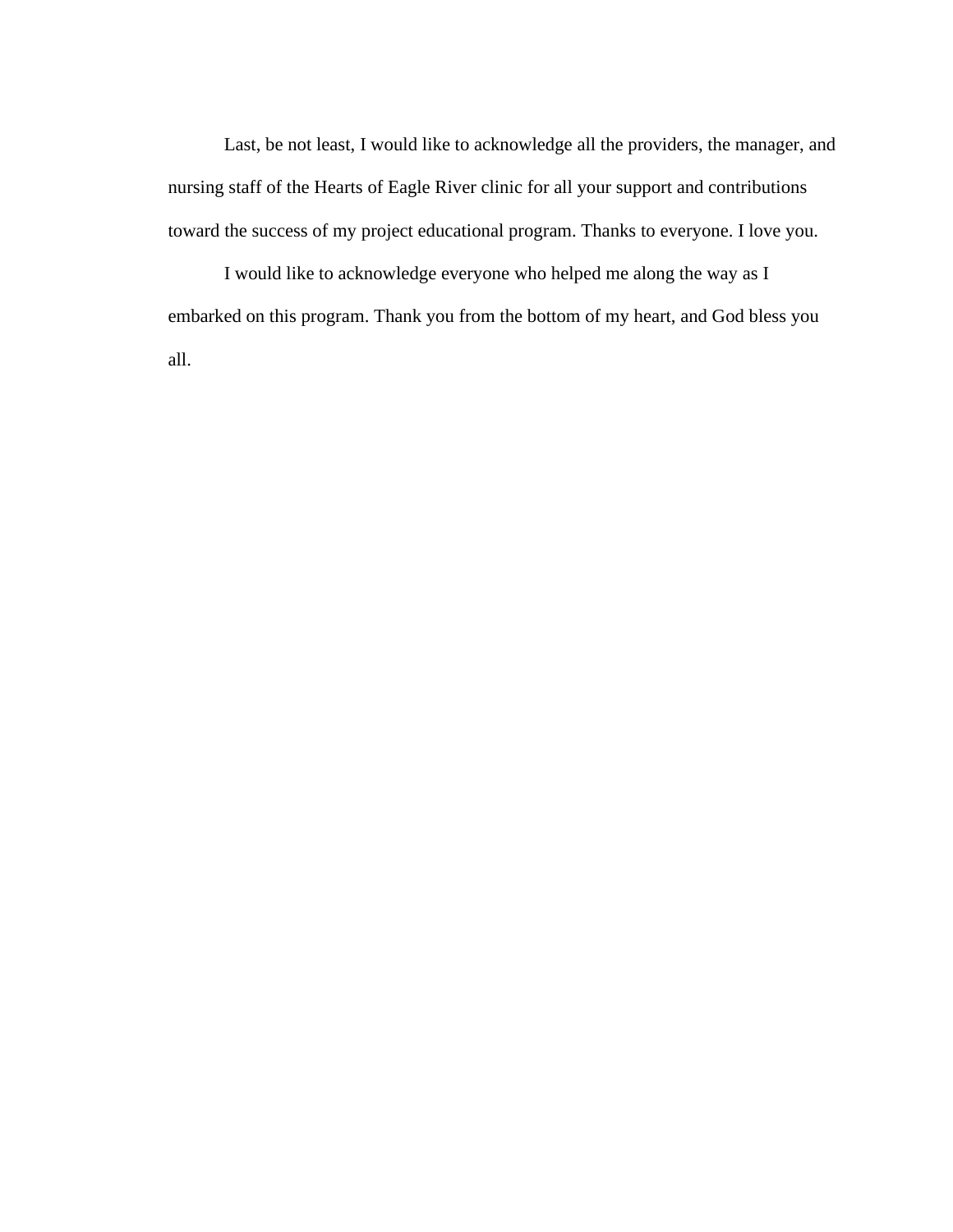# Table of Contents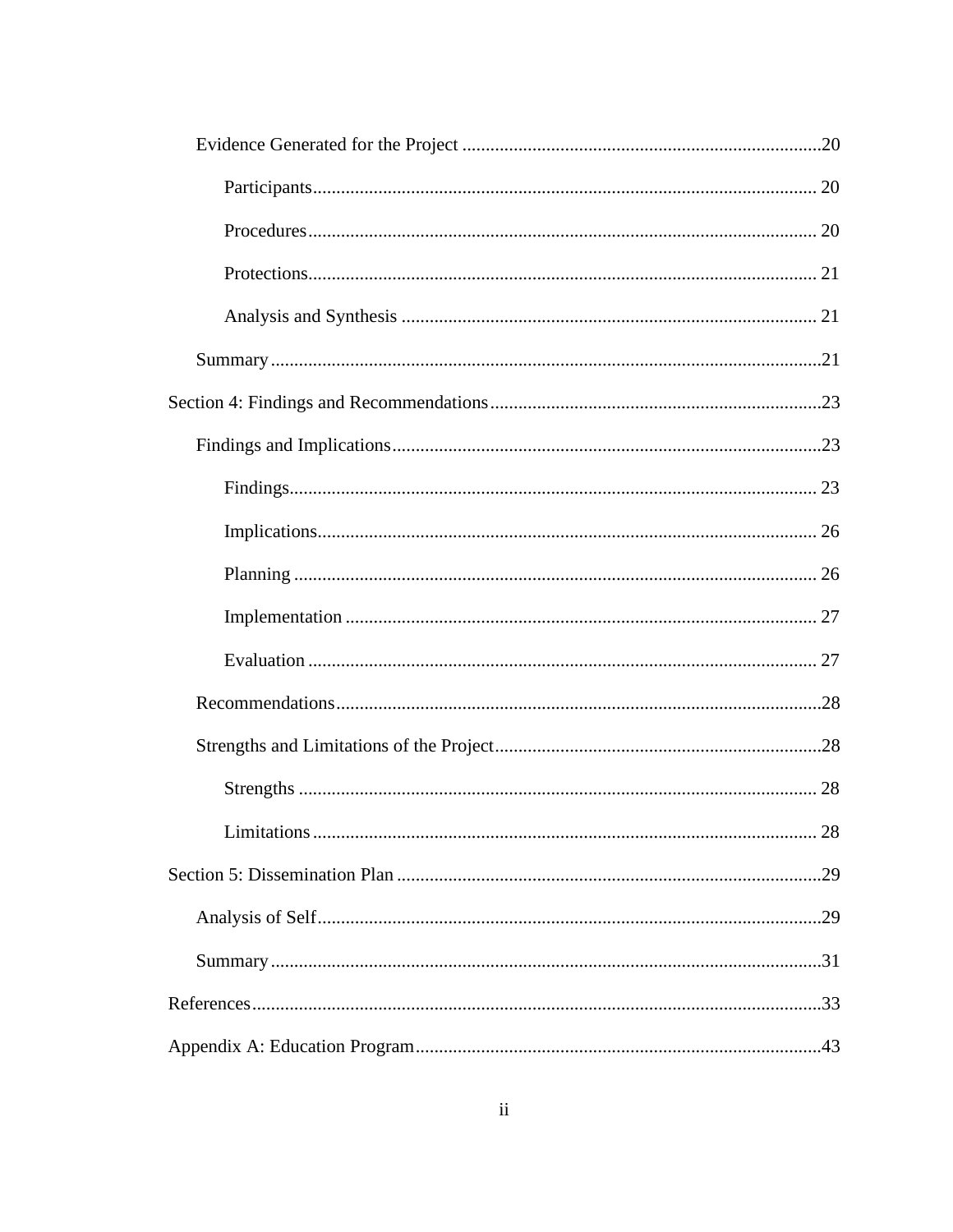|--|--|--|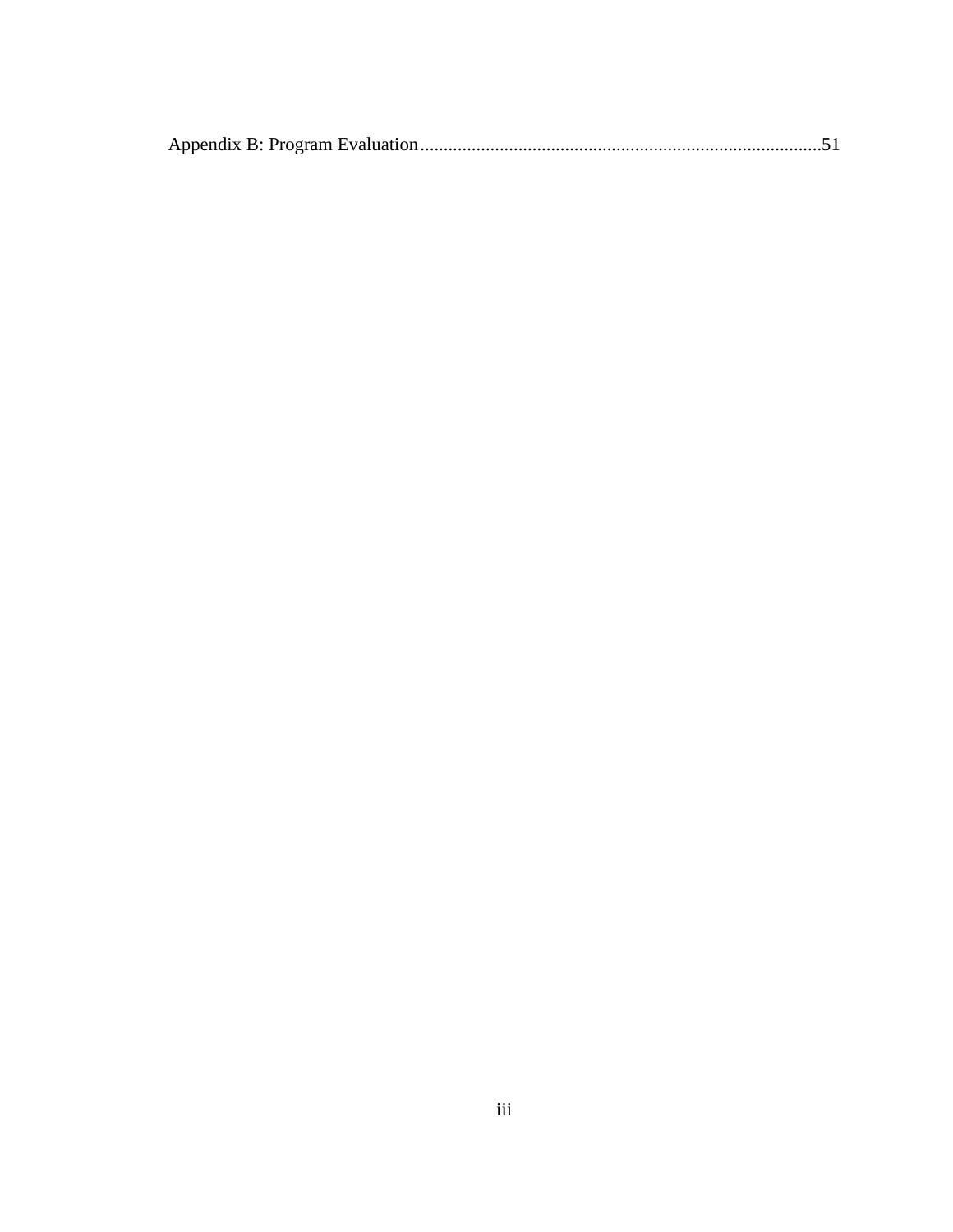# List of Tables

<span id="page-11-0"></span>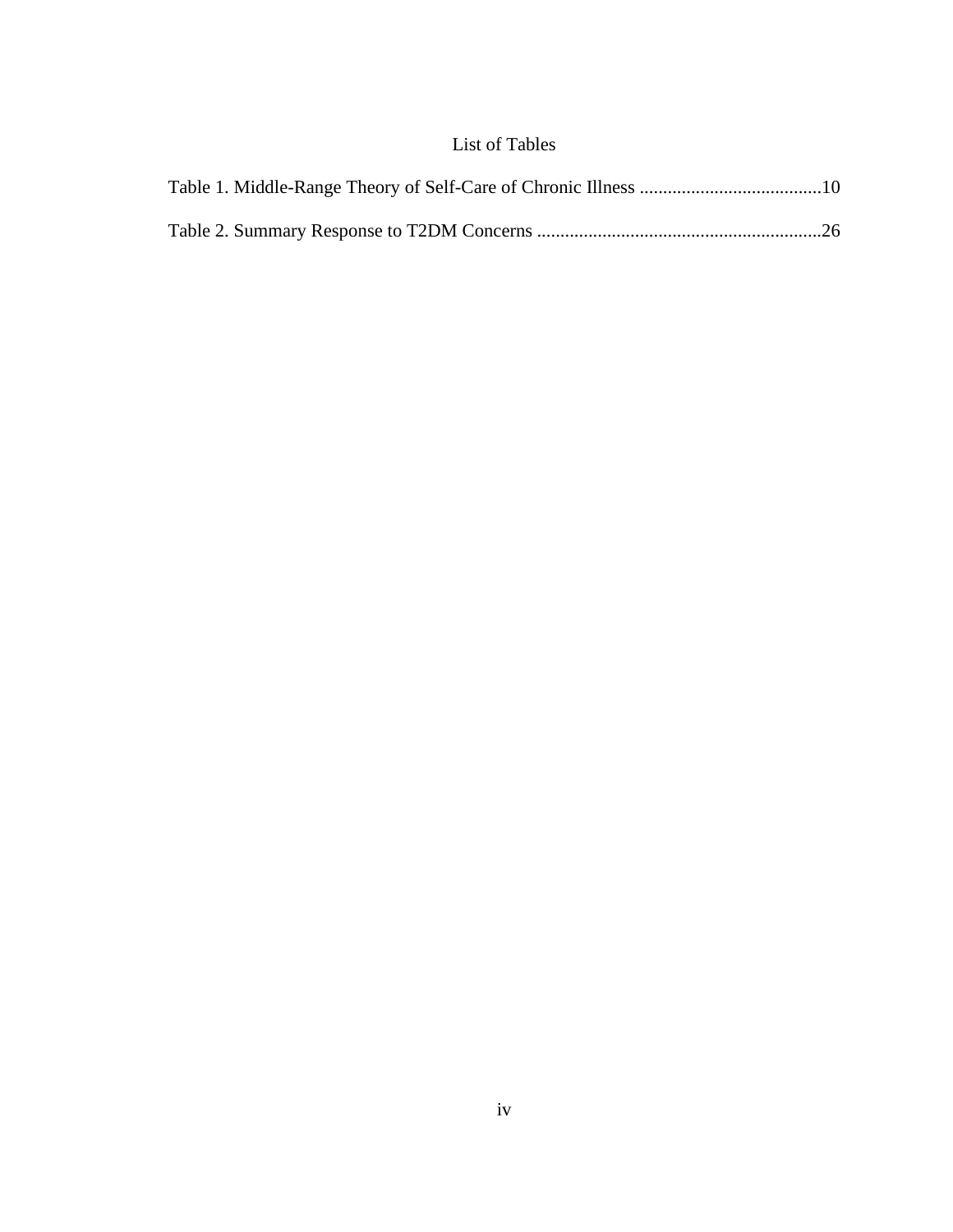## Section 1: Nature of the Project

<span id="page-12-0"></span>Diabetes mellitus (DM) is considered a major epidemic of the 21st century (Bar-Dayan et al., 2016). According to the International Diabetes Federation, 382 million people worldwide had diabetes in 2013, and this number is expected to increase to 592 million by 2035. Approximately 415 million in the world between 20 and 79 years of age lives with diabetes. Seventy-five percent of these individuals live in low-and middleincome countries. The global age-standardized diabetes prevalence is currently 9.0% in men and 7.9% in women (Magnan, Bolt, Greenlee, Fink, & Smith, 2018).

Diabetes affects 9% of the U.S. population and costs the United States an estimated \$245 billion annually (Laiteerapong et al., 2018). Even though the prevalence of adults with diagnosed diabetes went up sharply during the 1990s, this diagnosis appears to have been stabilizing since 2009. About 1.4 million new cases of diabetes were diagnosed among adults ages 18 to 79 in 2015. Approximately 7.2 million of these adults had diabetes but were not aware that they had the disease or did not report that they had it (Centers for Disease Control and Prevention [CDC], 2018). Nearly 10% of the U.S. population suffers from type 2 diabetes mellitus (T2DM). This incidence varies by race/ethnicity, with non-Hispanic Whites experiencing the lowest rates (7.1%), followed by Asians (8.4%), Hispanics (11.8%), Blacks (12.6%), and American Indians (16.1%; Chandler & Monnat, 2015). An aging population and the growth of minority populations are expected to add to the disease's prevalence. African Americans, Latinos, Native Americans, and certain Asians and Pacific Islanders are at high risk of developing T2DM (Chan, 2010).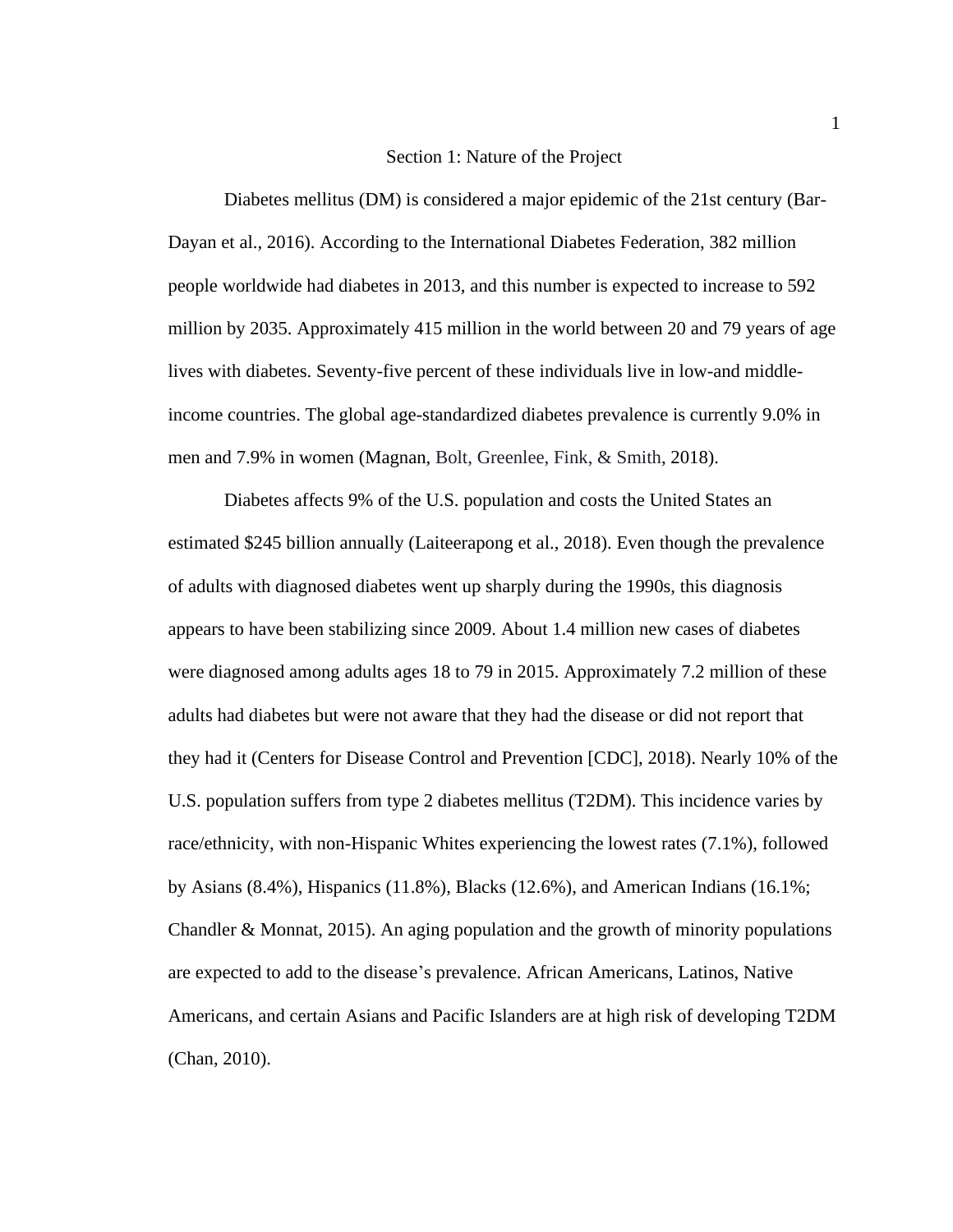T2DM is a metabolic condition in which the pancreas is resistant to insulin or there is deficiency of insulin secretions (Gnesin et al., 2018). T2DM takes up to 8-12 years from the beginning of abnormal blood sugar readings. Throughout this period, an individual can be asymptomatic (Bar-Dayan et al., 2016). Patients diagnosed with T2DM have a higher death rate and more long-term complications such as retinopathy, neuropathy, nephropathy (i.e., microvascular complications) and ischemia of the lower extremities, ischemic heart disease, and stroke (macrovascular complications) compared to nondiabetic individuals (Chandler & Monnat, 2015; Gnesin et al., 2018).

T2DM has levied substantial economic and clinical burden in the U.S. health care system. In 2017, the annual expenditure on diabetes care in the United States was approximately \$327 billion, consisting of \$237 billion in direct medical costs and \$90 billion in indirect costs (Willey et al., 2018). The annual economic cost of diabetes in the United States is estimated at \$245 billion (Chandler & Monnat, 2015). Unplanned absences in the workforce due to diabetes-related illness is estimated to cost a company with 1,000 full-time employees \$1.5 million annually in wage replacements and lost productivity (Weiss, 2017).

Diabetes self-management education (DSME) programs help to increase patients' knowledge and vision about the disease and to emphasize their role in disease management and treatment via continuous control of diet and blood glucose levels. These programs focus on living with diabetes as a chronic condition and include knowledge about food intake, physical activity, metabolic control, prevention of complications, and psychological aspects. DSME programs include lectures, interactive discussions, and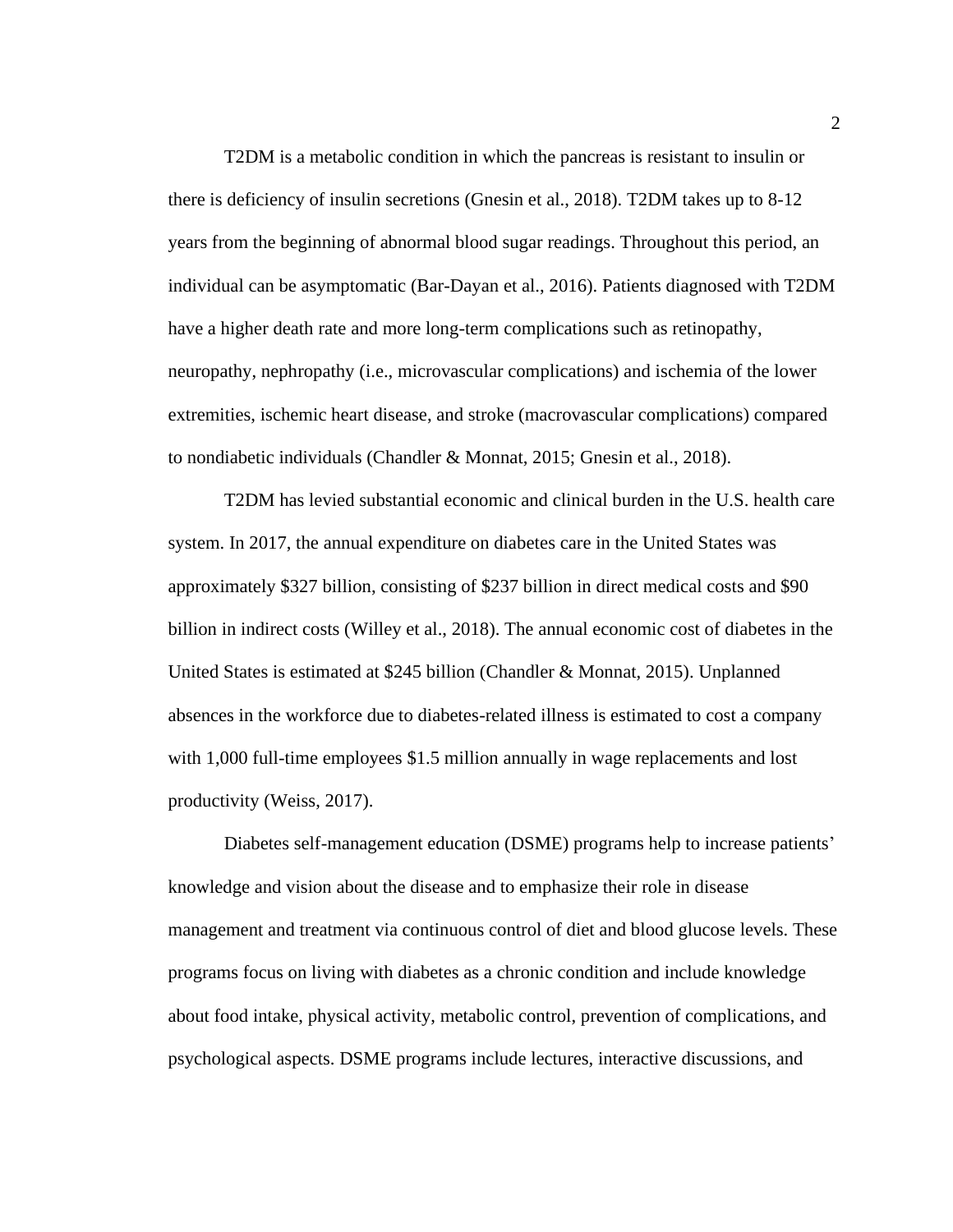participants sharing their experiences related to physical activities, blood glucose measurements, and problem-solving issues and, (Fløde, Iversen, Aarflot, & Haltbakk, 2017). Moghadam, Najafi, and Yektatalab (2018) reported that effective self-care measures performed by patients resulted in at least 1% decrease in HbA1c level, which could significantly decrease the dangerous consequences of diabetes, such as death, myocardial infarction, and microcellular damage.

Successful management of diabetes is required to reduce its burden and complications. DSME plays a key role in empowering people with diabetes to engage in and maintain lifestyle changes that have been shown to improve health outcomes (Fan  $\&$ Sidani, 2018). Therefore, it is time for a patient's role in their care to be redefined from a passive recipient of care to an active participant charged with defined responsibilities, equipped to dispatch them, and accountable for the results (Schlesinger & Fox, 2016). To promote a positive social change in the lives of patients in the community in which they reside in, providers need to give patients autonomy over their care and be diligent in identifying the barriers preventing patients from self-care management of their disease.

#### **Problem Statement**

<span id="page-14-0"></span>American Indian/Alaskan Natives (AI/AN) constitute only 2% of the U.S. population. Diabetes is the leading cause of death among this group and the seventh leading cause of death in the United States. Adult ages 20 years or older in the AI/AN population have been noted to have a higher prevalence of DM, and they also develop T2DM at a much younger age than the general U.S. population. Cardiovascular disease and mortality from this disease are higher amongst AI/ANs than the general population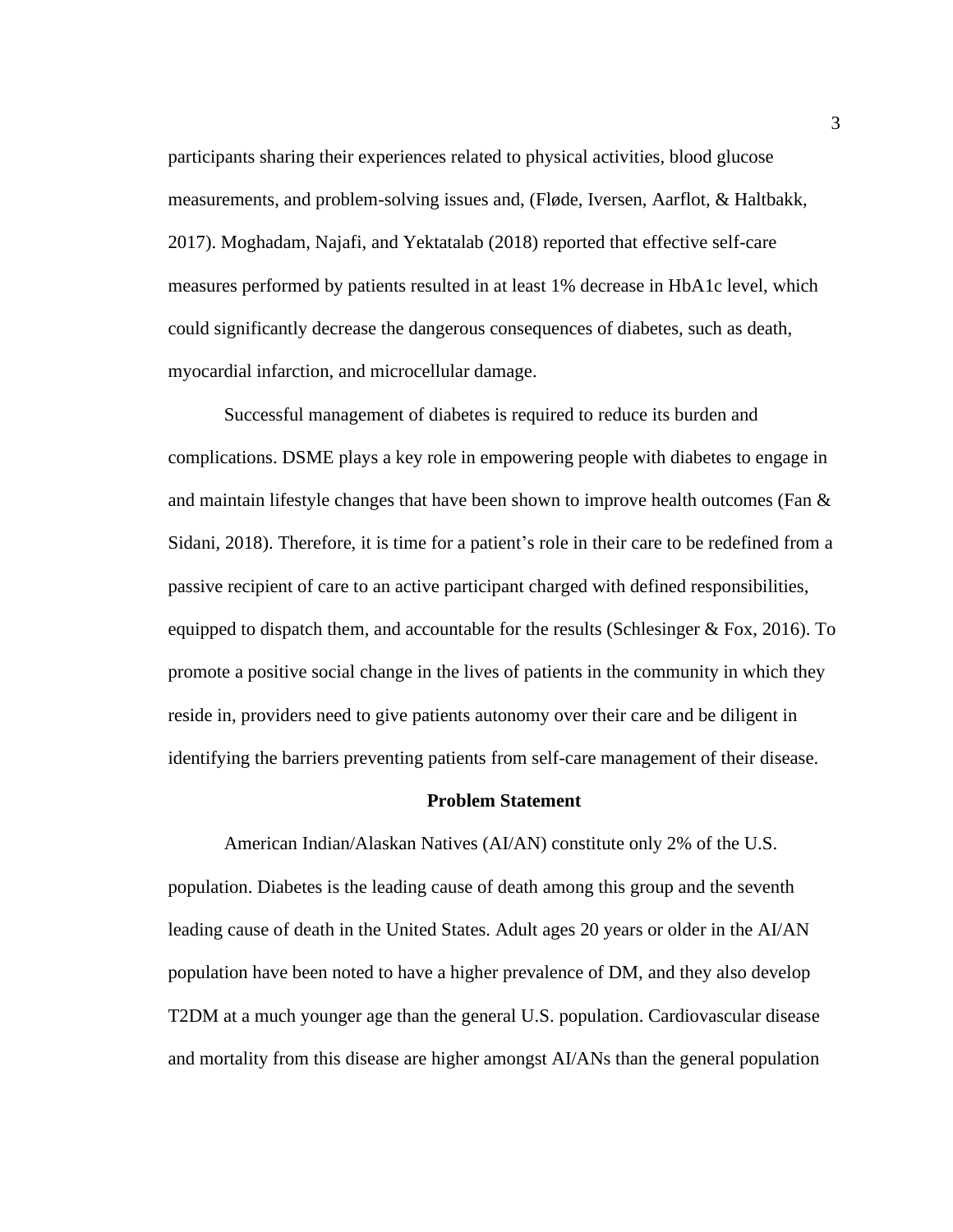for which DM is the major risk factor. Compared to the non-Hispanic White population, the prevalence of stroke and 1-year poststroke mortality for both males and females in the AI/AN population is higher. According to Poudel, Zhou, Story, and Li (2018), cultural norms and historical conditions, in addition to race/ethnicity, contribute to the increasing prevalence of DM and cardiovascular disease among the AI/AN population.

When establishing prevention programs to decrease the prevalence of T2DM incidence among adults and children in the AI/AN population, it is important to consider multiple factors. Behavioral risk factors should be identified and addressed in prevention programs (such as self-care management and diabetes education), and smoking cessation, healthy diet, and increased physical activity should be advocated for and promoted as a lifestyle change (Poudel et al., 2018). Patient self-reports shared by the practicum site revealed that most of AI/ANs are still living the traditional life. They are unemployed, uneducated, of low income, and have poor access to health care. Clinic providers reported that these patients are deficient in their knowledge of diabetes self-care management.

T2DM is a silent condition with few or no symptoms caused by poor glucose, blood pressure, and lipid control. There is little or no sense of urgency, and this is a key issue. People with T2DM are asked to take a handful of pills, give themselves injections, and prick their fingers to measure their blood glucose several times a day. However, they often do not feel any different whether they follow or do not follow physician recommendations (Edelman, 2017). Ongoing patient self-management education and support are critical to preventing acute complications and reducing the risk of long-term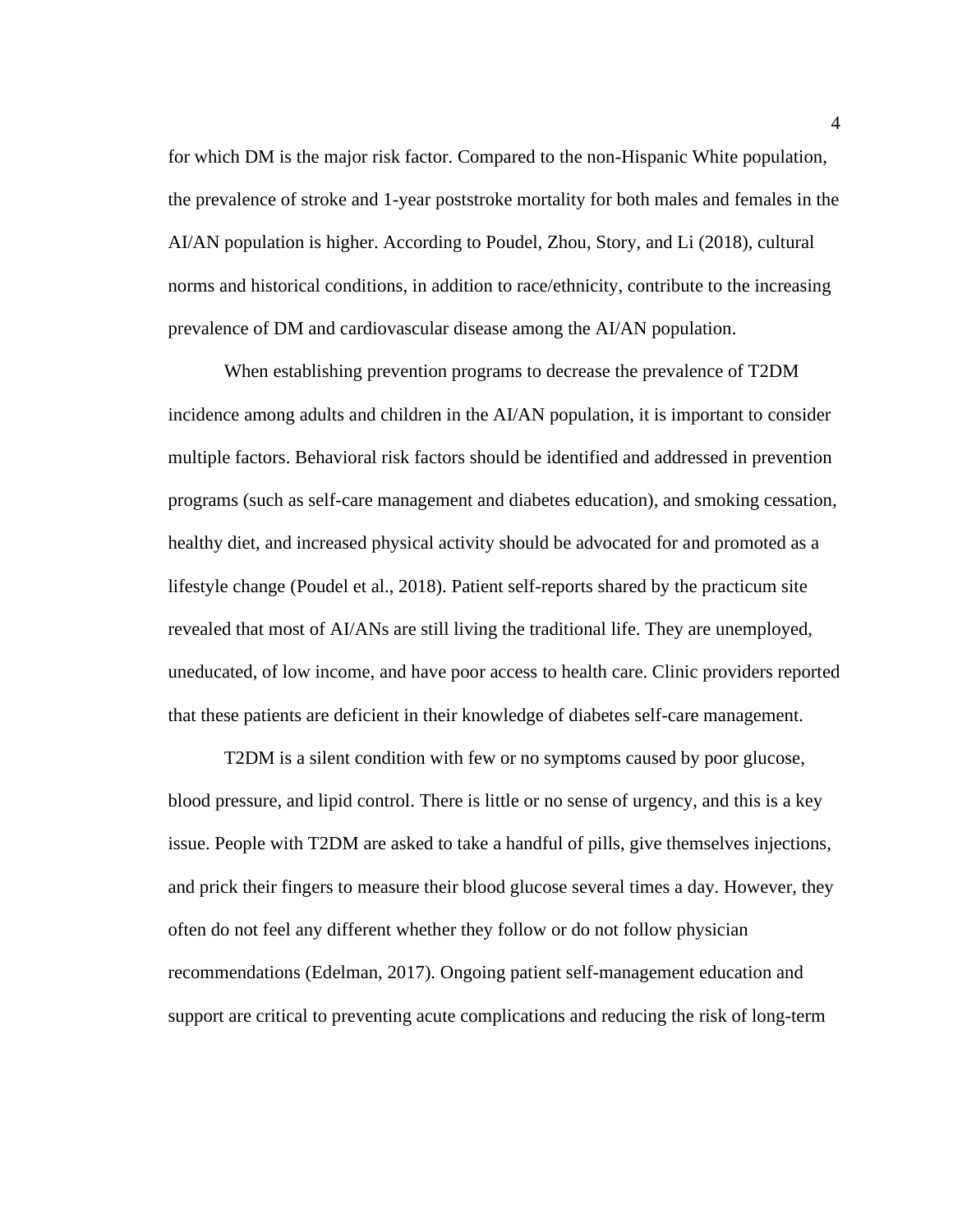complications. Significant evidence exists that supports a range of interventions, such as to improve diabetes outcomes (American Diabetes Association [ADA], 2019).

#### **Purpose Statement**

<span id="page-16-0"></span>The purpose of this project was to develop an education program for providers caring for patients with T2DM. The education program was developed following the Walden University Manual for Staff Education for DNP scholarly projects. The project question was the following: Based on provider input related to diabetic patients' major concerns, will a staff education program on addressing these concerns improve providers' competence in addressing patient concerns?

## **Nature of the Doctoral Project**

<span id="page-16-1"></span>Providers at the clinic are concerned with the high incidence of T2DM and the lack of patients' ability to manage their self-care. Providers have asked all patients returning to the clinic for their routine visit the following five questions:

- 1. What is causing you the most concern at this moment?
- 2. What is difficult about diabetes?
- 3. What would you change to feel better?
- 4. What are the next steps you feel you can take to feel better?
- 5. What can I do to help you?

De-identified survey data were provided to me by the facility. I explored the results for themes. Based on themes, an education program for providers was developed. An expert panel was identified to review the educational materials. This project met the standard of Essentials for Doctoral Education for Advanced Nursing Practice as defined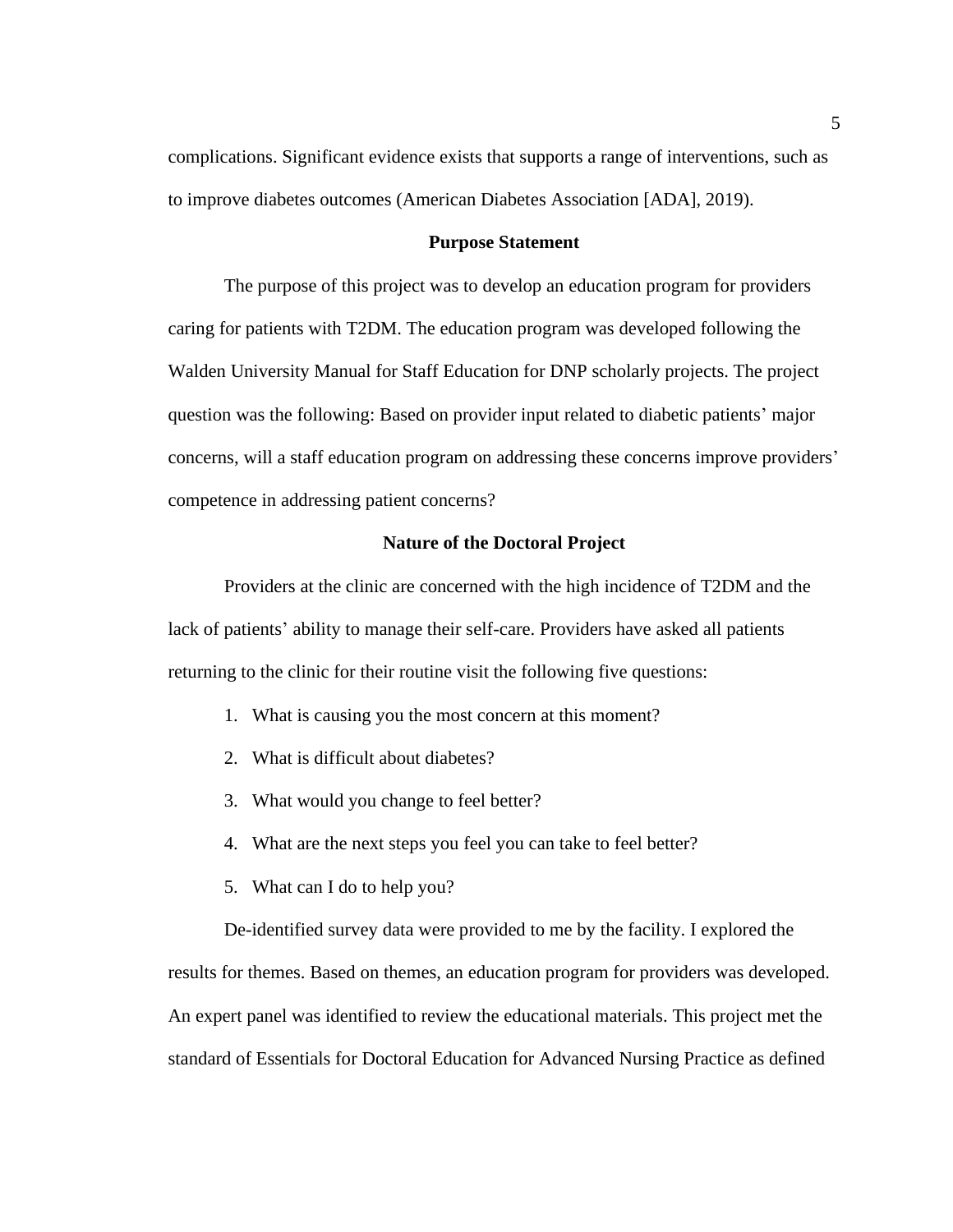by the American Association of Colleges of Nursing (American Association of Colleges of Nursing [AACN], 2006) Clinical Prevention and Population Health for Improving the Nation's Health. By applying DNP Essentials VII, providers in the nursing profession/clinical practice settings can analyze epidemiological, biostatistical, environmental, and other appropriate scientific data related to individual, aggregate, and targeted population health.

### **Significance**

<span id="page-17-0"></span>Diabetes is a chronic disease and one of the leading causes of cardiovascular death in the Alaskan community. Therefore, patients' self-care management and education, and providers identifying barriers to patient care early and implementing evidence-based practice to provide patient-centered care or individualized-patient care, are imperative. Involving stakeholders earlier in patients' care plan is vital for positive patient outcomes. The stakeholders are patients, family members, providers, and interand intradisciplinary team members such as medical providers, diabetes educators, behavioral health providers, medical assistants, and community resource representatives. Additional stakeholders include members of a partnering community engagement organization and researchers with backgrounds in public health, community engagement, health behavior change, health services research, diabetes short message service, and health care informatics (Kwan et al., 2017). Through collaborations with clinic stakeholders, barriers to patient self-care management were identified, and a provider education program was developed.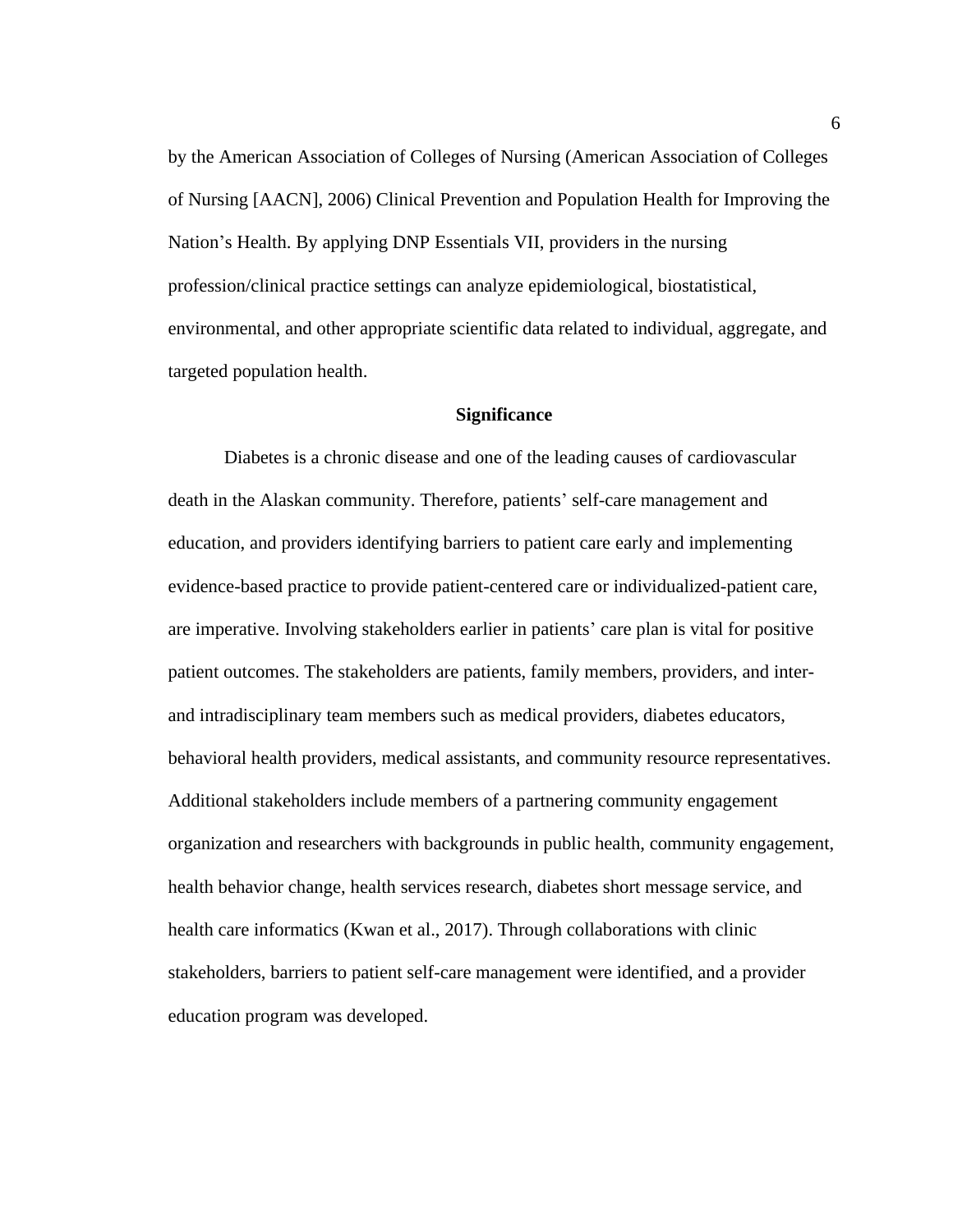#### **Summary**

<span id="page-18-0"></span>The diabetes epidemic continues to grow at an alarming rate. Every 17 seconds, someone in the United States is diagnosed with T2DM (Caffrey, 2018). The cost of care for patients with diabetes is skyrocketing, and it is the leading cause of cardiovascular death in Alaska. The primary issue is lack of patient education, self-care motivation, and activation (Edelman, 2017). Section 1 introduced the gap in practice, the practice question, and the nature of this project. The ADA (as cited in Powers et al., 2015) recommended that all individuals with diabetes receive diabetes self-management education and support (DSMES) at diagnosis and as needed thereafter. Section 2 introduces the model that supported this project, the evidence supporting the project question, and my role in the project.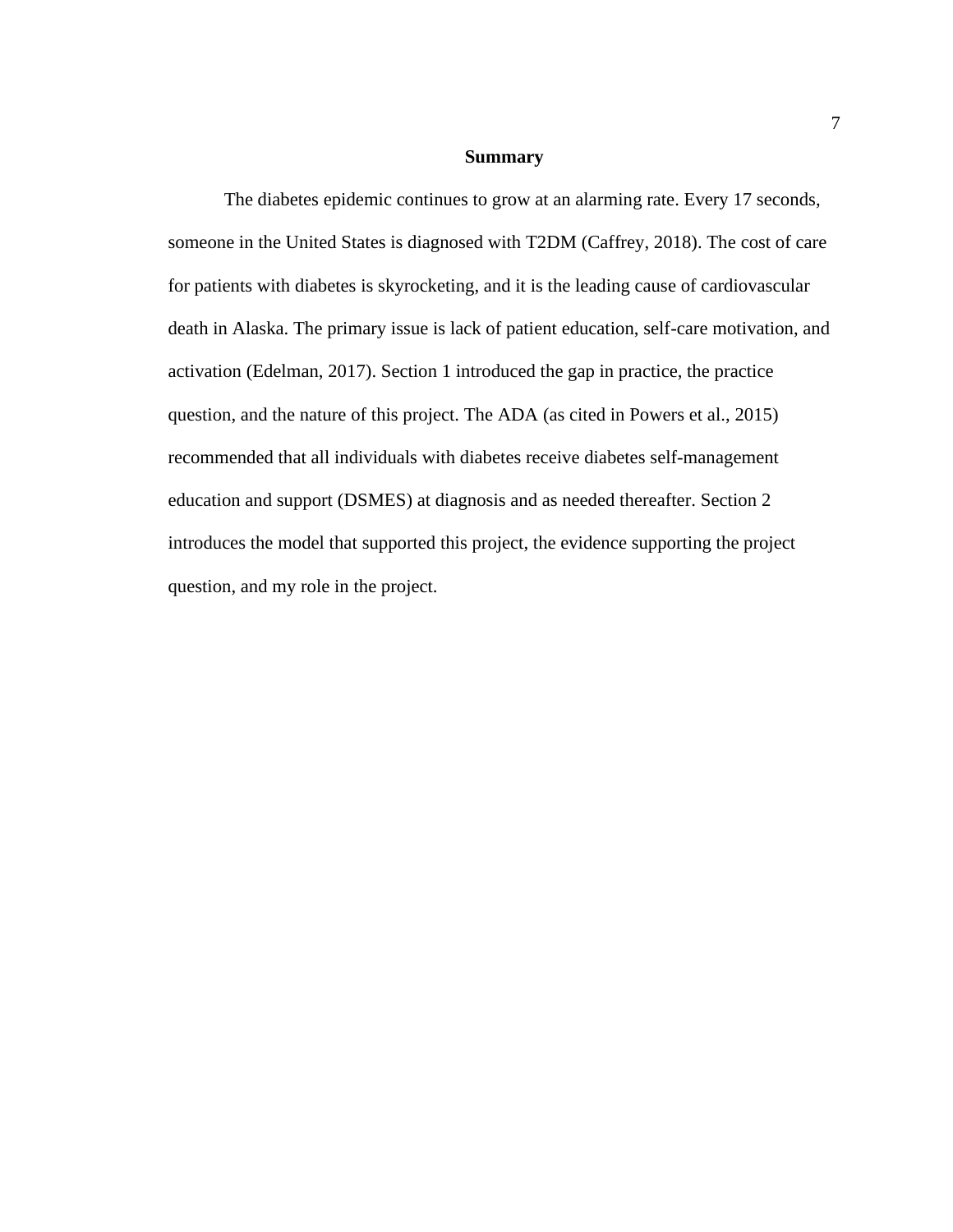### Section 2: Background and Context

<span id="page-19-0"></span>Despite many advances in its treatment over the past few decades, T2DM remains a serious public health problem and a growing burden on global economies. T2DM is associated with reduced life expectancy. Also, T2DM is associated with significant morbidity and low quality of life due to specific diabetes-related microvascular complications, increased risk of macrovascular complications (ischemic heart disease, stroke, and peripheral vascular disease), blindness, renal failure, and lower extremity amputations. The World Health Organization's projections showed that T2DM will be the 7th leading cause of death in 2030, affecting over 20 million U.S. adults (Gutierrez, Fortmann, Savin, Clark, & Gallo, 2018; Migdalis et al., 2015). T2DM is predicted to be the number one cause of cardiovascular death among Alaskan Indians (Edelman, 2017). Exploring patient concerns related to their T2DM management can provide timely, evidence-based, patient-centered education. The project question was the following: Based on provider input related to diabetic patients' major concerns, will a staff education program on addressing these concerns improve providers' competence in addressing patient concerns? Section 2 presents the model supporting this project and the evidence supporting the importance of the project.

#### **Concepts, Models, and Theories**

<span id="page-19-1"></span>Self-care is an essential component in dealing with chronic illnesses. Influenced by Orem's grand theory of self-care, the middle-range theory of self-care of chronic illness is specific to chronic illnesses and supported the focus of this project. The concepts of this theory include self-care maintenance, self-care monitoring, and self-care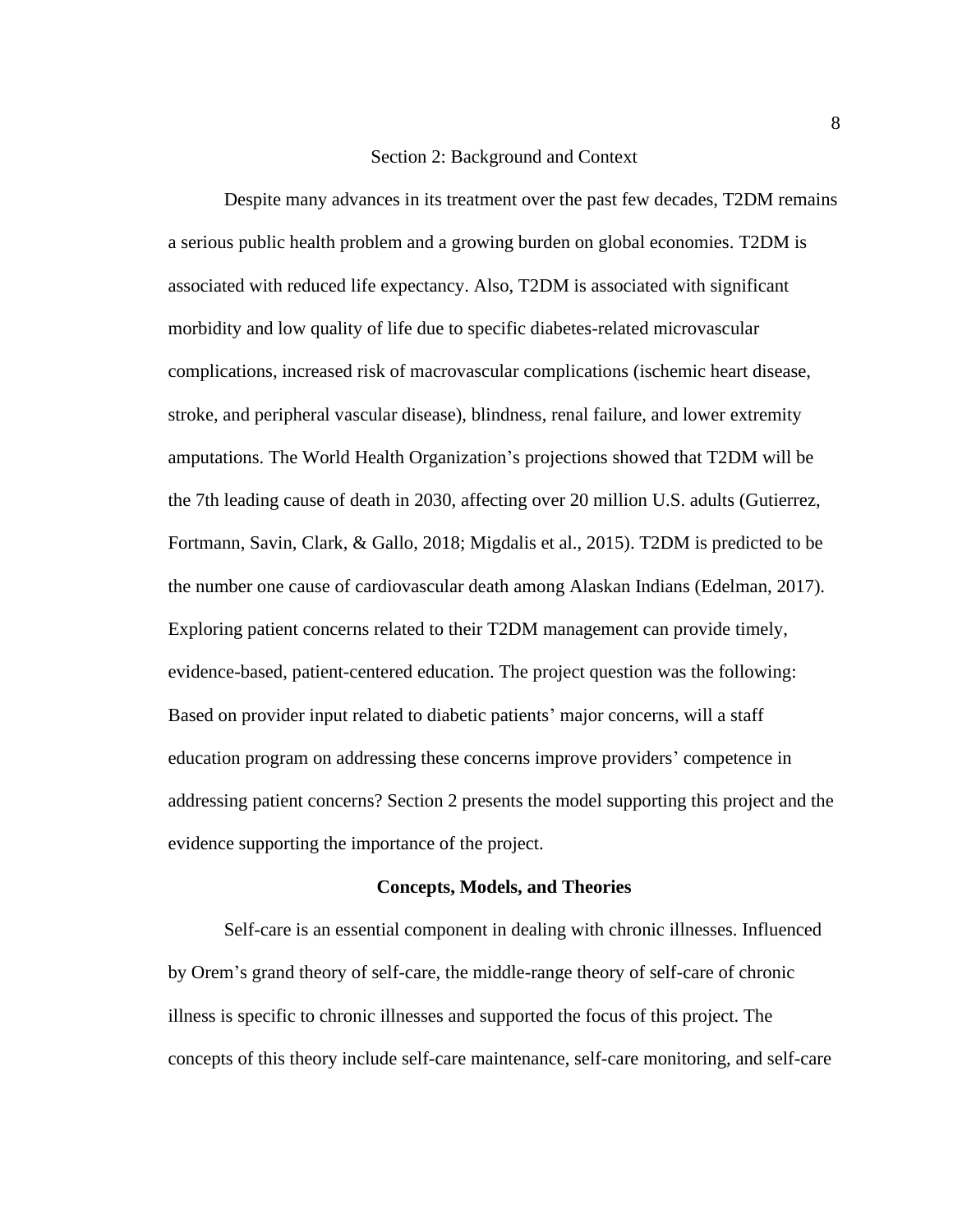management. Underlying these processes are the concepts of decision-making and reflection. Persons with chronic illness are challenged to continually reflect on their disease and the actions they take based on the decisions that they make. Assumptions in this model include (a) there are differences in self-care decisions between healthy individuals and those with chronic illnesses, (b) people must be able to focus their attention and think rationally to make decisions, and (c) co-morbidities can influence self-care decision-making. People's experiences and cultural beliefs can influence their self-care decisions, values, motivation, confidence, and habits (Riegel, Jaarsma, & Strombert, 2012). Table 1 depicts the components of this middle-range theory and how the theory framed this project.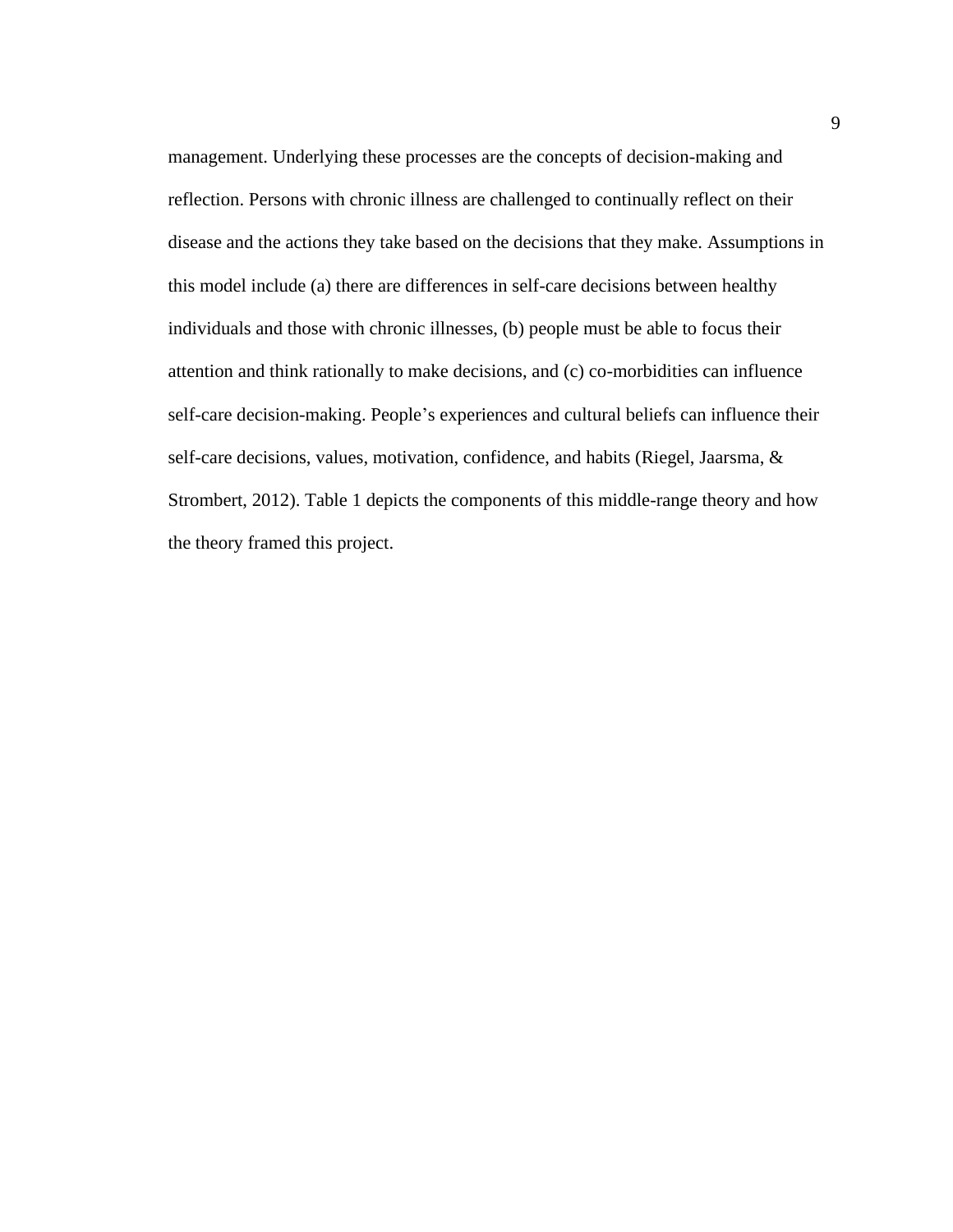## <span id="page-21-2"></span>Table 1

| Middle-Range Theory of Self-Care of Chronic Illness |  |  |
|-----------------------------------------------------|--|--|
|                                                     |  |  |

| Components of theory                                                                                    | Application of project to facility quality<br>improvement           |
|---------------------------------------------------------------------------------------------------------|---------------------------------------------------------------------|
| Self-care maintenance: behaviors that                                                                   | What are the next steps you feel you can                            |
| improve well-being                                                                                      | take to feel better?                                                |
| Self-care monitoring: body monitoring                                                                   | What is causing you the most concern                                |
| and listening to one's body                                                                             | now? What is difficult about diabetes?                              |
| Self-care management: evaluating<br>changes implemented through self-care<br>monitoring and maintenance | What would you change to feel better?<br>What can I do to help you? |

*Note*. Adapted from Riegel, B., Jaarsma, T., & Strombert, A. 2012). A middle-range theory of self-care of chronic illness. *Advances in Nursing Science*, *54*(3), 194-214.

## **Relevance to Nursing Practice**

## <span id="page-21-1"></span><span id="page-21-0"></span>**Diabetes and Patient-Centered Care**

The ADA recommended patient-centered care that considers individual patient health needs. For example, patients with early cardiac conditions are likely to benefit from more focus on cardiovascular risk reduction, while patients with limited life expectancy due to advanced comorbidities might appropriately have less strict glycemic control. Understanding the relationship between a patient's combination of chronic conditions and diabetes care quality is a vital step toward improving care for patients with diabetes and multiple chronic conditions (Magnan et al., 2018). Several studies supported the importance of provider assessment of patients' barriers, self-care practices, and associated factors among diabetic patients (Britz & Dunn, 2010; Chali, Salih, & Abate, 2018).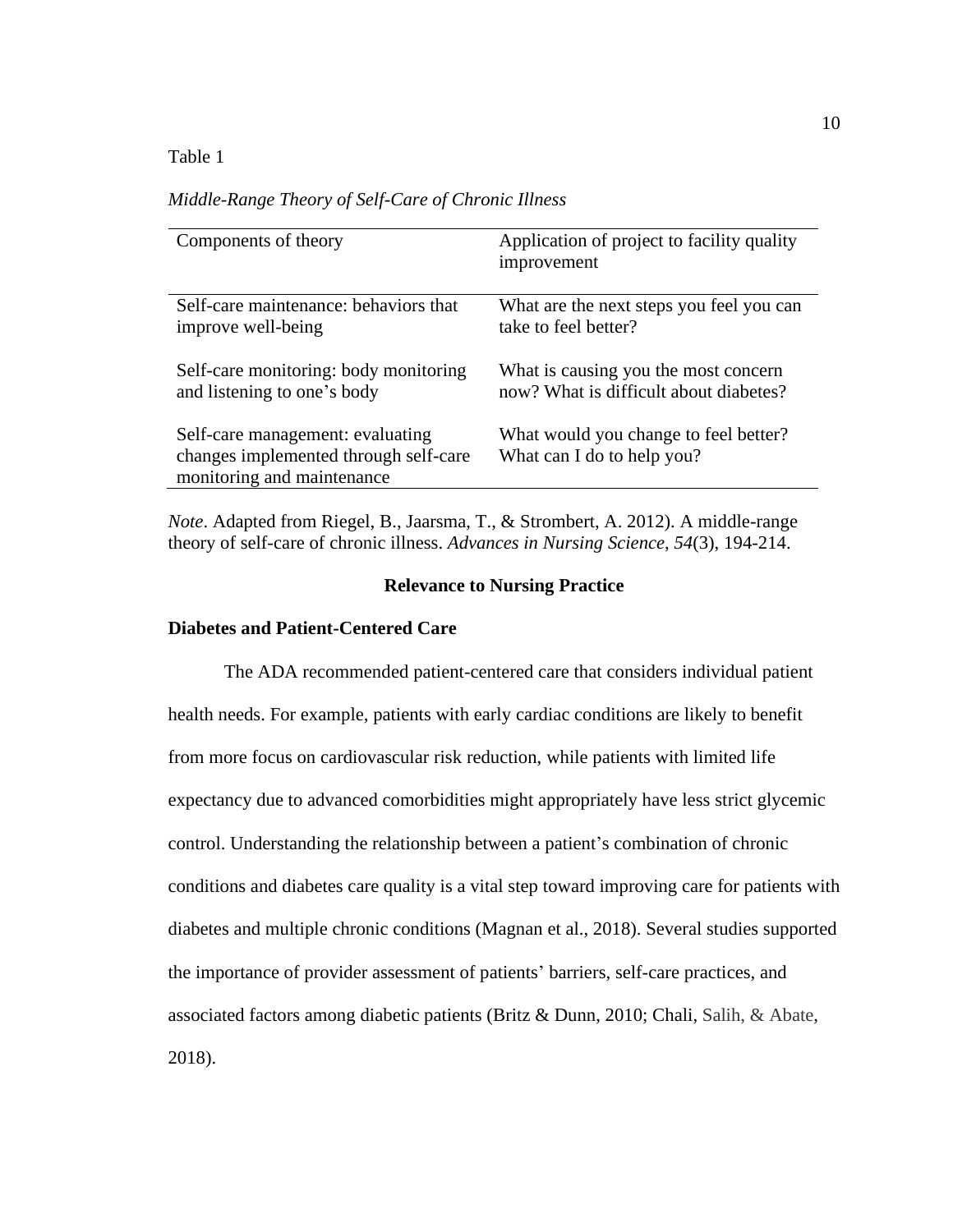## <span id="page-22-0"></span>**Diabetes and Self-Care**

T2DM is a major global health problem that requires ongoing self-care activities for the prevention of both acute and chronic complications. Self-care practice has a significant impact on complication prevention and positive health outcomes in patients with T2DM. Self-care actives include healthy eating, being physically active, blood glucose monitoring, medication adherence, and healthy coping. Research has shown that when patients with diabetes adhere to self-care actives, the outcome is improved glycemic control, increased prevention of cardiovascular risk factors, decreased health care utilization, and improved diabetes-specific quality of life. Diabetes is a disease that takes a great toll on the quality of life and socioeconomic structures of individuals affected by T2DM, as well as their families and the country's health care system (Gurmu, Gela, & Aga, 2018).

Chali et al. (2018) found that a significant number of diabetic patients had a low level of self-care practice. Involving different stakeholders (including hospitals, health professionals, health programmers, and different nongovernmental organizations) with the emphasis on linking diabetic patients to different supporting social groups, improving knowledge through health education (on diet, exercise, healthy lifestyles, and selfmonitoring glucometer for those individuals) contributed to improving diabetes self-care practices with these patients.

#### <span id="page-22-1"></span>**Diabetes Self-Management Education**

Trip, Conder, Hale, and Whitehead (2016) noted that knowledge and understanding were limiting factors for some participants in identifying and progressing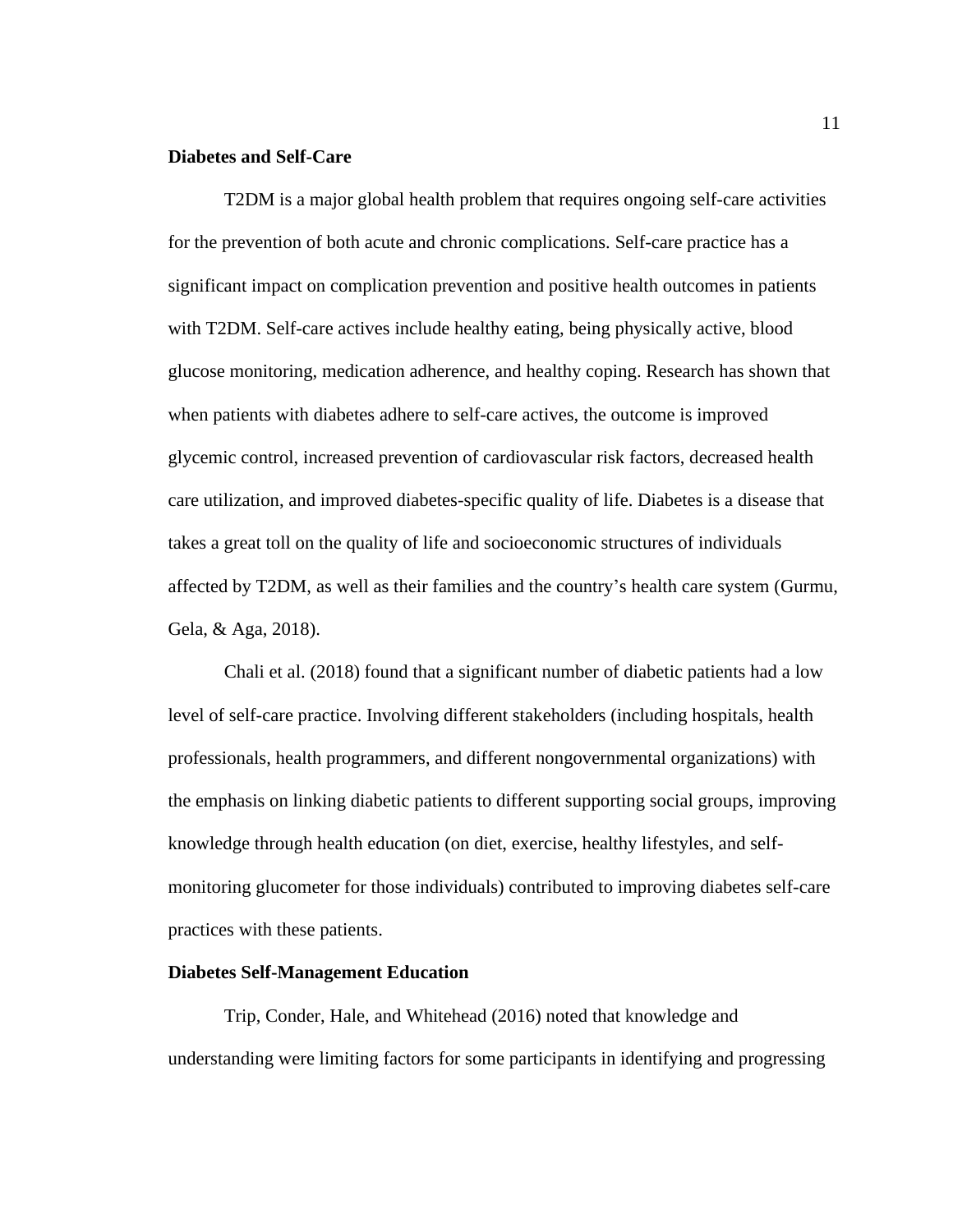self-management goals. DSME informs, strengthens, and empowers self-care in patients with diabetes. The ADA (date) recommended integrating DSME for patients with T2DM plan of care to inform the patient of their disease and promote skills and competencies for diabetes self-care. DSME is a program designed to control the increased blood sugar and to prevent T2DM complications. Medications, medical nutrition therapy, physical activity, and patient self-monitoring of blood sugar are recommended for glycemic control (Surucu, Kizilci, & Ergor, 2017). Self-management education helps patients with T2DM successfully self-manage their disease and related conditions through the acquisition of knowledge and problem-solving and coping skills. Self-management is achieved through the collaboration with diabetes educators and individuals with or at risk of diabetes disease (CDC, 2019).

Felix et al. (2019) concluded that engaging in diabetes-related self-care behaviors is important to minimize complications associated with having diabetes. DSME interventions have increased engagement in self-care behaviors in racial minority groups. Felix et al. used a 2-arm randomized controlled trial design study to assess the effect of family DSME intervention on changes in self-care behaviors among 211 adults with T2DM. Changes in diabetes self-care behaviors were assessed from baseline to 12 months, and Felix et al. found a statistically significant increase in the proportion of participants who engaged in daily glucose monitoring from baseline and the 12-month follow-up for those in the standard DSME  $(51.4\% \text{ vs. } 75.4\%, p < .001)$ . In the family DSME arm, Felix et al. found a statistically significant increase in the proportion of participants who reported daily monitoring of glucose from baseline to the 12-months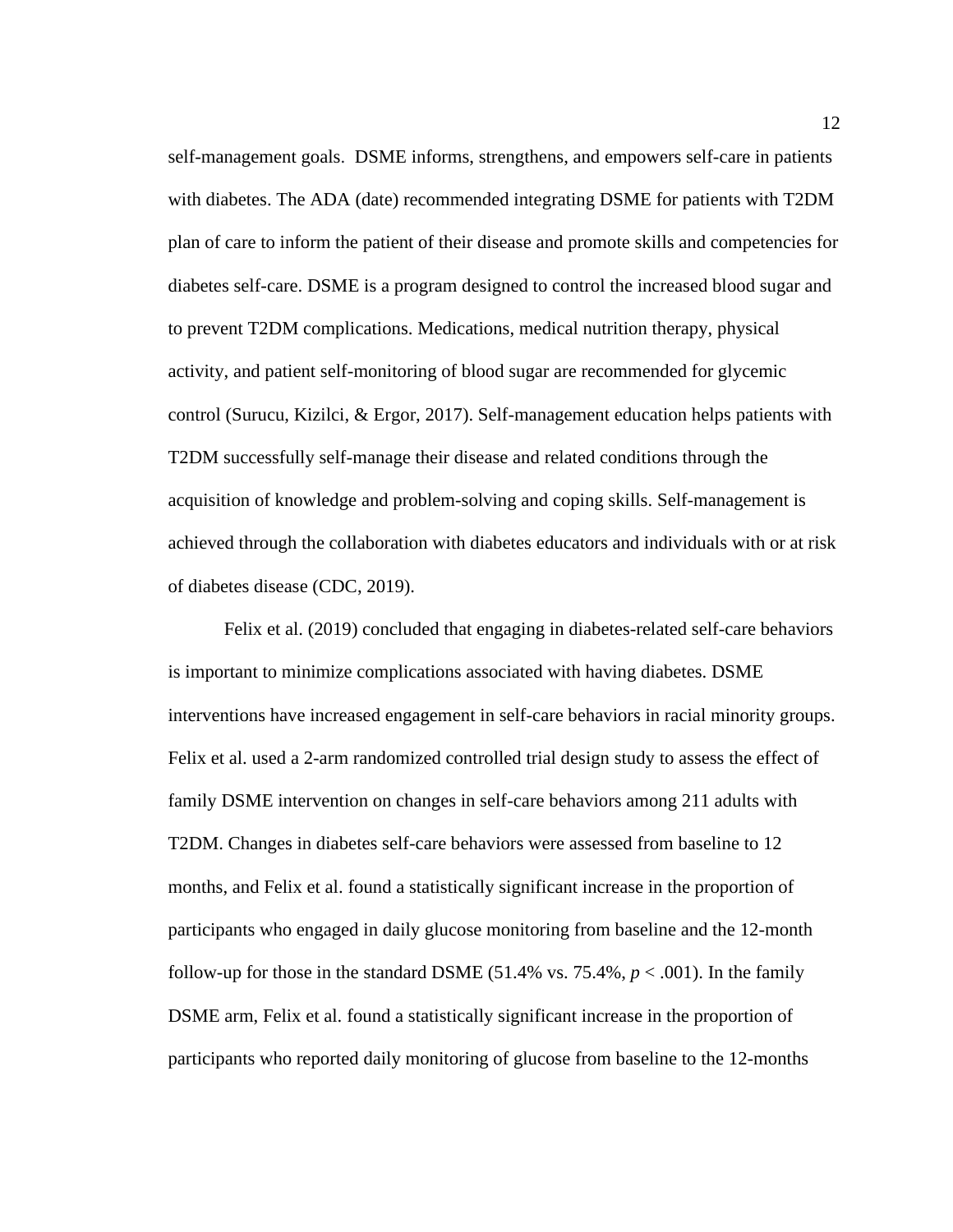post-intervention observation (44.2% vs. 90.2%,  $p < .001$ ). There was also a statistically significant increase in the proportion of participants who reported having an annual doctor visit (70.8% vs.  $87.5\%$ ,  $p = .004$ ; Felix et al., 2019). Felix et al. concluded that DSME could improve some diabetes-related self-care behaviors. Future studies on diabetes management should address developing and testing interventions to improve long-term rates of engagement in self-care behaviors.

O'Donnell et al. (2018) researched the effect of DSME by assessing the effectiveness of a goal-setting session as part of a structured group self-management education program for people with T2DM. O'Donnell et al. collected data from participants through questionnaires sent to participants at 1 week and 3 months following the DSME program to assess factors associated with setting and sustaining action plans. Results revealed that 92% (253/275) of participants completed an action plan (O'Donnell et al., 2018). Reducing weight was the area most targeted, and physical activity was the most common goal (O'Donnell et al., 2018). Findings showed a 68% (187/275) response rate at 3 months, and 96% of participants indicated they were still working on their action plan (O'Donnell et al., 2018). Although 87% reporting they were always/usually meeting their action plan, 22% said they had discussed their goal with a health care professional. O'Donnell et al. concluded that goal setting was an important part of DSME.

Surucu et al. (2017) investigated the effects of diabetes education based on the self-care deficit nursing theory on the self-care agency, self-care activities, and HbA1c levels of patients with type 2 diabetes. Surucu et al. used a double-blind, randomized, controlled intervention study with 70 patients assigned to the intervention group and 69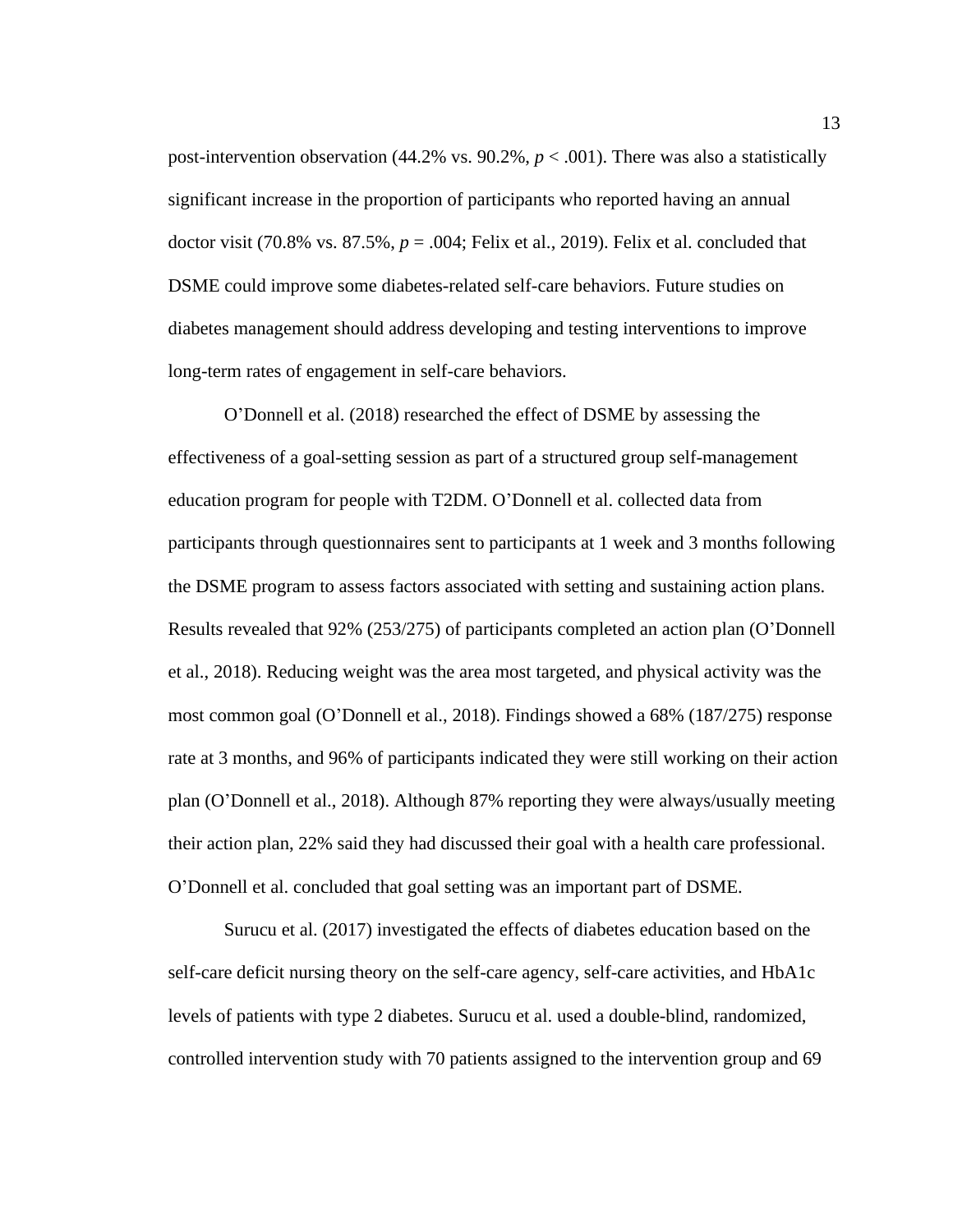patients assigned to the control group. Results from the intervention group showed that interventions for self-care agency and self-care activity were significantly higher and HbA1c was significantly lower than the scores at preintervention ( $p = 0.05$ ; Surucu et al., 2018). This result indicated that DSME can contribute positively to the improvement of T2DM with this targeted population (Surucu et al., 2018).

Bukhsh et al., 2019 revealed that self-care activities and glycated hemoglobin levels were significantly correlated with disease knowledge among 218 patients with type 2 diabetes. Results were significantly associated  $(p < 0.05)$  with the patient's gender, level of education, family history of diabetes, nature of euglycemic therapy, and glycemic control (Bukhsh et al., 2019).

## <span id="page-25-0"></span>**Educating Nursing Staff on Diabetic Education**

Diabetic educators' roles enable the implementation of processes and programs to improve glycemic control and facilitate change. Educating patients; identifying barriers to care, management, hypoglycemia management and prevention, care coordination and transition, nutrition therapy, and monitoring glycemic control; and providing/monitoring professional education are key leadership roles that diabetes educators play (American Association of Diabetes Educators [AADE], 2016). However, many facilities do not have a specific diabetic educator, so patient education falls to nursing staff. Nurses should begin planning patient education as soon as the needs of learning are identified during the assessment. Identifying and addressing barriers offers opportunities for practice, and problem-solving and coping skills can be attained through early intervention. When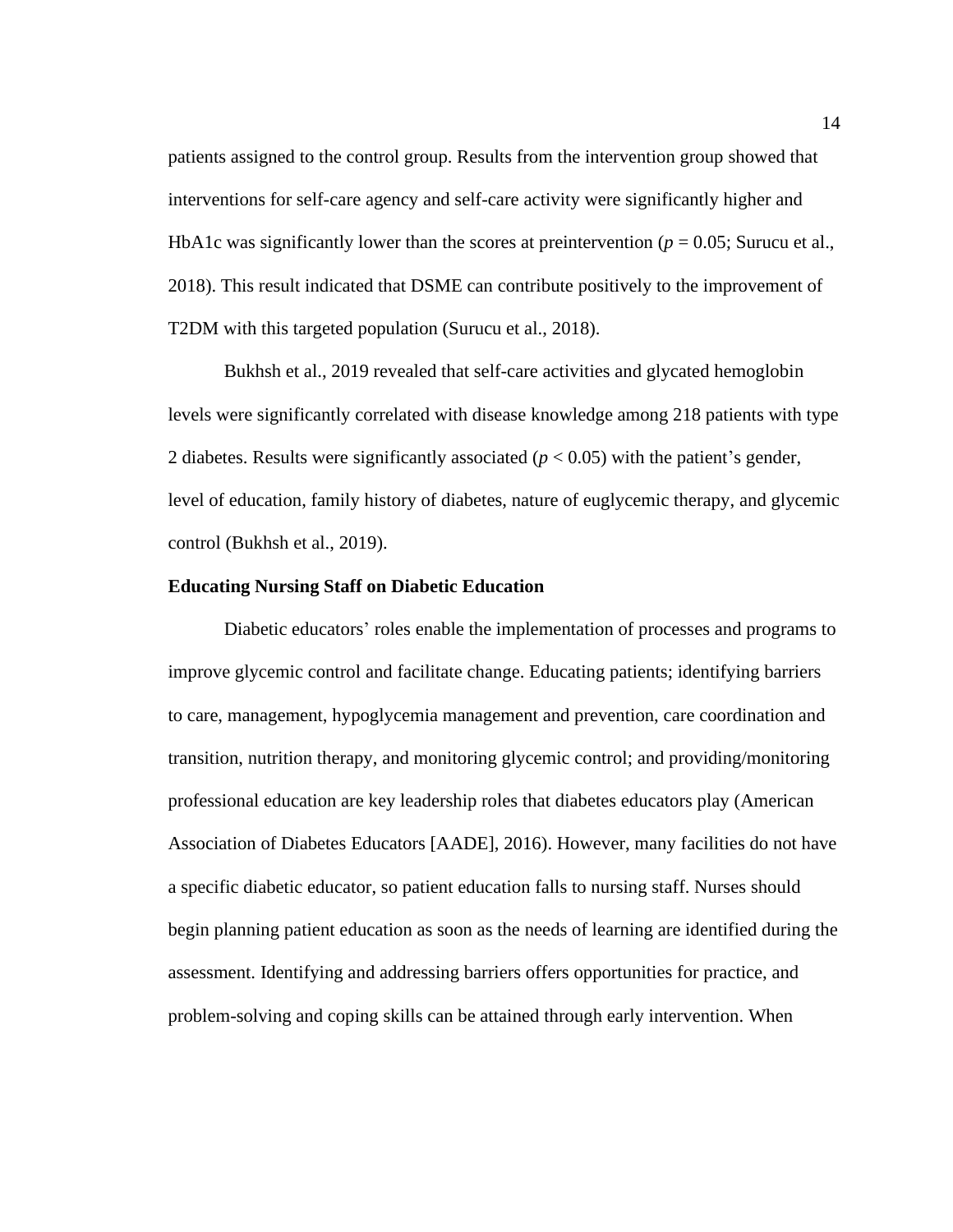preparing patients to perform self-management at the time of discharge, best practices include the following:

- evaluating and updating prior diabetes knowledge, structuring the environment, and teaching approaches to optimize learning (e.g., focused, short sessions);
- performing learning needs assessments to include health literacy, and setting and prioritizing goals;
- focusing on survival skills such as self-medication administration, meal planning, monitoring blood glucose including targets timing of testing and techniques, and prevention and treatment of hypoglycemia and hyperglycemia;
- evaluating patients' ability to obtain diabetes supplies and medication; and
- providing patient referrals to community resources to continue with diabetes self-management education, documenting and communicating patient's status of self-management education, and identifying patients' needs to other health care professionals (AADE, 2016).

Current evidence indicated that educating nursing staff on diabetic education is important to an early, patient-centered provision and implementation of the evidence-based standard to care that would result in positive patient outcomes (da Silva Guilherme Menino, Coelho Rodrigues Dixe, & Carvalho Martins Louro, 2016; De la Fuente Coria, Cruz-Cobo, & Santi-Cano, 2019).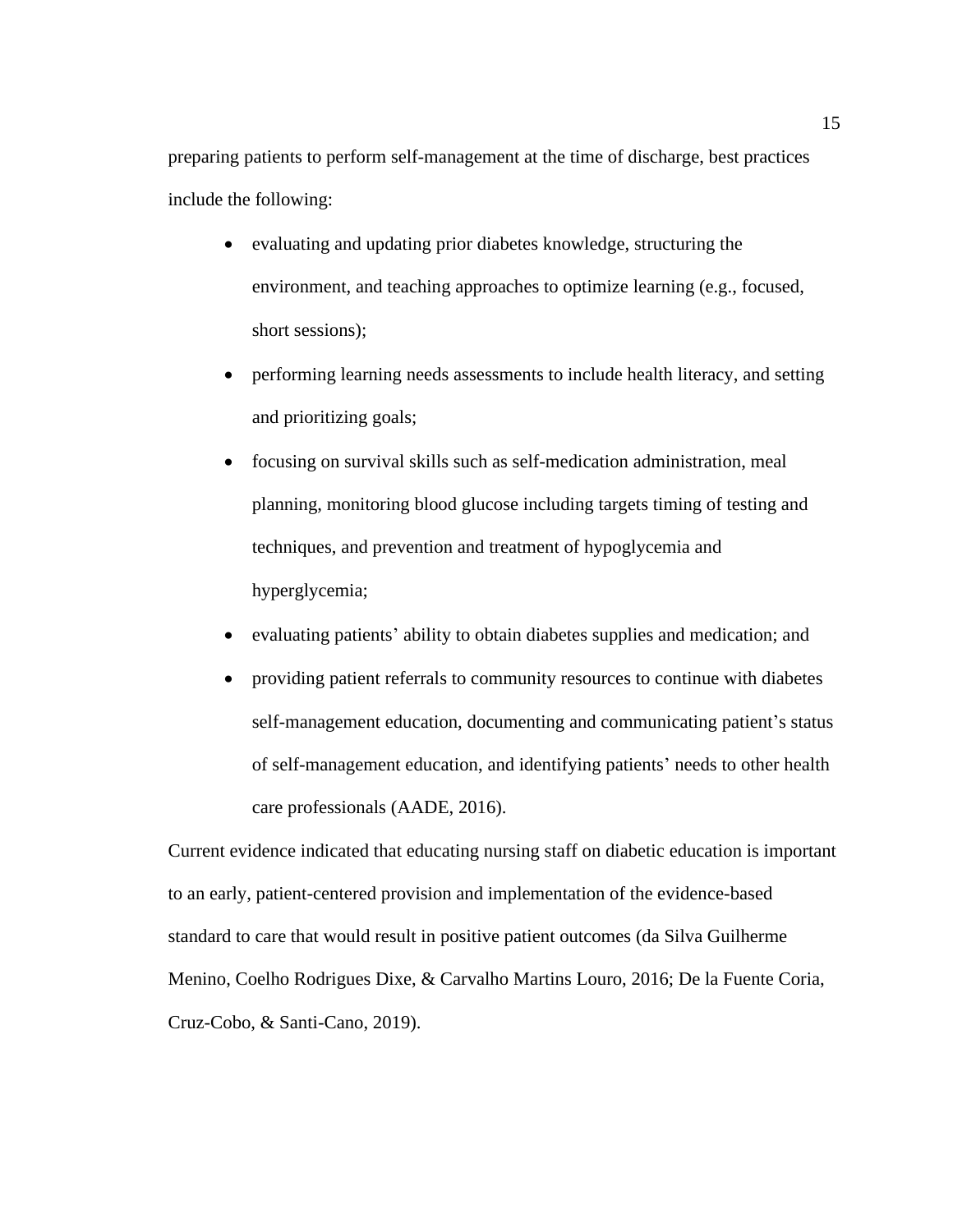## <span id="page-27-0"></span>**Local Background and Context**

In the current study, the education program was implemented in a primary care setting located in a suburb of a large metropolitan city in Alaska. Most of the patients had low socioeconomic status, and a large percentage was AI/AN. The patient populations registered and seen in this clinic averaged 160. Approximately 70% of the patients were diagnosed with T2DM, and an additional 15% were diagnosed with prediabetes. T2DM among AI/AN is expected to increase significantly over the next several decades.

The increasing numbers of the aging population, physical inactivity, and the increasing rates of obesity are factors that would contribute to the increase in the prevalence of the new cases of diabetes in the community. The number of AI/ANs 18 years of age currently diagnosed with diabetes is roughly 18,700. Also, 10,900 Ai/AN adults are estimated to have undiagnosed T2DM, and 27,800 Alaskan adults have prediabetes. These figures account for 13% of the adult population, which amounts to 57,400 Alaskans. Considering the fact that the Alaska health care budget is already at capacity, this continuous increase in incidence of diabetes will put more strain on available resources (Department of Health & Social Services Division of Public Health, 2005). The Alaska Diabetes Prevention and Control Program brought together diabetes leaders from all over the state to see how they can help solve this growing problem. To reduce the increasing burden of diabetes disease, the Alaska Diabetes Prevention and Control Program established an action plan with strategies based on evidence-based science to address the unique needs of Alaskan's culturally diverse population (Department of Health & Social Services Division of Public Health, 2005).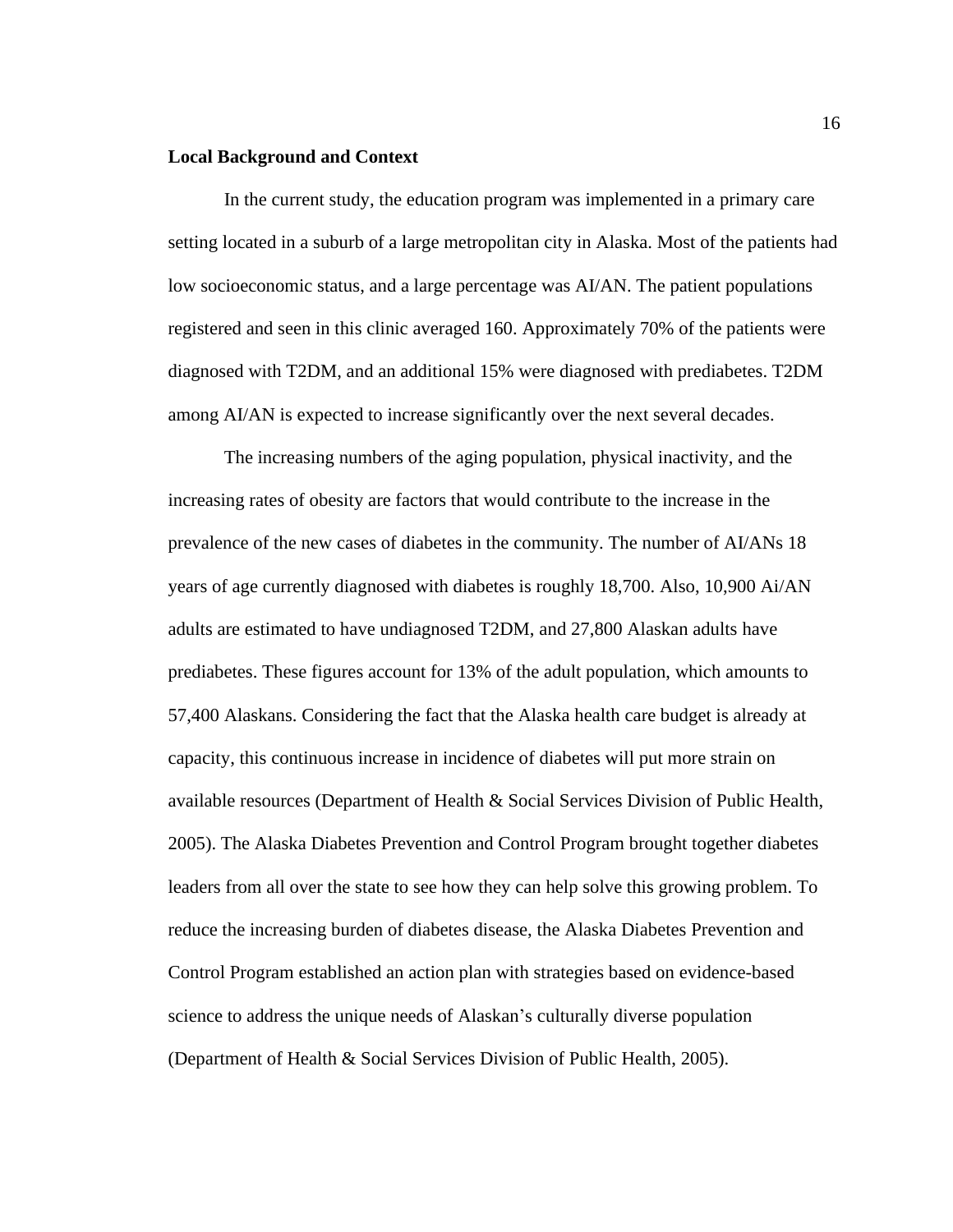#### **Definition of Terms**

<span id="page-28-0"></span>*A1c*: Hemoglobin A1c is a minor component of hemoglobin to which glucose binds. Hemoglobin A1c levels depend on blood glucose concentrations. The higher the sugar concentration in the blood, the higher the detectable hemoglobin A1c levels. At any point in time, hemoglobin A1c levels represent the average blood sugar concentrations in the person with diabetes for approximately the preceding three months. Other ways hemoglobin A1c may be termed include HbA1c, A1c, and Hb1c. The normal range for hemoglobin A1c is 4% to 5.9% (Davis, 2018).

*DSMES*: Diabetes self-management education and support is a critical element of care for all people with diabetes and those at risk for developing the condition. DSMES is the ongoing process of facilitating the knowledge, skills, and ability necessary for prediabetes and diabetes self-care, as well as activities that assist people in implementing and sustaining the behaviors needed to manage their condition on an ongoing basis beyond or outside of formal self-management training (Beck et al., 2017).

*Prediabetes*: Prediabetes is a health condition that means the blood sugar level is higher than normal but not yet high enough for a person to be diagnosed with diabetes. The blood sugar range for prediabetes is 100-125 milligrams per deciliter (mg/dL), and the A1c range is 5.7% to 6.4%. The A1c is the average blood sugar over 2 to 3 months. Prediabetes usually has no symptoms, but it almost always shows up before a person gets diagnosed with diabetes (WebMD, 2019).

*T2DM*: Type 2 diabetes is primarily associated with insulin secretory deficits related to inflammation and metabolic stress, among other contributors (ADA, 2019).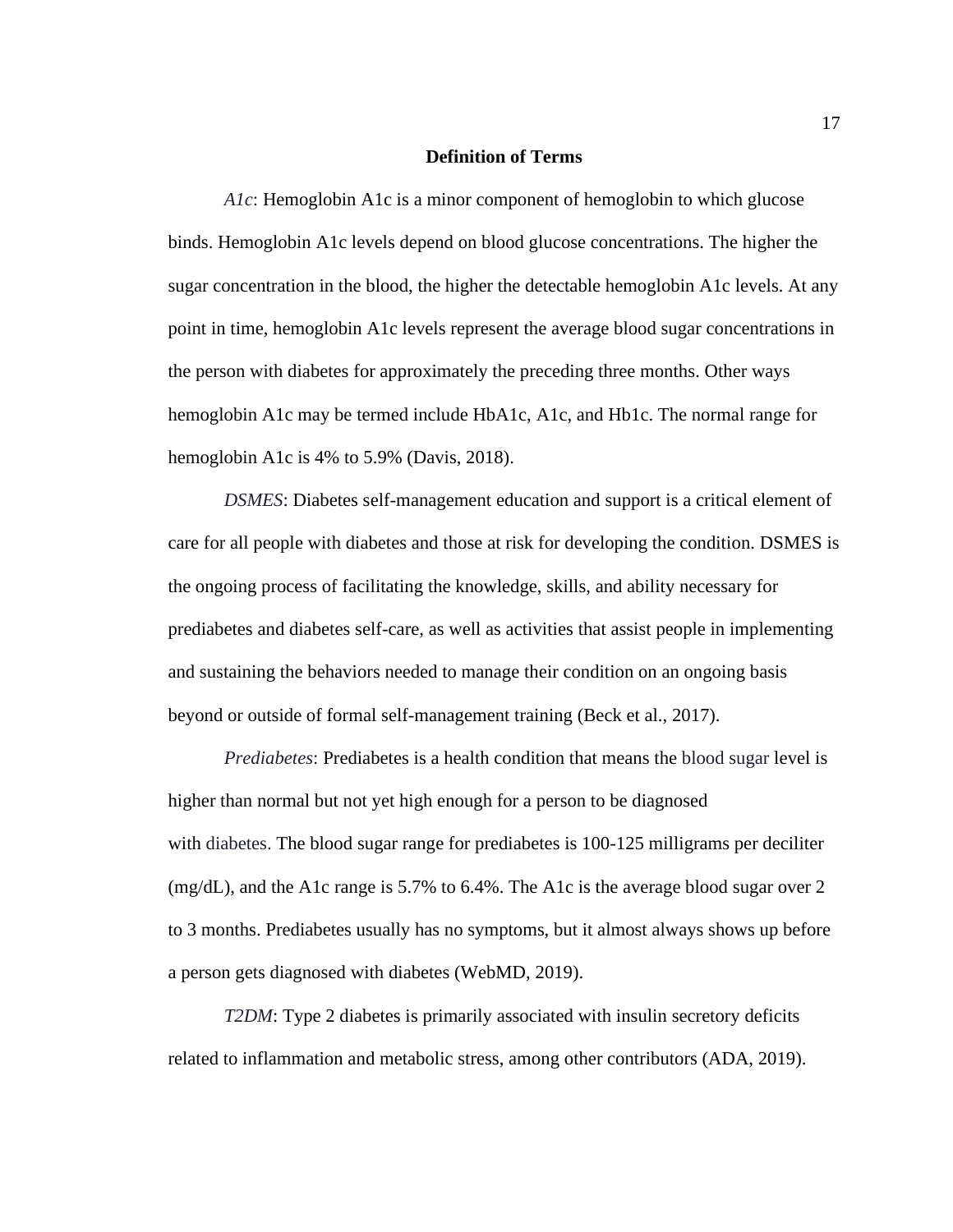T2DM is also known as insulin-resistant diabetes, noninsulin dependent diabetes, and adult-onset diabetes. T2DM is a condition in which cells cannot use blood sugar (glucose) efficiently for energy. T2DM occurs when the cells become insensitive to insulin and the blood sugar gets too high (Shiel, 2017).

#### **Role of the DNP Student**

<span id="page-29-0"></span>As a DNP student, I aligned this project with Essential VII of the DNP Essentials Clinical Prevention and Population Health for Improving the Nation's Health (AACN, 2006). Based on input from clinic providers, I developed and implemented a provider education program addressing barriers to diabetes self-care management identified by their patients. The information gathered from the de-identified clinic data was used to develop an evidence-based recommendation on a diabetic education program for providers to implement in their practice. I applied my effective leadership qualities and advanced communication skills/processes to lead this education program at the clinic.

#### **Summary**

<span id="page-29-1"></span>Section 2 introduced the middle-range theory of self-care in chronic illness as the framework for this project. The evidence-based literature supporting the importance of patient-centered diabetes patient education programs was described. My role in supporting the AACN Essentials and my leadership role at the project site were discussed. Section 3 presents the sources of evidence used to develop and implement this project, including participants, procedures, and protections, as well as project analysis and synthesis.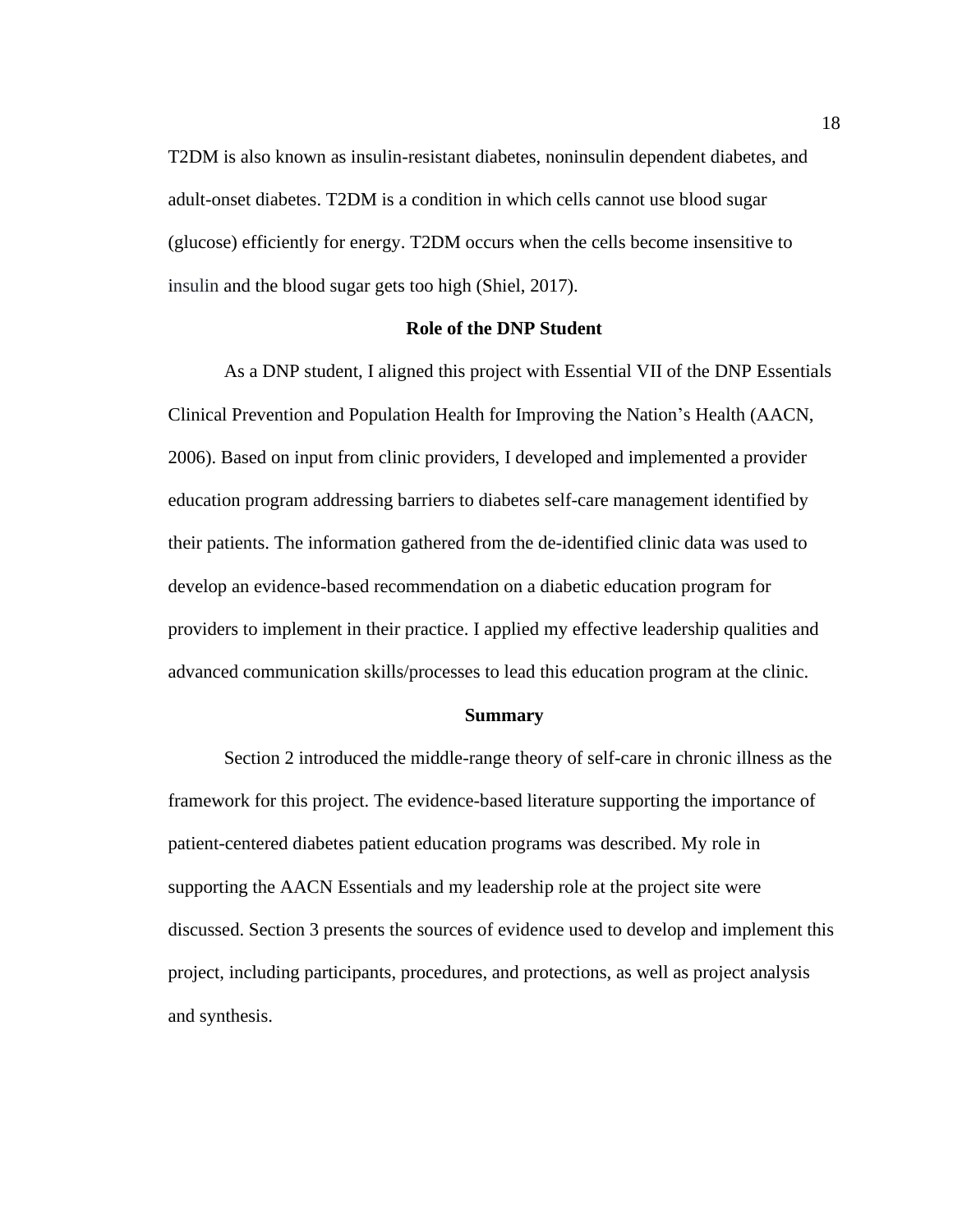Section 3: Collection and Analysis of Evidence

<span id="page-30-0"></span>The problem identified in this Alaskan clinic was the lack of diabetes self-care management of T2DM patients. Based on this concern, clinic providers explored patient perceptions of barriers to their diabetes self-care management strategies. The clinic shared these de-identified reports with me. Based on this information, I developed an education program for providers on evidence-based strategies to address these reported concerns.

## **Practice-Focused Question**

<span id="page-30-1"></span>The project question was the following: Based on provider input related to diabetic patients' major concerns, will a staff education program on addressing these concerns improve providers' competence in addressing patient concerns?

#### **Sources of Evidence**

<span id="page-30-2"></span>Clinic providers explored barriers to self-care management of T2DM. Providers asked all patients returning to the clinic for their routine visit the following five questions:

- 1. What is causing you the most concern at this moment?
- 2. What is difficult about diabetes?
- 3. What would you change to feel better?
- 4. What are the next steps you feel you can take to feel better?
- 5. What can I do to help you?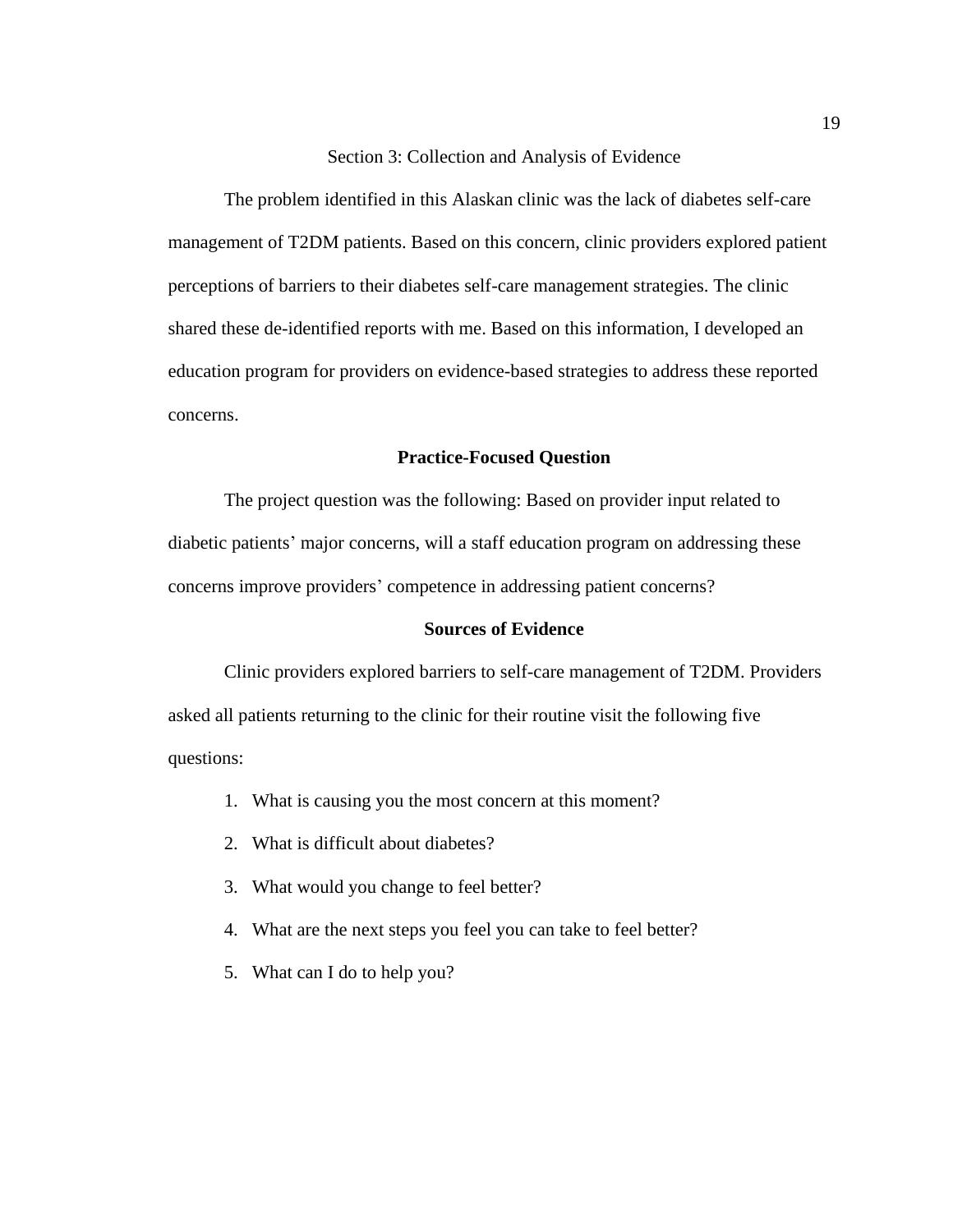The de-identified data were provided to me. I identified themes based on the responses and develop evidence-based strategies to address these barriers. An education program was presented to clinic providers.

## **Evidence Generated for the Project**

<span id="page-31-0"></span>This project adhered to guidelines outlined in the Walden University DNP Manual for Staff Education DNP Scholarly Projects.

## <span id="page-31-1"></span>**Participants**

This project included primary care clinic providers located in a small community near a metropolitan area in Alaska. The clinic consisted of five providers (three medical doctors, one physician assistance, and one nurse practitioner) who provided primary care to their patients. The nurse practitioner served as an expert panelist.

## <span id="page-31-2"></span>**Procedures**

**Planning**. Planning consisted of exploring the needs of the organization and obtaining approval for this project. Evidence-based literature relevant to the project was reviewed and discussed in Section 2.

**Implementation**. Upon IRB approval, the de-identified data were obtained from the organization, and themes were identified. Learning objectives, a draft education program, and program evaluation were developed. The draft program was given to the expert panel members for review. The expert panel recommended that the presentation include PowerPoint handouts and having all providers together to provide better contribution, coordination, and evaluation by providers. The final program is found in Appendix A.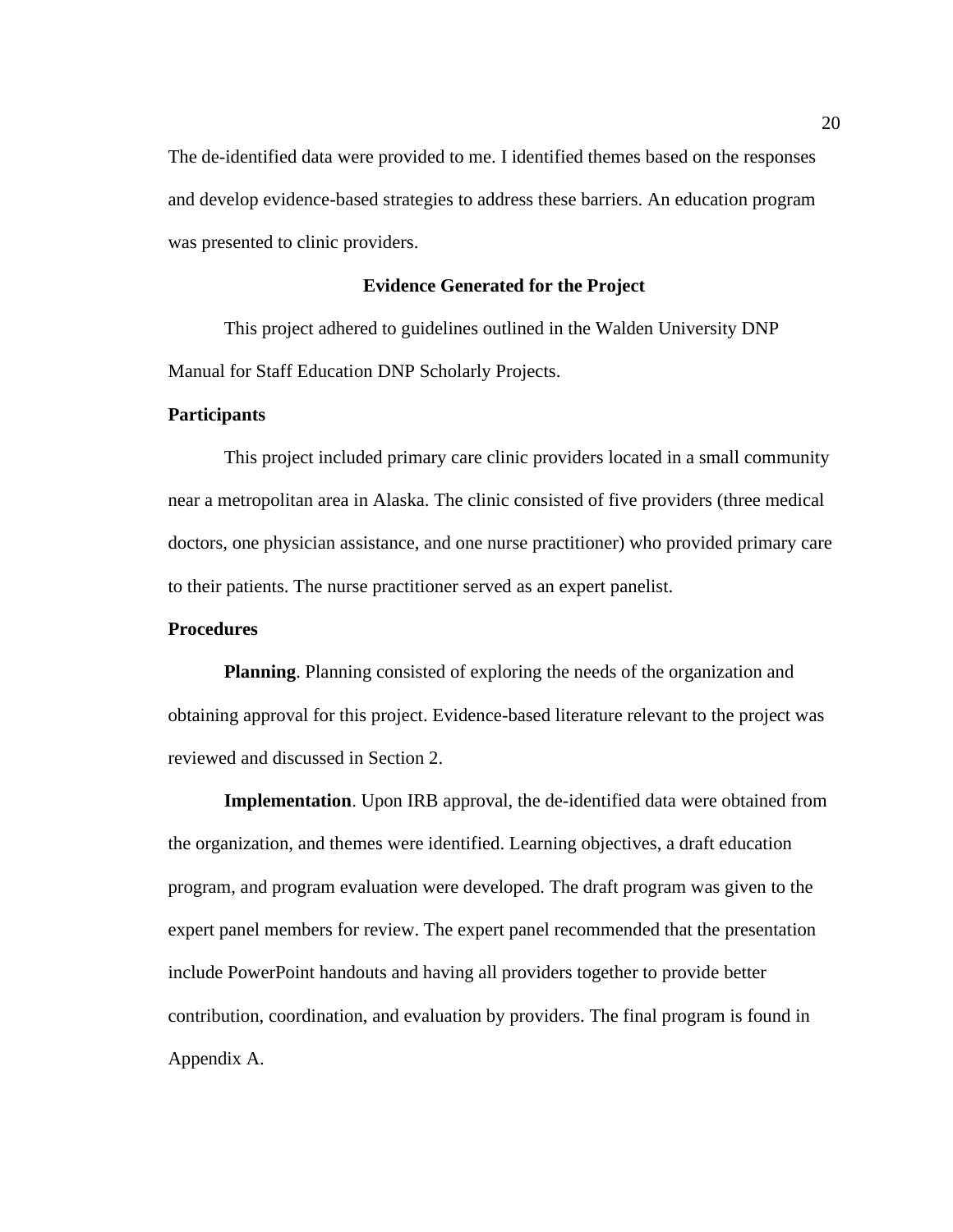**Evaluation**. The program evaluation is found in Appendix B. The evaluation addressed the providers' assessment of the program as well as their competence in addressing patient concerns on barriers to T2DM. The educational program was presented at the clinic in two different time frames to allow time for providers to keep their patients' appointments. After consulting with the providers, I presented the education program when all providers were present in the clinic before the start of morning appointments. The presentation was held in the clinic conference/break room.

## <span id="page-32-0"></span>**Protections**

Upon committee approval of this proposal, I completed Form A for IRB approval and submitted the signed Site Approval Form for Staff Education Doctoral Project to Walden IRB. At the time of the education program, participants signed the Consent Form for Anonymous Questionnaires. The IRB approval number for this project was 11-01-19- 0410279.

## <span id="page-32-1"></span>**Analysis and Synthesis**

Themes identified from the de-identified data are found in Table 2 in Section 4. Participant evaluations of the program addressing providers' perceptions of competence (Appendix B) were analyzed using descriptive statistics. The results of the evaluation were shared with clinic leadership.

#### **Summary**

<span id="page-32-2"></span>Section 3 addressed the planning, implementation, evaluation, and protections associated with this project. Implementation and evaluation of the project were completed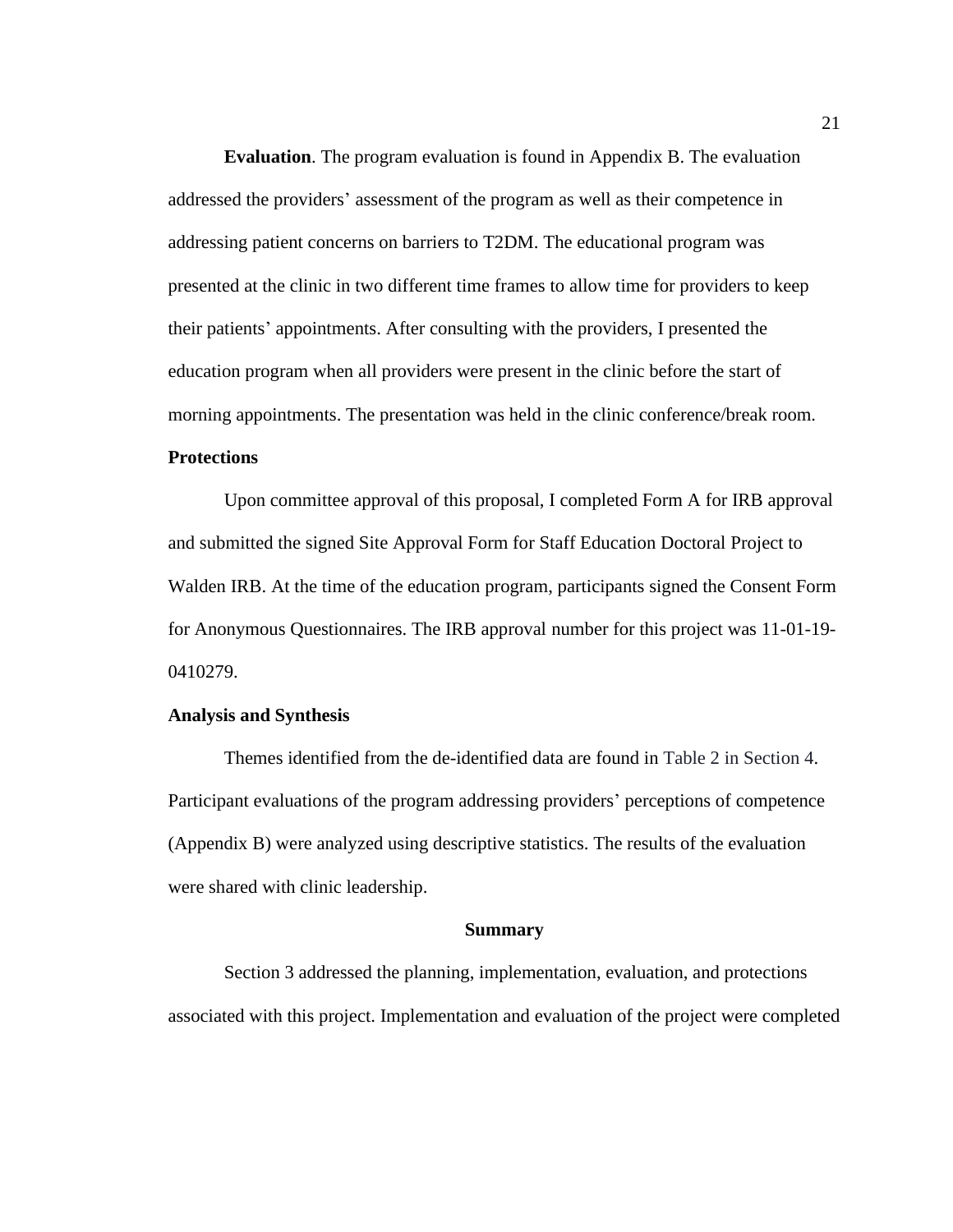after Walden IRB approval and are discussed in section 4. The strengths and limitations of the project are also discussed in Section 4.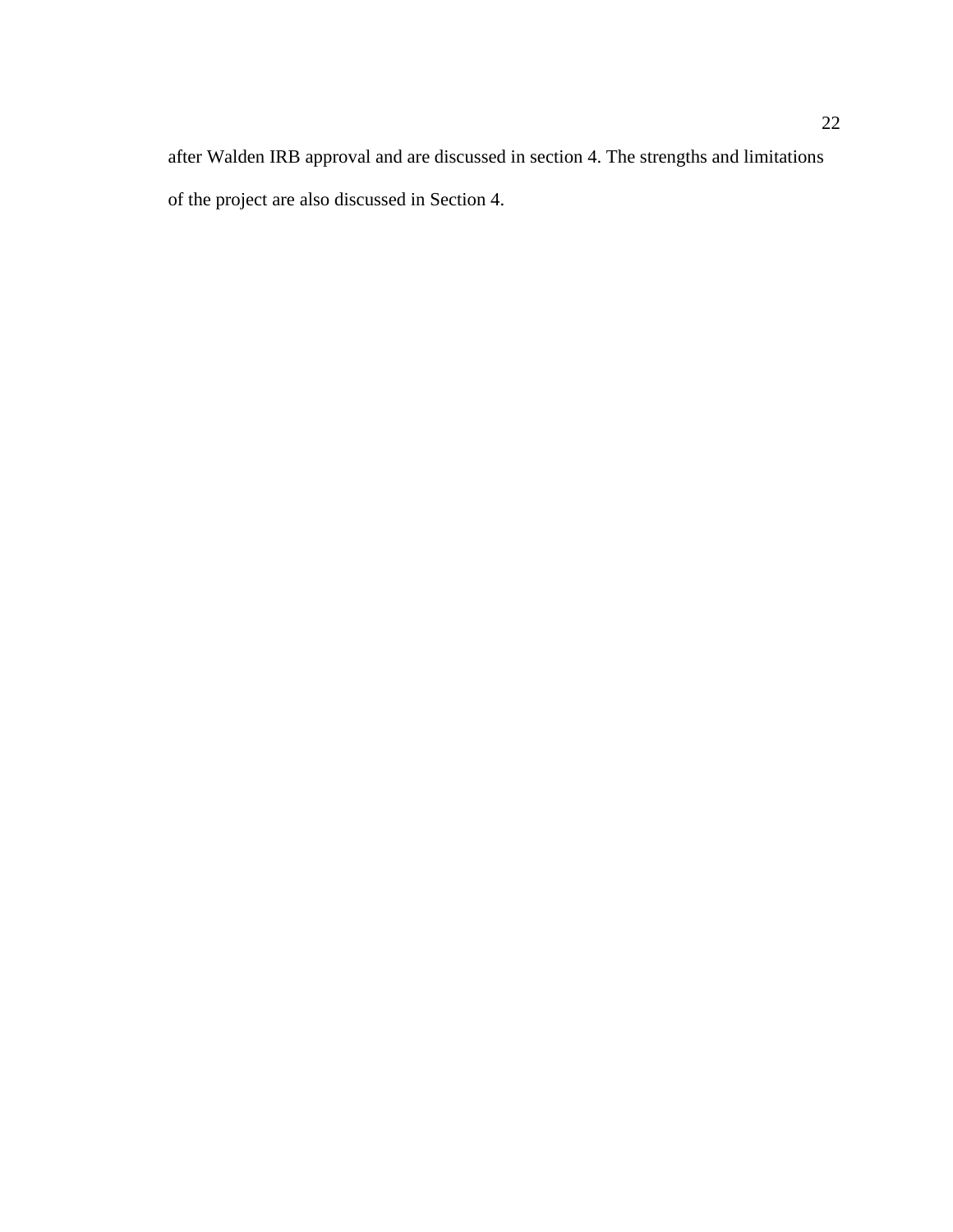## Section 4: Findings and Recommendations

<span id="page-34-0"></span>T2DM is a major chronic illness that has an increasing prevalence worldwide and a negative impact on the quality of life and economy on the affected population and the nation as a whole (Silva et al., 2018). Current evidence-based studies supported the significance of diabetes education in improving patient's ability to care for their disease. The purpose of this project was to identify and address T2DM patients with major concerns and develop an education program for providers caring for patients with T2DM. Providers explored patient concerns and shared the de-identified responses with me. I developed an educational program for providers to address these concerns. The project question was the following: Based on provider input related to diabetic patients' major concerns, will a staff education program on addressing these concerns improve providers' competence in addressing patient concerns?

## **Findings and Implications**

## <span id="page-34-2"></span><span id="page-34-1"></span>**Findings**

Five providers in the clinic explored their patients' T2DM concerns. Twenty-two patients were included in the survey. Nine males and 13 females ranging in age from 24 years to 83 years responded. These participants had A1c's ranging from 5.4 to 9. Identified themes included diet, exercise, blood sugar checks, medication, taking shots, a problem with body parts/organs, understanding their disease, referrals, follow-up appoints, depression/anxiety, needing new insulin pump, lifestyle change, not knowing what they want, and including everything.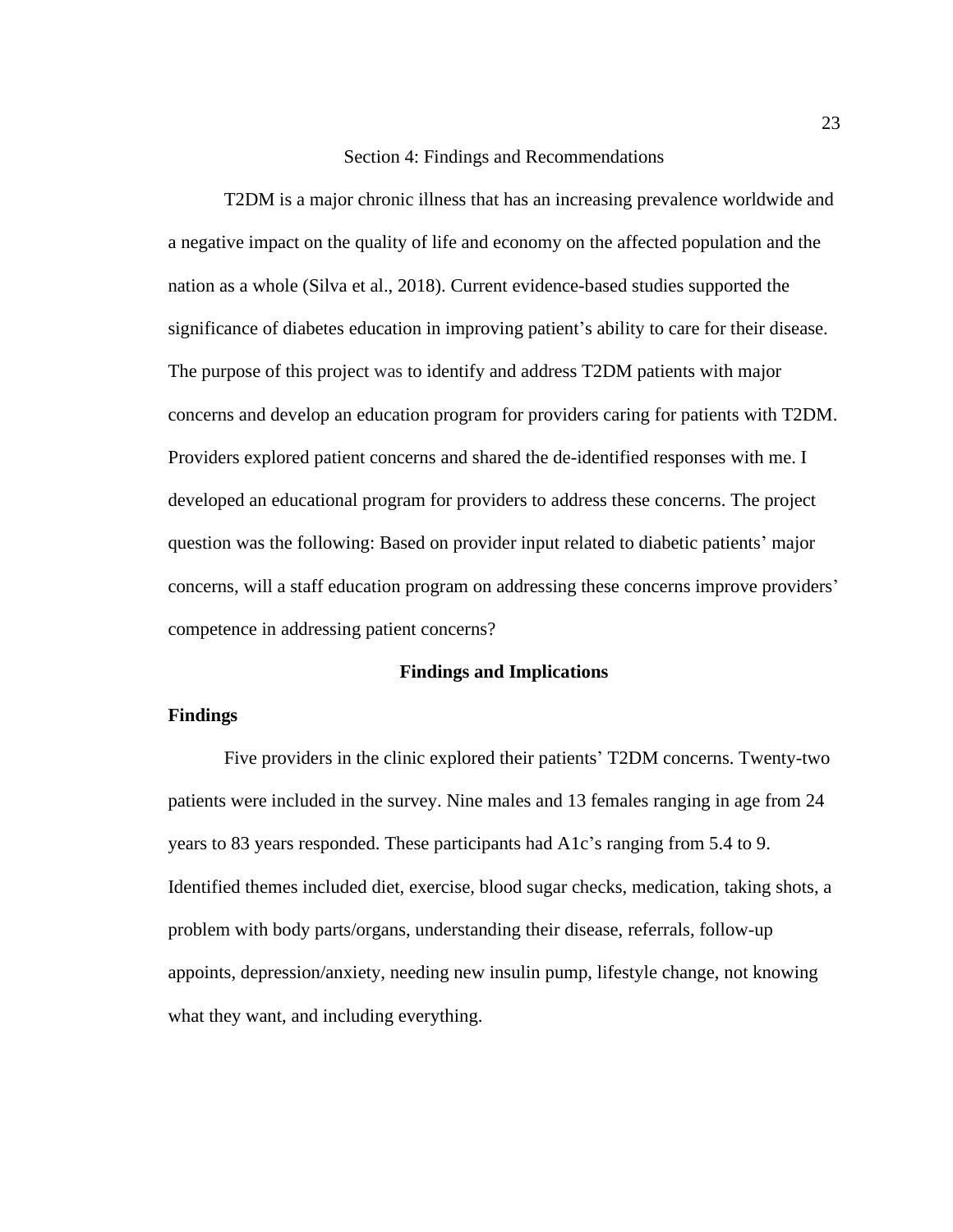Question 1 what was causing their concerns and what was difficult about their disease. Nineteen participants were concerned about not eating healthy food. Fifteen participants had concerns about weight and not getting enough exercise and how diet was affecting the progression of their disease. Eleven participants indicated having a problem with regular blood sugar checks because they either do not like or do not have the motivation to stick themselves with aqua-check needles. Others reported forgetting to check their blood sugar levels on a daily/regular basis as expected. Two participants reported depression/anxiety, and three participants indicated issues with eyesight, joint pain, and transplants.

Question 2 addressed what patients would change to feel better. Participants indicated not being compliant with taking their medications. One participant complained of taking their insulin shots, and three participants indicated everything as a major concern.

Question 3 addressed what participants need to change to feel better. Five participants indicated a lack of understanding of their disease, three participants indicated medication compliance, and two participants indicated lifestyle change. Three participants indicated not knowing what to do or not doing much to change their present health situation.

Question 4 addressed the next step participants would take to feel better. Two participants reported understanding their disease, not having the disease, nine participants indicated improving diet and exercise, family support, and four indicated setting self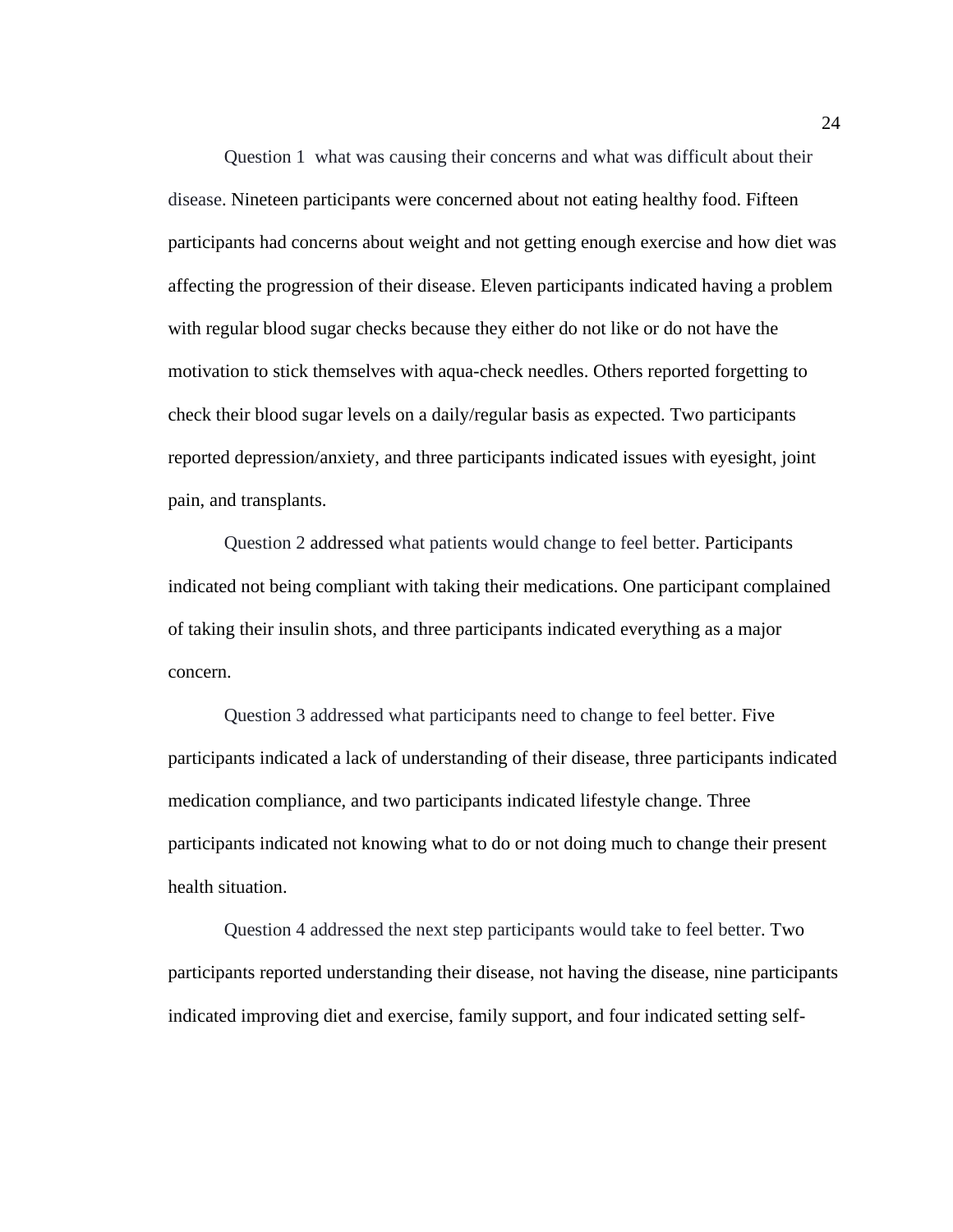goals. Other participants indicated autonomy/independence and provider motivation/encouragement as actions to implement in improving their health situation.

Question 5 addressed what providers could do to help. Six participants indicated that they would appreciate their provider giving them a referral to see a diabetic educator and other specialists to help manage their disease. Two participants indicated that regular A1c checks would help put them in check. One participant indicated a new insulin pump as their concern, three participants indicated help with medication compliance, six participants indicated their providers need to motivate/encourage them to stay healthy, one participant indicated help to manage their depression, two participants had no contribution, and four participants indicated help with improving their diet and exercise. Table 2 provides a summary of participants' responses.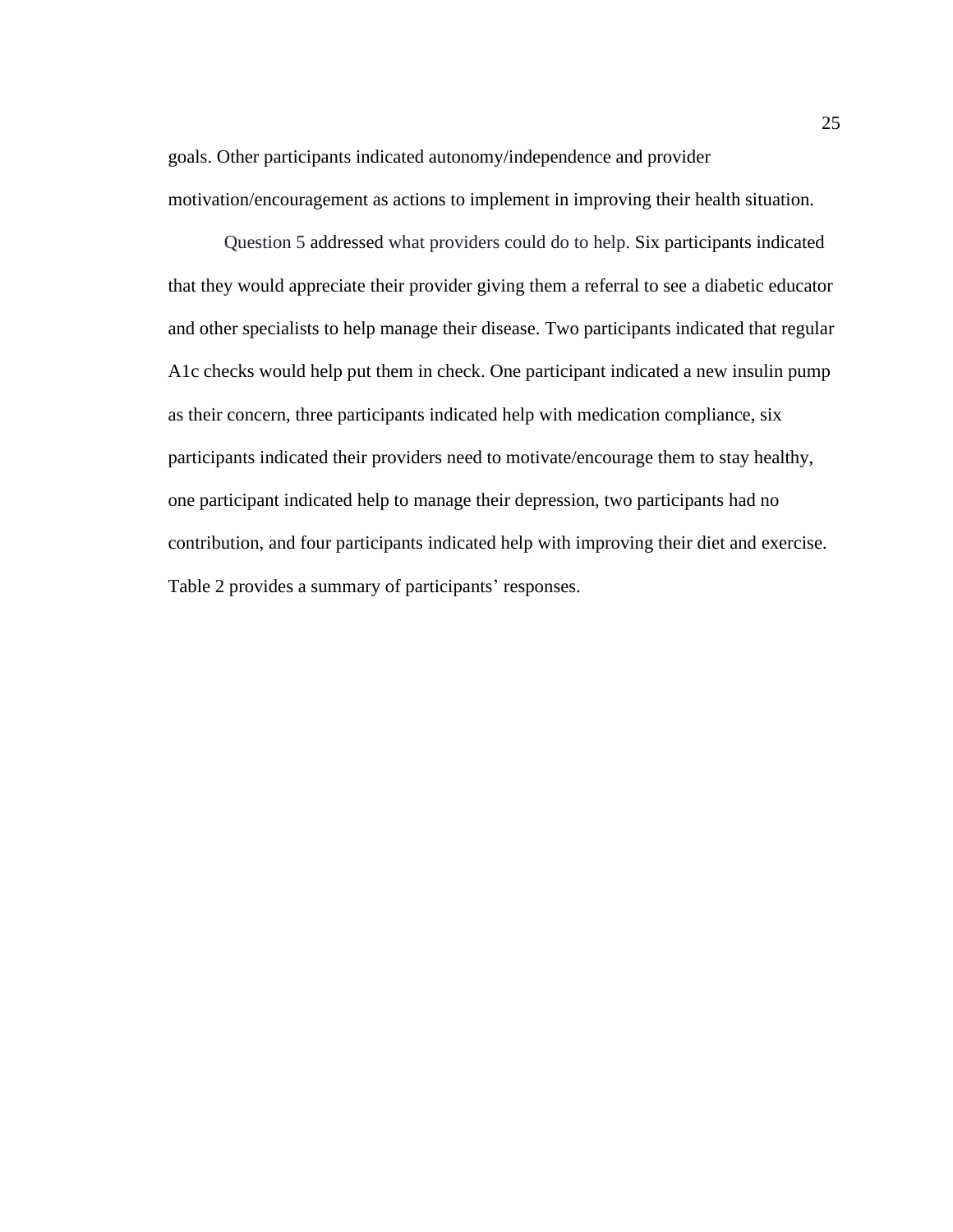# <span id="page-37-2"></span>Table 2

| Summary of Responses to T2DM Concerns |
|---------------------------------------|
|---------------------------------------|

| Survey question                                                          | Concerns identified                                                                                                                  |
|--------------------------------------------------------------------------|--------------------------------------------------------------------------------------------------------------------------------------|
| At the moment, what is causing you the<br>most concern?                  | Struggle to improving diet and exercise<br>and the depression, anxiety and fear of the<br>comorbidities that comes with this disease |
| What is difficult about diabetes?                                        | Monitoring and maintaining blood sugar<br>and on regular basis                                                                       |
| What would you change to feel better?                                    | Understanding the disease (education<br>oneself of the disease), setting goals,<br>lifestyle change and adopting health habits       |
| What are the next steps you feel you are<br>able to take to feel better? | Self-care education and management,<br>autonomy/independence disease<br>management, medication compliance                            |
| What can I do to help you?                                               | Encourage, motivate, help with diabetes<br>management and referral to diabetic<br>educator and specialist                            |

# <span id="page-37-0"></span>**Implications**

The staff educational program of this project adhered to the staff education guidelines outlined in the Walden University Manual for DNP Scholarly Projects. The educational program followed the educational manual framework of planning, implementation, and evaluation.

# <span id="page-37-1"></span>**Planning**

The educational program was developed to incorporate patients' concerns while adopting the ADA guidelines as a road map to providing the best evidence-based care to this targeted population.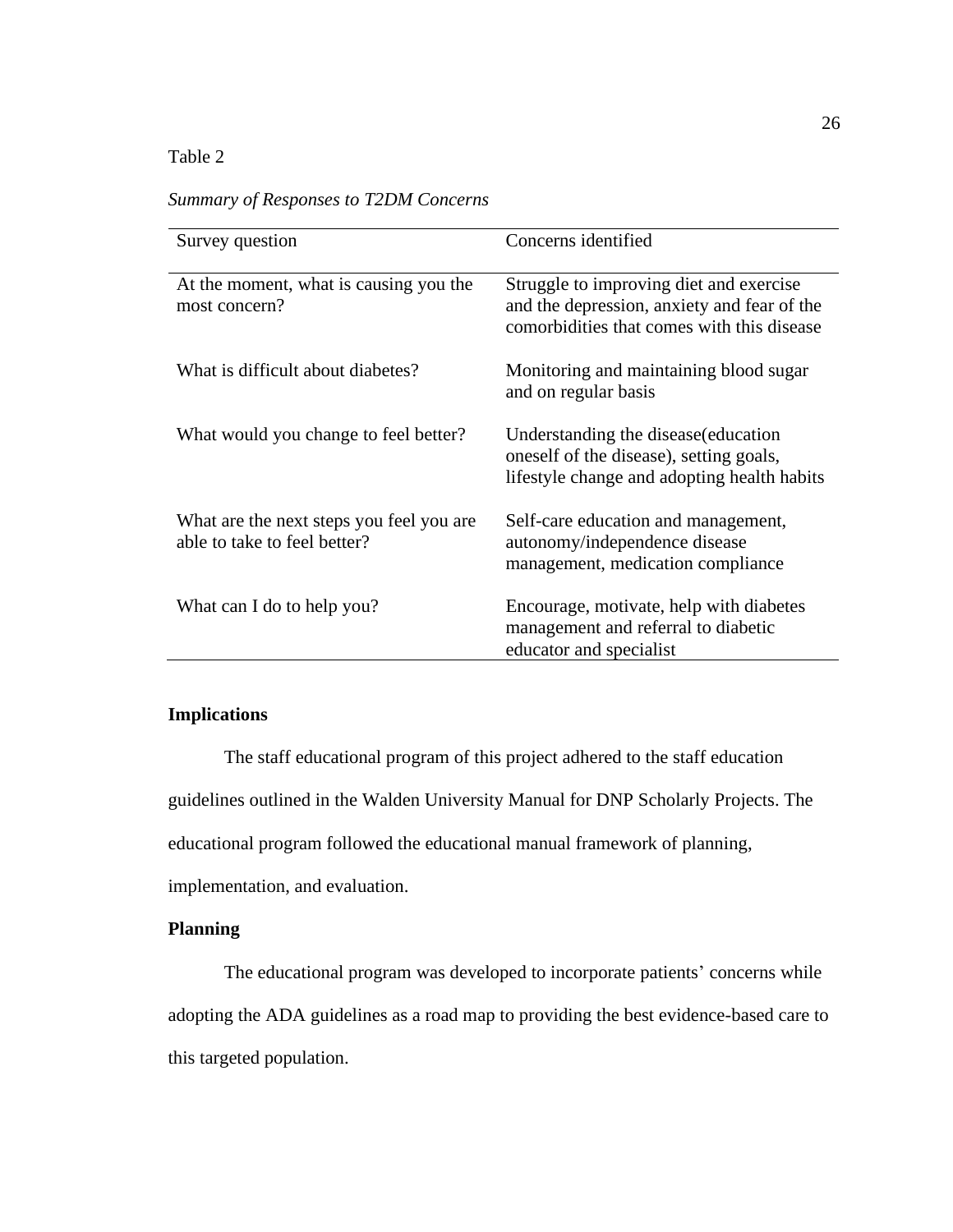## <span id="page-38-0"></span>**Implementation**

The educational program was presented to five providers in the clinic on December 31, 2019, using a PowerPoint and an interactive question-answer session. This presentation will be available in a printed version and slides for future providers (Appendix A).

## <span id="page-38-1"></span>**Evaluation**

Five providers in the clinic were present for the educational program and completed evaluation forms after the educational presentation. Analysis of the program evaluation responses showed participants either agreed or strongly agreed. All five participants strongly agreed with all aspects of the evaluation content section. In the second category (setting) of the program evaluation, four participants strongly agreed and one agreed. In the third category (faculty/presenter effectiveness), all five participants strongly agreed. In the fourth category (instructional methods) of the program evaluation form, all five participants strongly agreed.

Verbal feedback obtained from program participants indicated that they were satisfied and happy with the content, setting, presenter, and delivery of the diabetes education program. Providers suggested using this educational program for inpatient and staff education in the clinic. Providers also suggested using this program as a template in which they could remove or add content according to evidence-based updates on ADA guidelines when necessary. Providers requested that I come to the clinic periodically to present the information to all clinical staff, including updates on diabetes guidelines.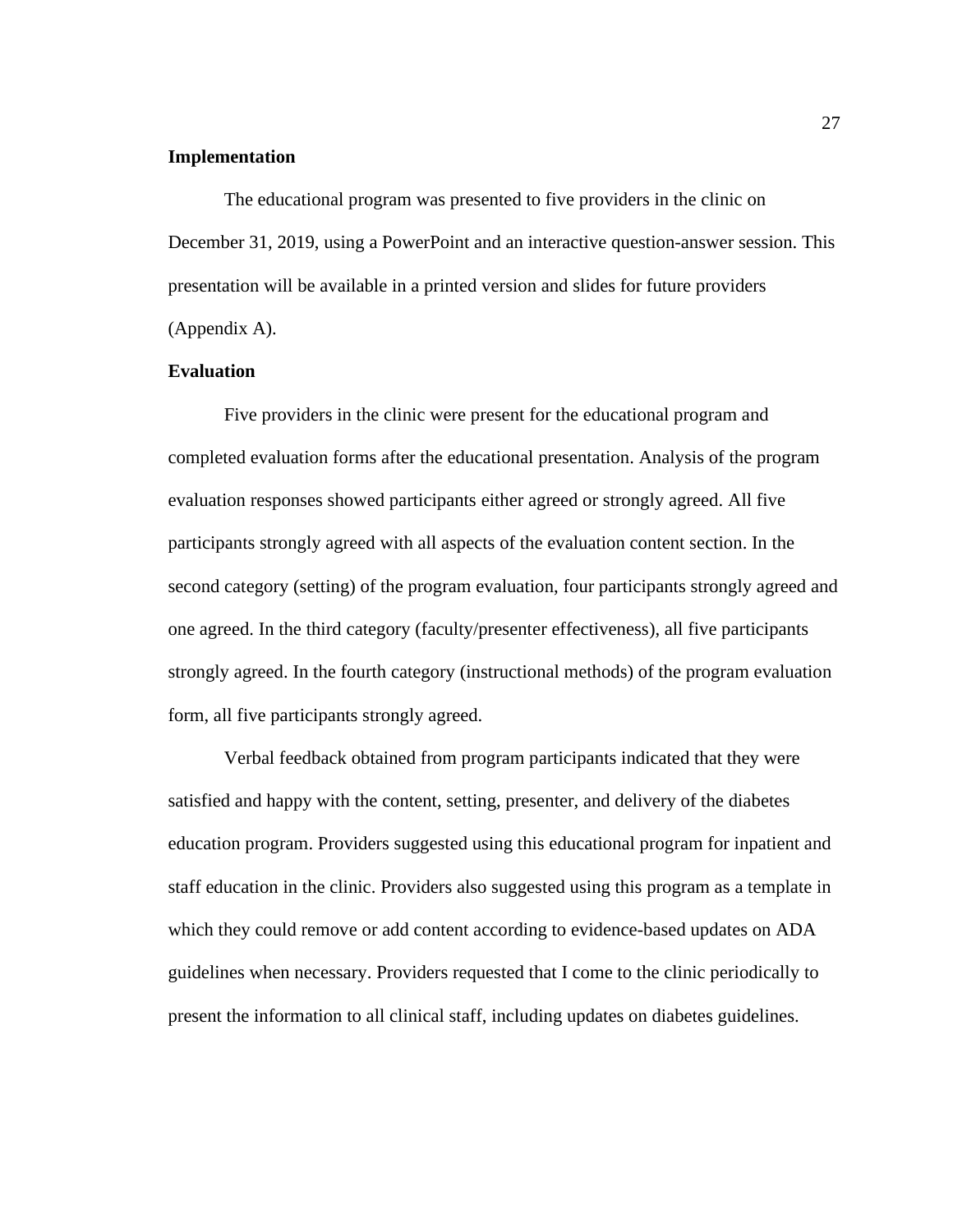#### **Recommendations**

<span id="page-39-0"></span>Research evidence indicated that diabetes self-care management and patient education were effective in T2DM disease management. Providers can provide patientcentered care by assessing patients with T2DM concerns and incorporating these concerns in an individual treatment plan. Providing staff educational programs with patients' concerns and current ADA guidelines is very important for the provision of evidence-based care to patients with T2DM. I recommend that providers continue to implement the diabetes educational program presented to them to provide care to patients with T2DM. The education checklist should be reviewed annually or when new ADA guidelines are published. Revisions to the checklist should include updates incorporating current ADA guidelines. All patients should have an assessment of their concerns with each visit.

## **Strengths and Limitations of the Project**

## <span id="page-39-2"></span><span id="page-39-1"></span>**Strengths**

The interest and strong support provided by the medical director of the clinic, the participants, and the clinical manager were strengths of this project. The de-identified survey data used to identify patients' concerns provided evidence for the education program.

#### <span id="page-39-3"></span>**Limitations**

The sample size of the de-identified survey was small  $(N = 22)$ . Surveys were completed over a one-month period. An extended data collection period might have resulted in more participants.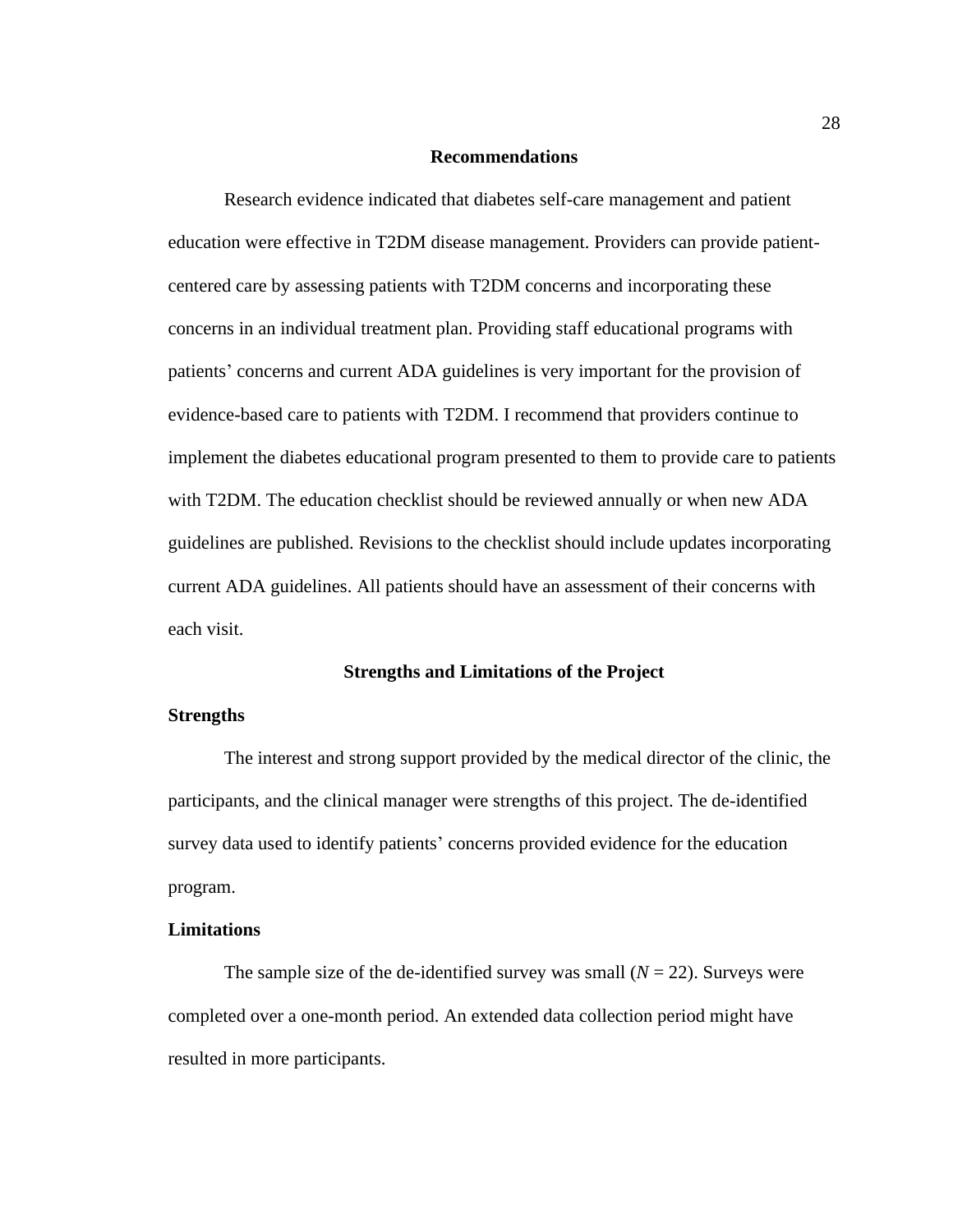### Section 5: Dissemination Plan

<span id="page-40-0"></span>Research findings are used to develop a protocol, and the protocol is followed in daily nursing practice (Emokidi, 2019; Saleh, 2018). Disseminating evidence-based nursing knowledge, research, and findings by nurses to other health care professionals or the general public is very important. Disseminating research findings ensures that the highest quality and most effective care is being delivered to patients (Gonzalez  $\&$ Emokidi, 2019)*.* To disseminate these project findings, I had to include targeted population data, stakeholders, and staff members from this clinic. The providers' contributions helped with the successful completion of these sections of this project. Also, PowerPoints and handouts were used for the education program. Handouts from PowerPoint contents were provided to the audience in the teaching section to follow along with the presenter for easy comprehension. T2DM is an epidemic associated with numerous comorbidities, including depression and financial burden of affected individuals and the health care system. Findings from this project may be beneficial to patients' outcomes.

#### **Analysis of Self**

<span id="page-40-1"></span>The DNP program has contributed to my professional growth in areas of improving patient outcomes, contributing to the advancement of health care policies and implementations, and improving my leadership knowledge and skills in quality improvement in organizational systems. As a DNP scholar, I have gained advanced knowledge and skills in areas that are consistent with nursing and health care goals to eliminate health disparities and to promote patient safety and excellence in practice. My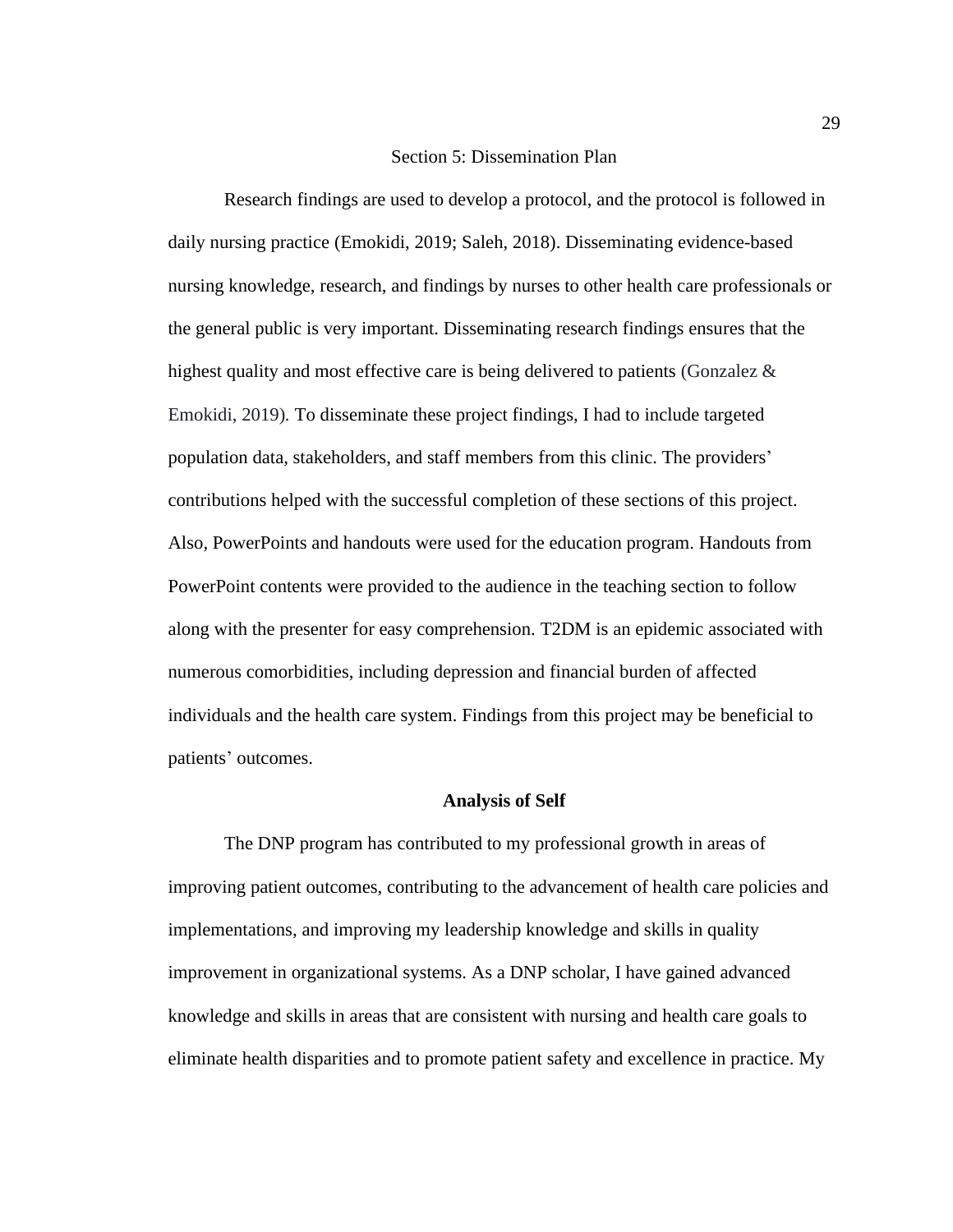practicum experience has helped to advance my professional growth and has prepared me for future work (Lingam, 2014). I am proud of my accomplishment, and this is only the beginning of advancing my professional career (see AACN, 2006).

As I near the end of the DNP program, it is apparent that my knowledge and skill as an effective leader has significantly improved. I have used my improved knowledge and skill as an effective leader to navigate the principles of practice management, including conceptual and practical strategies for balancing productivity with quality care. I can develop, implement, and assess the impact of practice policies and procedures in meeting the population I serve. I am prepared and can apply my effective leadership skills to address emerging practice problems and ethical dilemmas that emerge as new diagnostic and therapeutic technologies evolve (see AACN, 2006).

As a DNP scholar, I am capable of advancing nursing practice through the development and evaluation of care delivery approaches that meet current and future needs of patient populations based on scientific findings in nursing and other clinical sciences. I can ensure accountability for the quality of health care and patient safety. My knowledge gained from this program has enhanced my analytical skills for evidencebased practice to develop and integrate new knowledge from diverse sources and across disciplines to solve practice problems and improve health outcomes via the application of scholarship (see AACN, 2006). As a DNP scholar, I am able to apply knowledge and skills developed from class participation and practicum setting experiences to promote quality improvement through designing, directing, and evaluating methodologies that promote safe, timely, effective, equitable, and patient-centered care. Furthermore, I can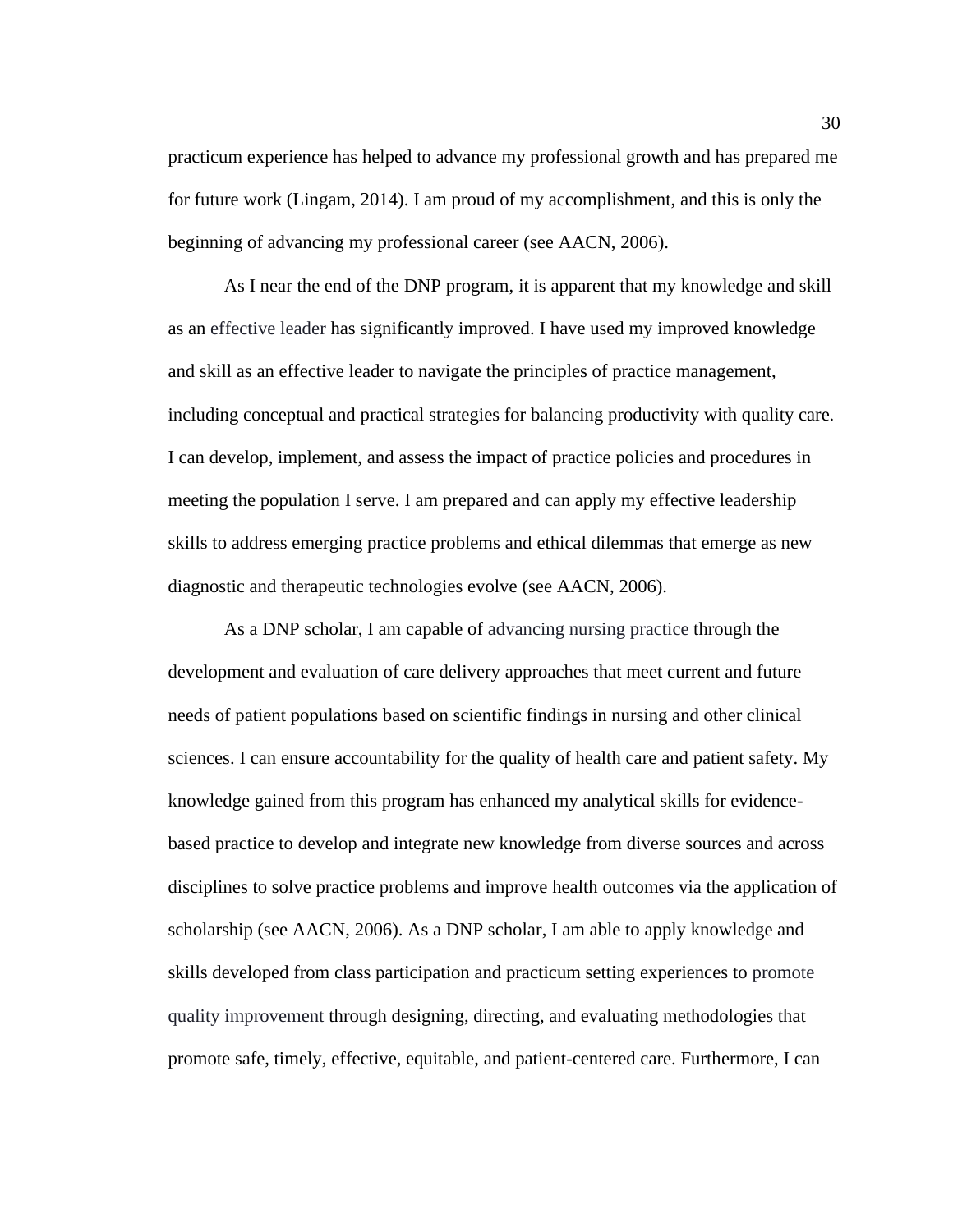apply relevant findings in developing practice guidelines and improving practice and the practice environment. This DNP program has prepared me to improve health outcomes and inform health care policy through the demonstration of specialized knowledge, practice expertise, and expanded responsibility and accountability in the care and management of individuals and families (see AACN, 2006).

In summary, the doctor of the nursing program has prepared me and empowered me to use my advanced knowledge and skills to advocate for the nursing profession within the policy and health care communities, and advocate for social justice, equity, and ethical policies in all health care arenas. I have seen growth in my interprofessional collaboration knowledge and skills for improving patient and population health outcomes (see AACN, 2006).

My instruction and practicum experiences have contributed to my professional growth as a DNP scholar. This program has increased my knowledge, skills, and confidence in applying evidence-based practice in a practice setting to improve patient outcomes and the health care system. I am proud of myself for taking a step to advance my nursing knowledge through this program. I can now contribute meaningfully to my profession to improve patients' outcomes and the health care system as a whole. Graduating from this program is not the end of my learning (i.e., carrier development); it is the beginning of my contribution to advancing the health care field.

#### **Summary**

<span id="page-42-0"></span>DM is considered a major epidemic of the 21st century (Bar-Dayan et al., 2016). T2DM is considered a silent killer and a major chronic illness with increasing prevalence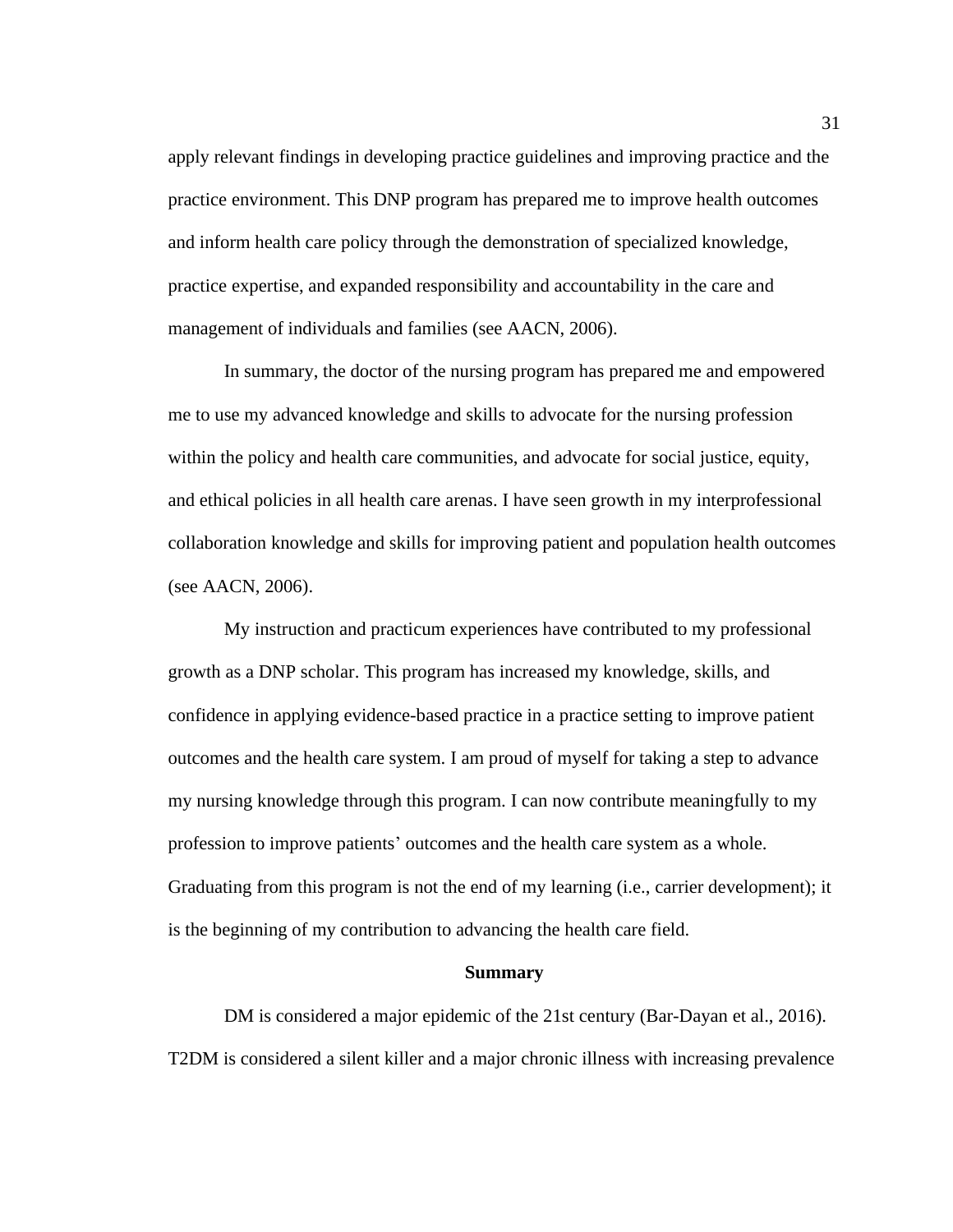worldwide and negative impacts on quality of life of the affected population and the economy of the nation as a whole (Silva et al., 2018). This project was conducted to share research findings on the concerns that patients with this disease have and to promote patient-centered care. Providers were provided with an education program to address their T2DM patients' concerns and to promote up-to-date, evidence-based, individualized patient care.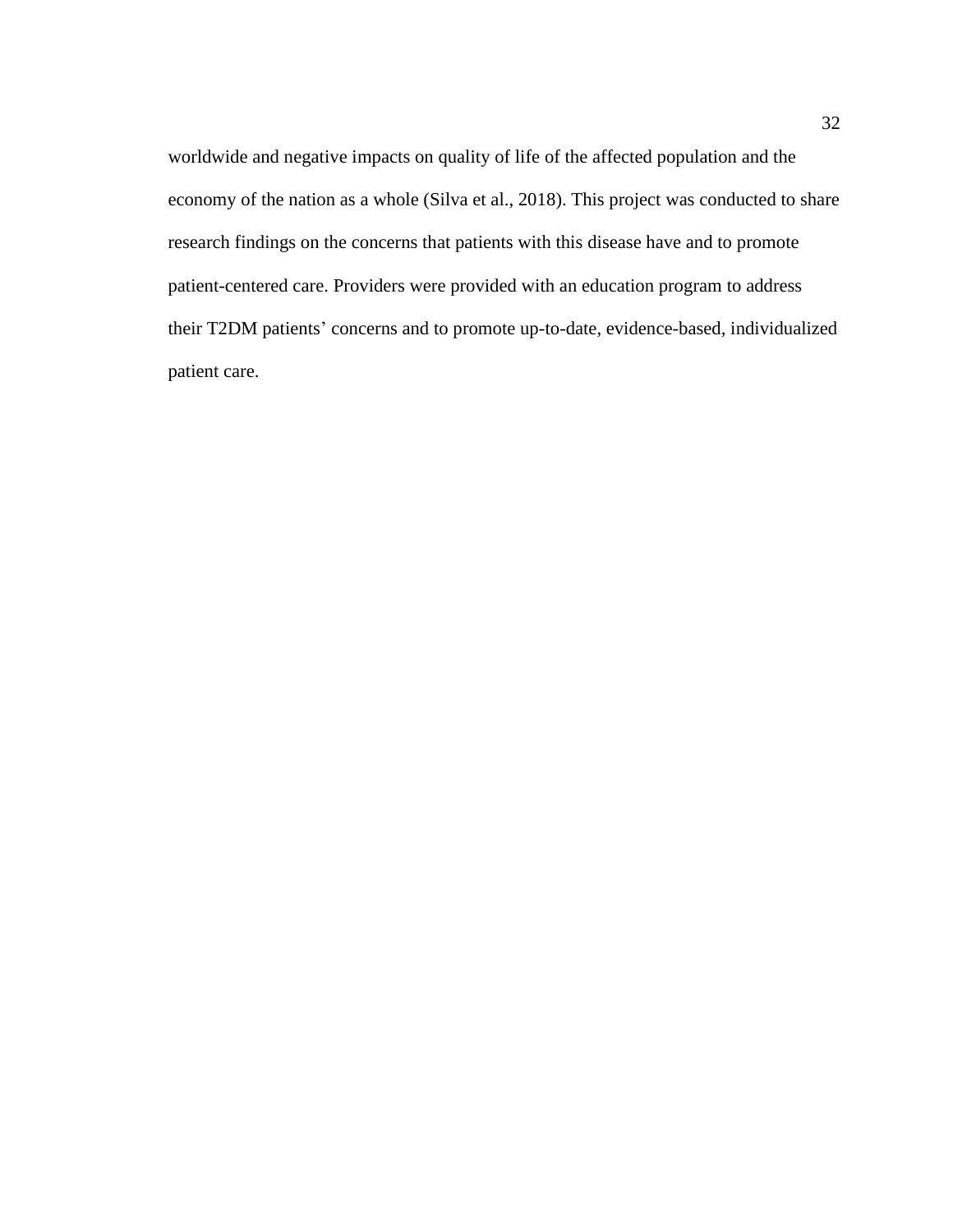## References

- <span id="page-44-0"></span>American Association of Colleges of Nursing. (2006). *The essentials of doctoral education for advanced nursing practice*. Retrieved from https://www.pncb.org/sites/default/files/201702/Essentials\_of\_DNP\_Education.p df
- American Association of Diabetes Educators. (2016). *Role of the diabetes educator in inpatient diabetes management.* Retrieved from https://www.diabeteseducator.org/docs/default-source/practice/practice-

documents/position-statements/role-of-the-diabetes-educator-in-inpatientdiabetes-management.pdf?sfvrsn=0

- American Diabetes Association. (2017). 2017 National standard for diabetes selfcare management education and support. *Diabetes Care, 40*(10), 1509-1419. Retrieved from https://care.diabetesjournals.org/content/40/10/1409
- American Diabetes Association. (2019a). 2. Classification and diagnosis of diabetes: Standards of medical care in Diabetes 2019. *Diabetes Care, 42*(Supplement 1), S13- S28. https://doi.org/10.2337/dc19-S002
- American Diabetes Association. (2019b). *Clinical diabetes*. Retrieved from http://clinical.diabetesjournals.org/content/30/3/130
- American Diabetes Association. (2019c). *Diabetes self-management education*. Retrieved from https://www.professional.diabetes.org/diabetes-self-management-education
- American Diabetes Association. (2019d). Introduction: Standards of medical care in diabetes – 2019. *Diabetes Care, 42*(1), 1-2. https://doi.org/10.2337/dc19-Sint01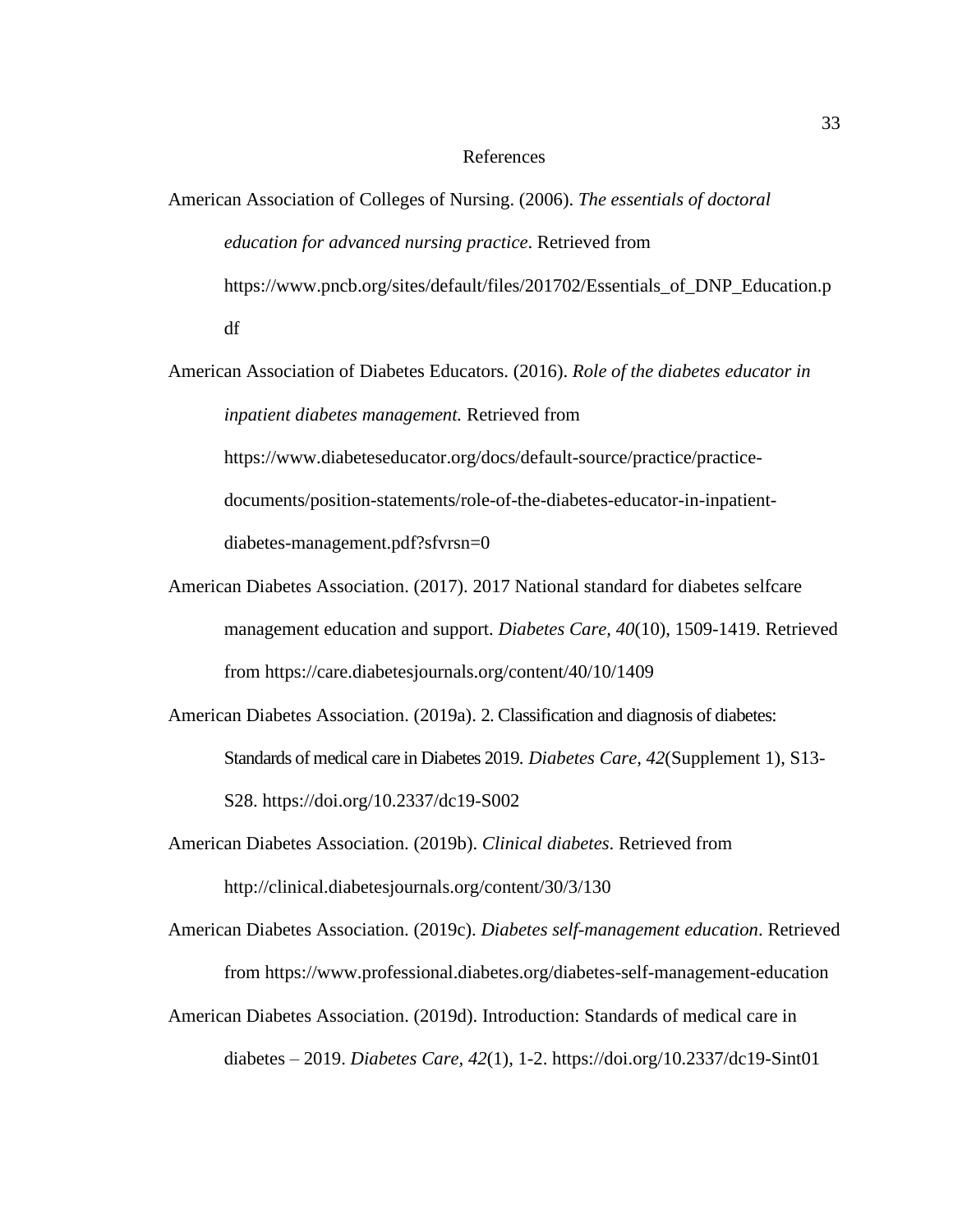American Diabetes Association. (2019e). Standards of medical care in diabetes—2019: Abridged for primary care providers. *Clinical Diabetes, 37*(1), 11-34. https://doi.org/10.2337/cd18-0105

Bar-Dayan, Y., Zilberman, I., Boaz, M., Landau, Z., Glandt, M., Jakubowicz, D., & Wainstein, J. (2016). Prevalence of undiagnosed hyperglycaemia in patients presenting to the department of emergency medicine with no known history of diabetes. *International Journal of Clinical Practice (Supplement), 70*(9), 771-774. https://doi-org.ezp.waldenulibrary.org/10.1111/ijcp.12867

Beck, J., Greenwood, D. A., Blanton, L., Bollinger, S. T., Butcher, M. K., Condon, J. E., … Wang, J. (2017). 2017 *National standards for diabetes self-management education and support.* Retrieved from https://care.diabetesjournals.org/content/diacare/early/2017/07/26/dci17- 0025.full.pdf

- Britz, J. A., & Dunn, K. S. (2010). Self-care and quality of life among patients with heart failure. *Journal of the American Academy of Nurse Practitioners, 22*(9), 480-487. Retrieved from https://www.ncbi.nlm.nih.gov/pubmed/20854640
- Bukhsh, A., Khan, T. M., Sarfraz Nawaz, M., Sajjad Ahmed, H., Chan, K. G., & Goh, B. H. (2019). *Association of diabetes knowledge with glycemic control and self-care practices among Pakistani people with type 2 diabetes mellitus*. Retrieved from https://www.dovepress.com/association-of-diabetes-knowledge-with-glycemiccontrol-and-self-care--peer-reviewed-fulltext-article-DMSO

Caffrey, M. (2018). *Diabetic amputations may be rising in the United States*. Retrieved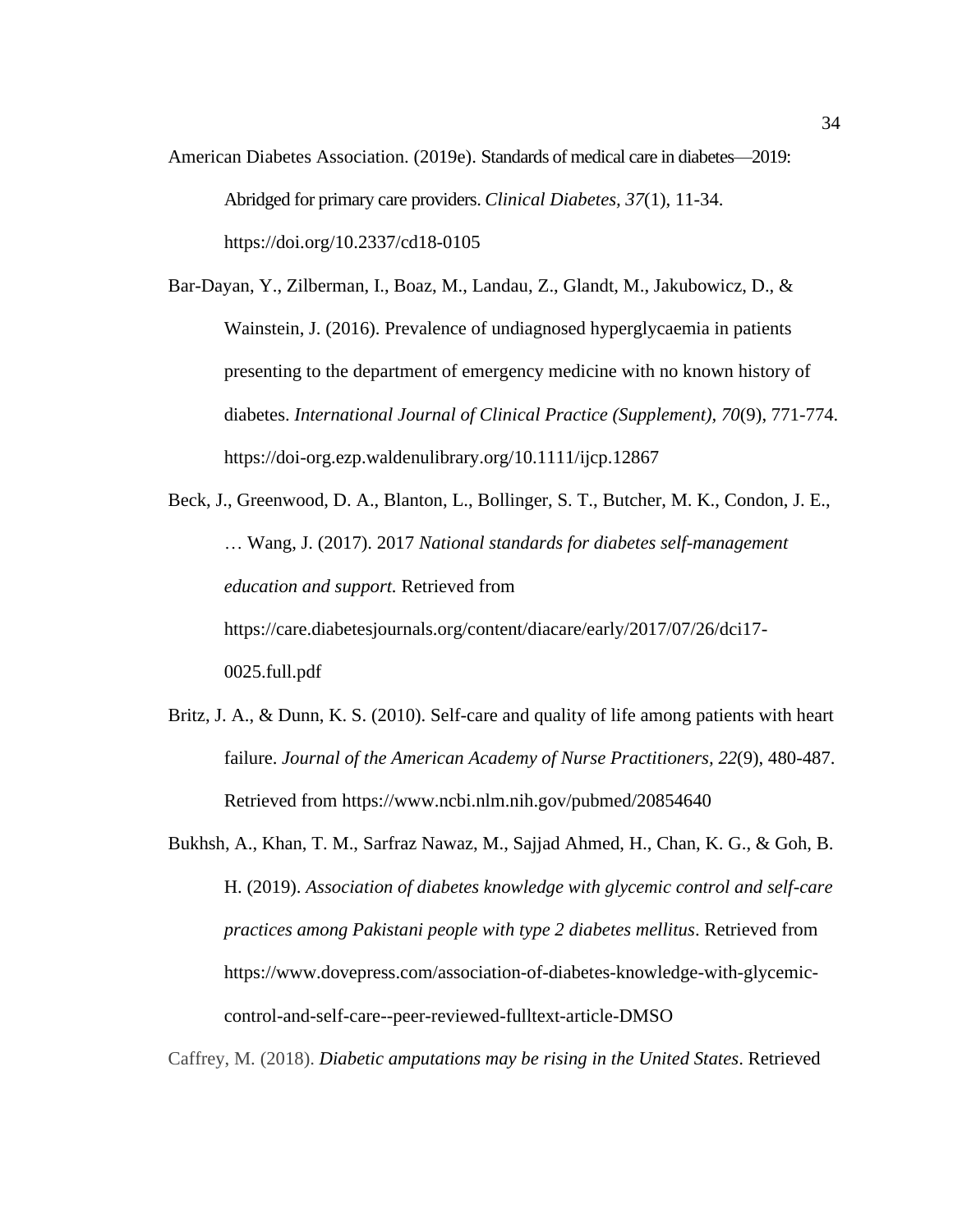from https://www.ajmc.com/newsroom/diabetic-amputations-may-be-rising-inthe-united-states

- Centers for Disease Control and Prevention. (2016). *Know your blood sugar numbers: Use them to manage your diabetes*. Retrieved from https://www.cdc.gov/diabetes/diabetesatwork/pdfs/knowyourbloodsugarnumbers. pdf
- Centers for Disease Control and Prevention. (2018a). *Diabetes and mental health*. Retrieved from https://www.cdc.gov/diabetes/managing/mental-health.html
- Centers for Disease Control and Prevention. (2018b). *Diabetes Report Card 2017.* Retrieved from

https://www.cdc.gov/diabetes/pdfs/library/diabetesreportcard2017-508.pdf

Centers for Diseases Prevention and Control. (2019a). *Health-related programs for type 2 diabetes prevention and control.* Retrieved from https://www.cdc.gov/workplacehealthpromotion/health-

strategies/diabetes/interventions/programs.html

- Centers for Diseases Prevention and Control. (2019b). *Research behind the National DPP*. Retrieved from https://www.cdc.gov/diabetes/prevention/research-behindndpp.htm
- Chali, S. W., Salih, M. & Abate, A. T. (2018). Self-care practice and associated factors among diabetes mellitus patients on follow up in Benishangul Gumuz Regional State Public Hospitals, Western Ethiopia: a cross-sectional study. Retrieved from https://www.researchgate.net/publication/329202696\_Self-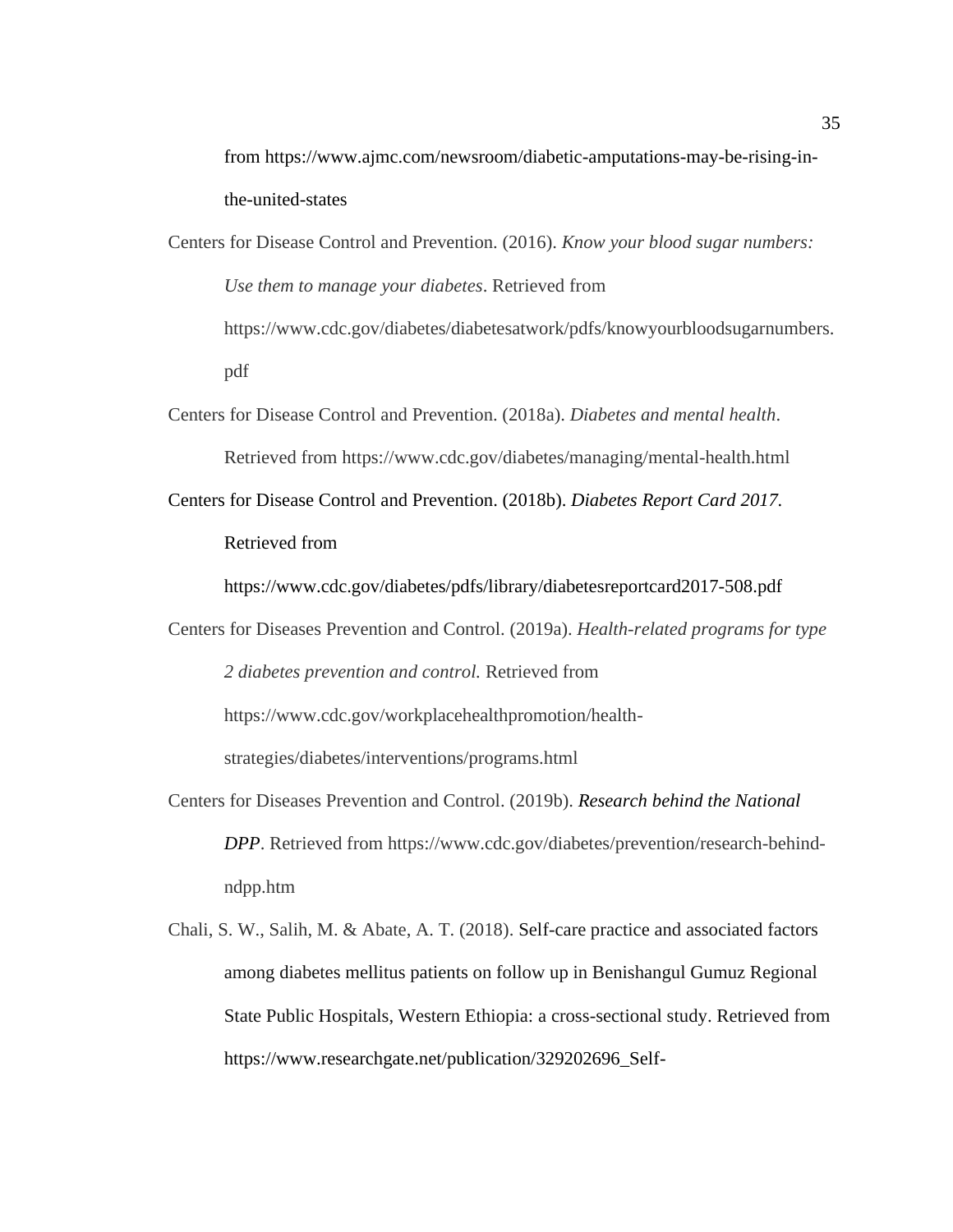care\_practice\_and\_associated\_factors\_among\_Diabetes\_Mellitus\_patients\_on\_fol low\_up\_in\_Benishangul\_Gumuz\_Regional\_State\_Public\_Hospitals\_Western\_Eth iopia\_a\_cross-sectional\_study

- Chan, A. (2010). *CDC: 1 in 3 Americans will have diabetes by 2050*. Retrieved from http://www.nbcnews.com/id/39798848/ns/health-diabetes/t/cdc-americans-willhave-diabetes/#.XJ1nq\_ZFyqZ
- Chandler, R. F., & Monnat, S. M. (2015). Racial/ethnic differences in use of health care services for diabetes management. *Health Education & Behavior*, *42*(6), 783–792. https://doi-org.ezp.waldenulibrary.org/10.1177/1090198115579416
- da Silva Guilherme Menino, E. P., Coelho Rodrigues Dixe, M. dos A., & Carvalho Martins Louro, M. C. (2016). Development and validation of thetherapeutic education for diabetes self-care behavior scale. *Revista de Enfermagem Referência*, *4*(8), 35–44. https://doi-

org.ezp.waldenulibrary.org/10.12707/RIV15049

Davis, C. P. (2018). Hemoglobin A1c, test (HbA1c, A1c, Hblc) for diabetes. Retrieved from https://www.medicinenet.com/hemoglobin\_a1c\_test/article.htm

de Groot, M. (2019). *ADA standards of care psychosocial care of people with diabetes: from policy to practice*. Retrieved from https://professional.diabetes.org/sites/professional.diabetes.org/files/media/vh\_1-

3\_3\_de\_groot\_ada\_sympoisum\_in\_111317\_2.pdf

De la Fuente Coria, M. C., Cruz-Cobo, C., & Santi-Cano, M. J. (2019). Effectiveness of a primary care nurse delivered educational intervention for patients with type 2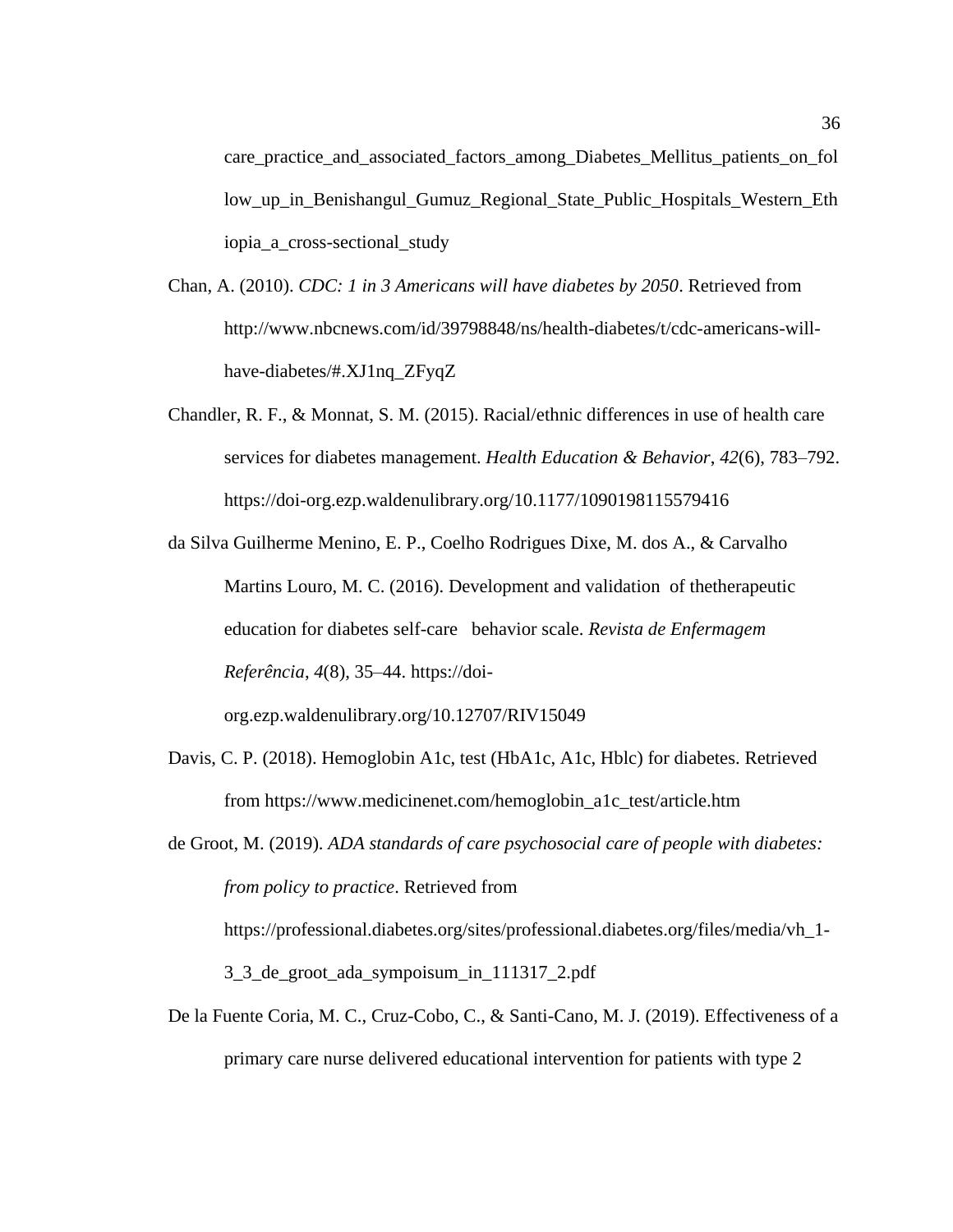diabetes mellitus in promoting metabolic control and compliance with long-term therapeutic targets: Randomized controlled trial. *International Journal of Nursing Studies*. https://doi-org.ezp.waldenulibrary.org/10.1016/j.ijnurstu.2019.103417

Department of Health & Social Services Division of Public Health. (2005). *Alaska diabetic strategic plan*. retrieved from

http://dhss.alaska.gov/dph/Chronic/Documents/Diabetes/diabetes.pdf

- Edelman, S. V. (2017). Taking control of your diabetes: An innovative approach to improving diabetes care through educating, motivating, and making the connection between patients and health care providers. *American Diabetes Associations, 35*(5), 333-339. https://doi.org/10.2337/cd17-0090
- Fan, L., & Sidani, S. (2018). Factors influencing preferences of adults with type 2 diabetes for diabetes self-management education interventions. . *Canadian Journal of Diabetes*, *42*(6), 645–651. https://doi-

org.ezp.waldenulibrary.org/10.1016/j.jcjd.2018.04.003

- Felix, H. C., Narcisse, M.-R., Long, C. R., English, E., Haggard-Duff, L., Purvis, R. S., & McElfish, P. A. (2019). The effect of family diabetes self-management education on self-care behaviors of Marshallese adults with type 2 diabetes. . *American Journal of Health Behavior*, *43*(3), 490–497. https://doiorg.ezp.waldenulibrary.org/10.5993/AJHB.43.3.4
- Feng, Y., Fang, Y., Wang, Y., & Hao, Y. (2018). Acupoint therapy on diabetes mellitus and Its common chronic complications: A review of its mechanisms. *Biomed Research International*, *2018*, 3128378.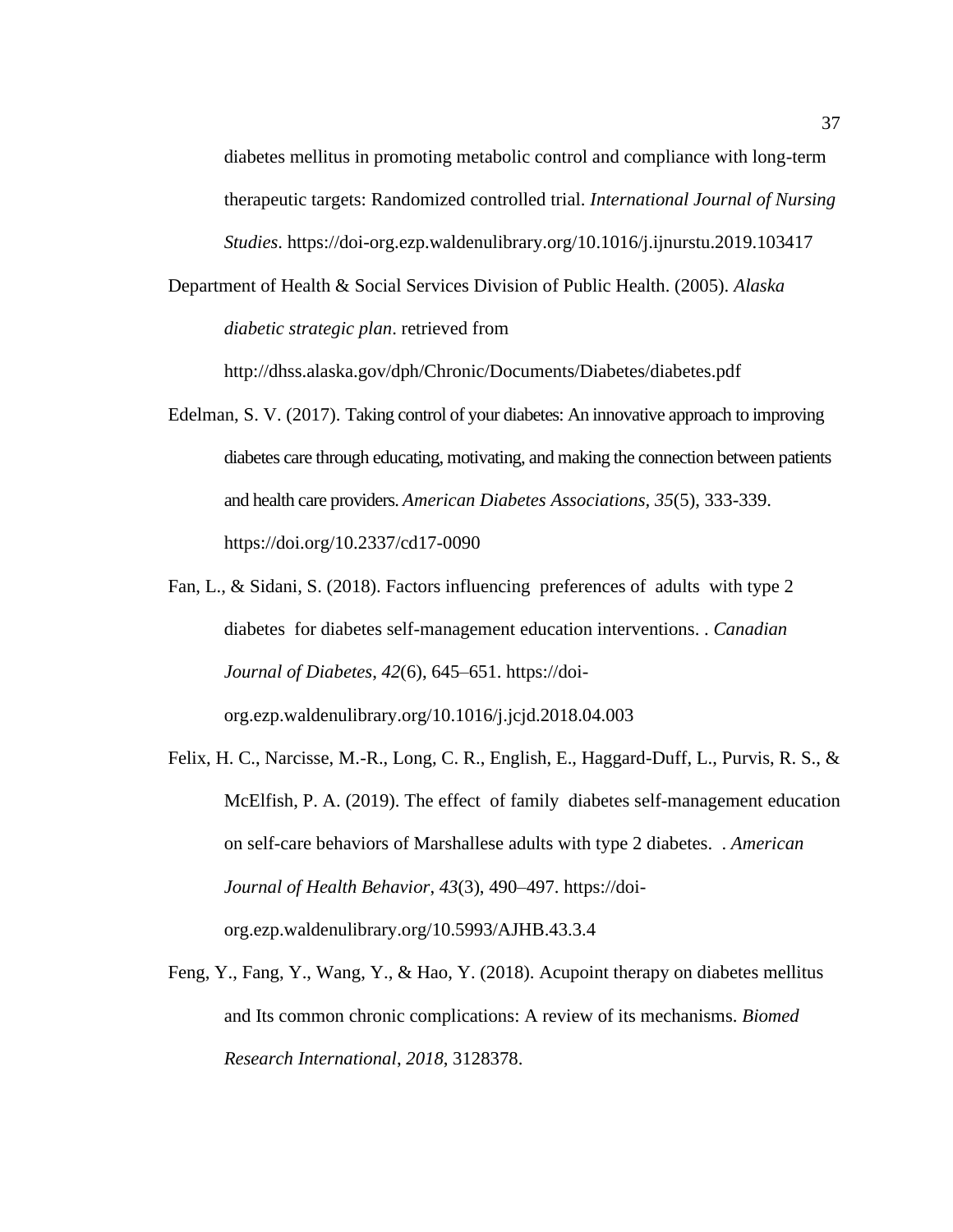https://doiorg.ezp.waldenulibrary.org/10.1155/2018/3128378

- Fløde, M., Iversen, M. M., Aarflot, M., & Haltbakk, J. (2017). Lasting impact of an implemented self-management program for people with type 2 diabetes referred from primary care: a one-group, before-after design. *Scandinavian Journal ofCaring Sciences*, *31*(4), 789–795. https://doiorg.ezp.waldenulibrary.org/10.1111/scs.12398
- Gnesin. F., Thuesen, A. C., Kähler, L. K., Gluud, C., Madsbad, S., & Hemmingsen, B. (2018). Metformin monotherapy for adults with type 2 diabetes mellitus. *Cochrane Database of Systematic Reviews*, (1). https://doi.org/10.1002/14651858.CD012906
- Gurmu, Y., Gela, D., & Aga, F. (2018). Factors associated with self-care practice among adult diabetes patients in West Shoa Zone, Oromia Regional State, Ethiopia. *BMC Health Services Research*, *18*(1), 732. https://doi-

org.ezp.waldenulibrary.org/10.1186/s12913-018-3448-4

- Gutierrez, A. P., Fortmann, A. L., Savin, K., Clark, T. L., & Gallo, L. C. (2018). *Effectiveness of diabetes self-management education programs for US Latinos at improving emotional distress: A systematic review*. Retrieved from https://doi org.ezp.waldenulibrary.org/10.1177/0145721718819451
- Kwan, B. M., Jortberg, B., Warman, M. K., Kane, I., Wearner, R., Koren, R., Carrigan, T., Martinez, V., & Nease, D. E. (2017). Stakeholder engagement in diabetes selfmanagement: patient preference for peer support and other insights, *Family Practice, 34*( 3), 358–363. https://doi.org/10.1093/fampra/cmw127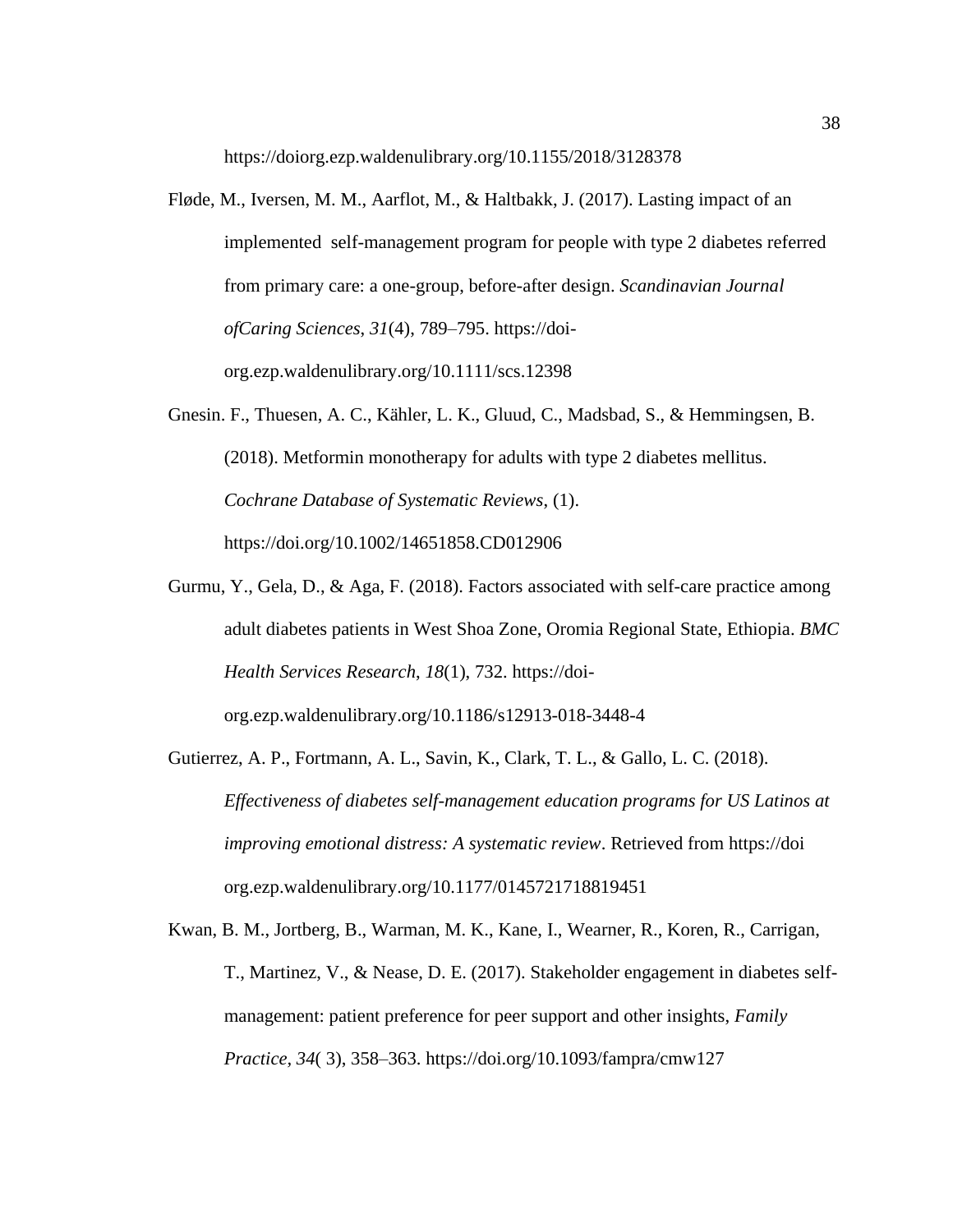- Laiteerapong, N., Cooper, J. M., Skandari, M. R., Clarke, P. M., Winn, A. N., Naylor, R. N., & Huang, E. S. (2018). Individualized glycemic control for U.S. adults with type 2 diabetes: : A cost-effectiveness analysis. *Annals of Internal Medicine*, *168*(3), 170–178. https://doi-org.ezp.waldenulibrary.org/10.7326/M17- 0537
- Magnan, E. M., Bolt, D. M., Greenlee, R. T., Fink, J., & Smith, M. A. (2018). Stratifying patients with diabetes into clinically relevant groups by combination of chronic conditions to identify gaps in quality of care. *Health Services Research*, *53*(1), 450–468. https://doi-org.ezp.waldenulibrary.org/10.1111/1475-6773.12607
- Mayo Clinic. (2019). *Blood sugar testing: Why, when and how*. Retrieved from https://www.mayoclinic.org/diseases-conditions/diabetes/in-depth/bloodsugar/art-20046628
- Migdalis, I., Rombopoulos, G., Hatzikou, M., Manes, C., Kypraios, N., & Tentolouris, N. (2015). The cost of managing type 2 diabetes mellitus in Greece: A retrospective analysis of 10-year patient level data "The HERCULES Study". *International journal of endocrinology*, *2015*, 520759. doi:10.1155/2015/520759
- Moghadam, S. T., Najafi, S. S., & Yektatalab, S. (2018). The effect of self-care education on emotional intelligence and HbA1c level in patients with type 2 diabetes mellitus : A randomized controlled clinical trial. . *International Journal of Community Based Nursing & Midwifery*, *6*(1), 39–46. Retrieved from https://ezp.waldenulibrary.org/login?url=https://search.ebscohost.com/login.aspx? direct=true&db=rzh&AN=126795910&site=ehost-live&scope=site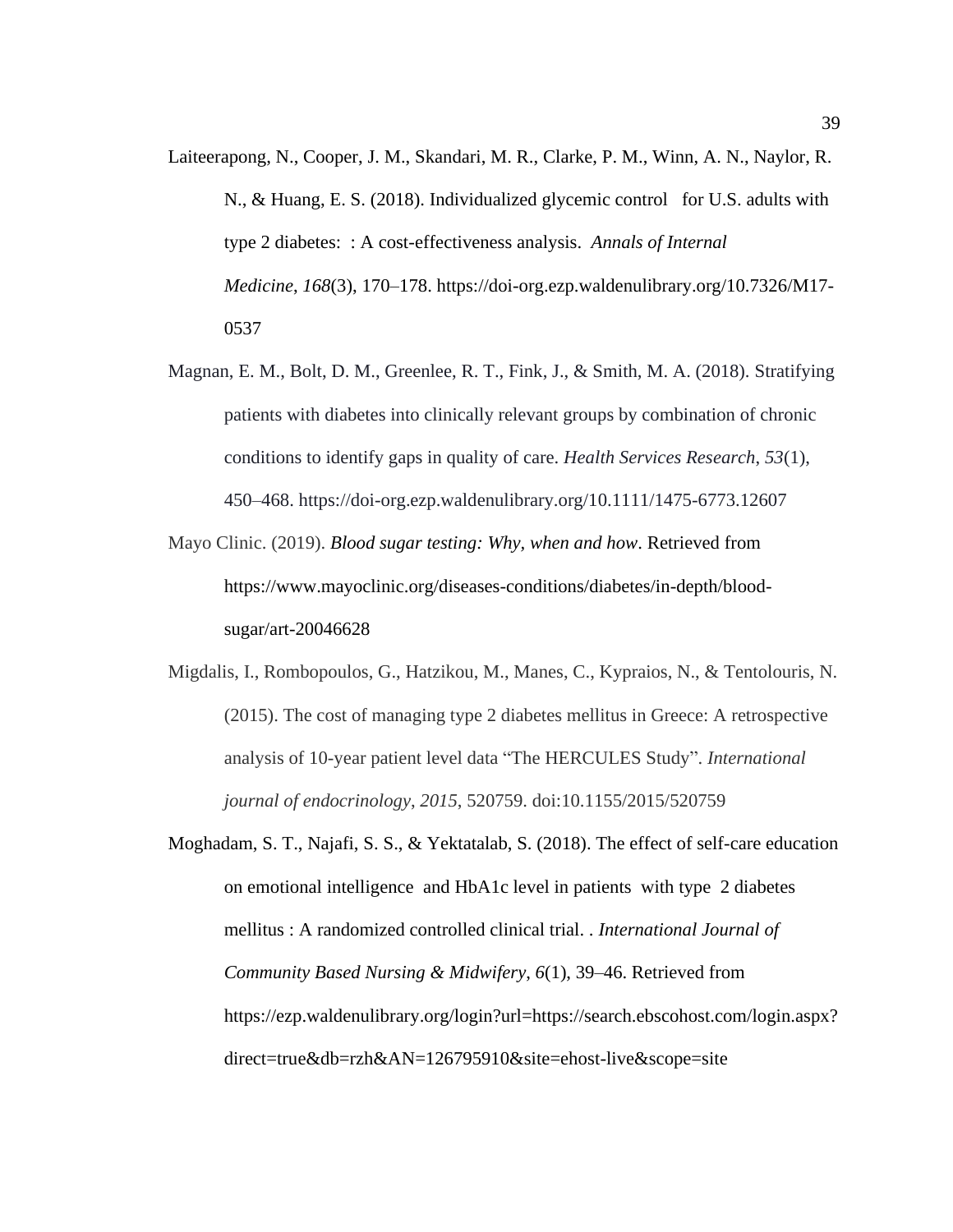- O'Donnell, M., Carey, M. E., Horne, R., Alvarez-Iglesias, A., Davies, M. J., Byrne, M., & F. Dinneen, S. (2018). Assessing the effectiveness of a goal-setting session as part of a structured group self-management education program for people with type 2 diabetes. *Patient Education & Counseling*, *101*(12), 2125–2133. https://doi-org.ezp.waldenulibrary.org/10.1016/j.pec.2018.07.009
- Poudel, A., Zhou, J. Y., Story, D., & Li, L. (2018). Diabetes and associated cardiovascular complications in American Indians/Alaskan Natives: A review of risks and prevention strategies. . *Journal of Diabetes Research*, *2018*, 2742565. https://doi-org.ezp.waldenulibrary.org/10.1155/2018/27
- Powers, M. A., Bardeley, J., Cypress, M., Duker, P., Funnell, M. M., Fischl, A. H., Maryniuk, M. D., Siminerio, L., & Eva, V. (2015). *Diabetes self-management education support in type 2 diabetes: A joint position statement of the American Diabetes Association the American Association of diabetes educators, and the Academy of Nutrition and Diabetes*. Retrieve from https://doi.org/10.2337/dc15- 0730
- Riegel, B., & Jaarsma, T. (2019). Self-care in long term conditions: Old news or new thinking? *International Journal of Nursing Studies, 90*. A1, Retrieved from https://doi.org/10.1016/j.ijnurstu.2019.01.008
- Riegel, B., Jaarsma, T., & Strombert, A. 2012). A middle-range theory of self-care of chronic illness. *Advances in Nursing Science*, *54*(3), 194-214.
- Schlesinger. L., & Fox. J. (2016). *Giving patients an active role in their health care*. Retrieved from https://hbr.org/2016/11/giving-patients-an-active-role-in-their-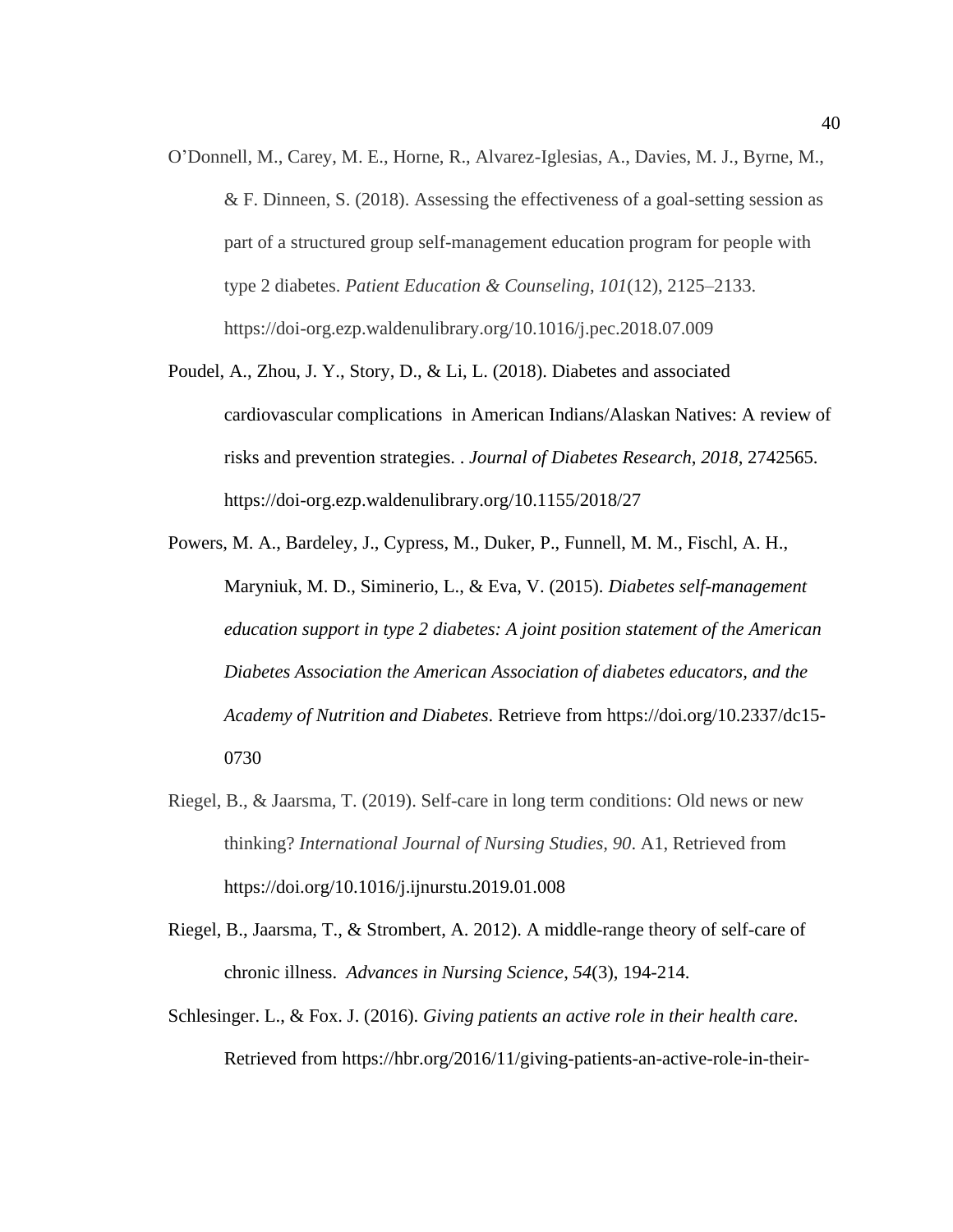health-care

- Shiel, W. C. (2017). *Medical definition of diabetes type 2*. Retrieved from https://www.medicinenet.com/script/main/art.asp?articlekey=2976
- Surucu, H. A., Kizilci, S., & Ergor, G. (2017). The impacts of diabetes education on selfcare agency, self-care activities and HbA1c levels of patients with type 2 diabetes: : A randomized controlled study. . *International Journal of Caring Sciences*, *10*(1), 479–489. Retrieved from https://search-ebscohostcom.ezp.waldenulibrary.org/login.aspx?direct=true&db=rzh&AN=123010479&si te=ehost-live&scope=site
- Trip, H., Conder, J., Hale, L., & Whitehead, L. (2016). The role of key workers in supporting people with intellectual disability in the self-management of their diabetes: a qualitative New Zealand study. *Health & Social Care in the Community*, *24*(6), 789–798. https://doi-

org.ezp.waldenulibrary.org/10.1111/hsc.12262

- WebMD. (2019). *Prediabetes (borderline diabetes)*. Retrieved from https://www.webmd.com/diabetes/type-2-diabetes-guide/what-is-prediabetes#1
- Weiss, S. (2017). *How diabetes affects workplace productivity and health costs*. Retrieved from https://www.benefitspro.com/2017/11/17/how-diabetes-affectsworkplace-productivity-and-he/?slreturn=20190228220150
- Willey, V. J., Kong, S., Bingcao Wu, Raval, A., Hobbs, T., Windsheimer, A., … Bouchard, J. R. (2018). Estimating the real-world cost of diabetes mellitus in the United States during an 8- year period using 2 cost methodologies . *American*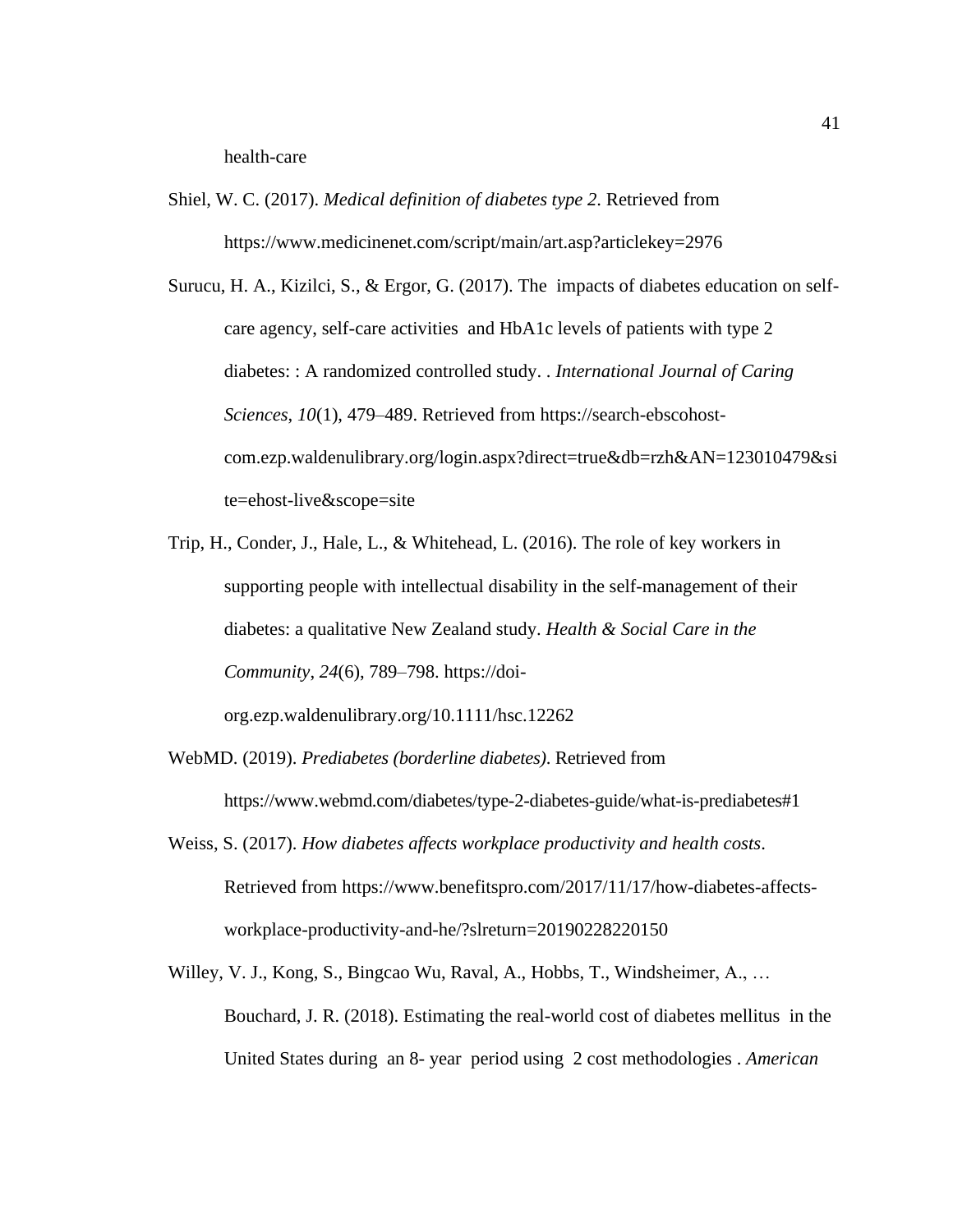*Health & Drug Benefits*, *11*(6), 310–318. Retrieved from

https://ezp.waldenulibrary.org/login?url=https://search.ebscohost.com/login.aspx? direct=true&db=rzh&AN=131823001&site=ehost-live&scope=site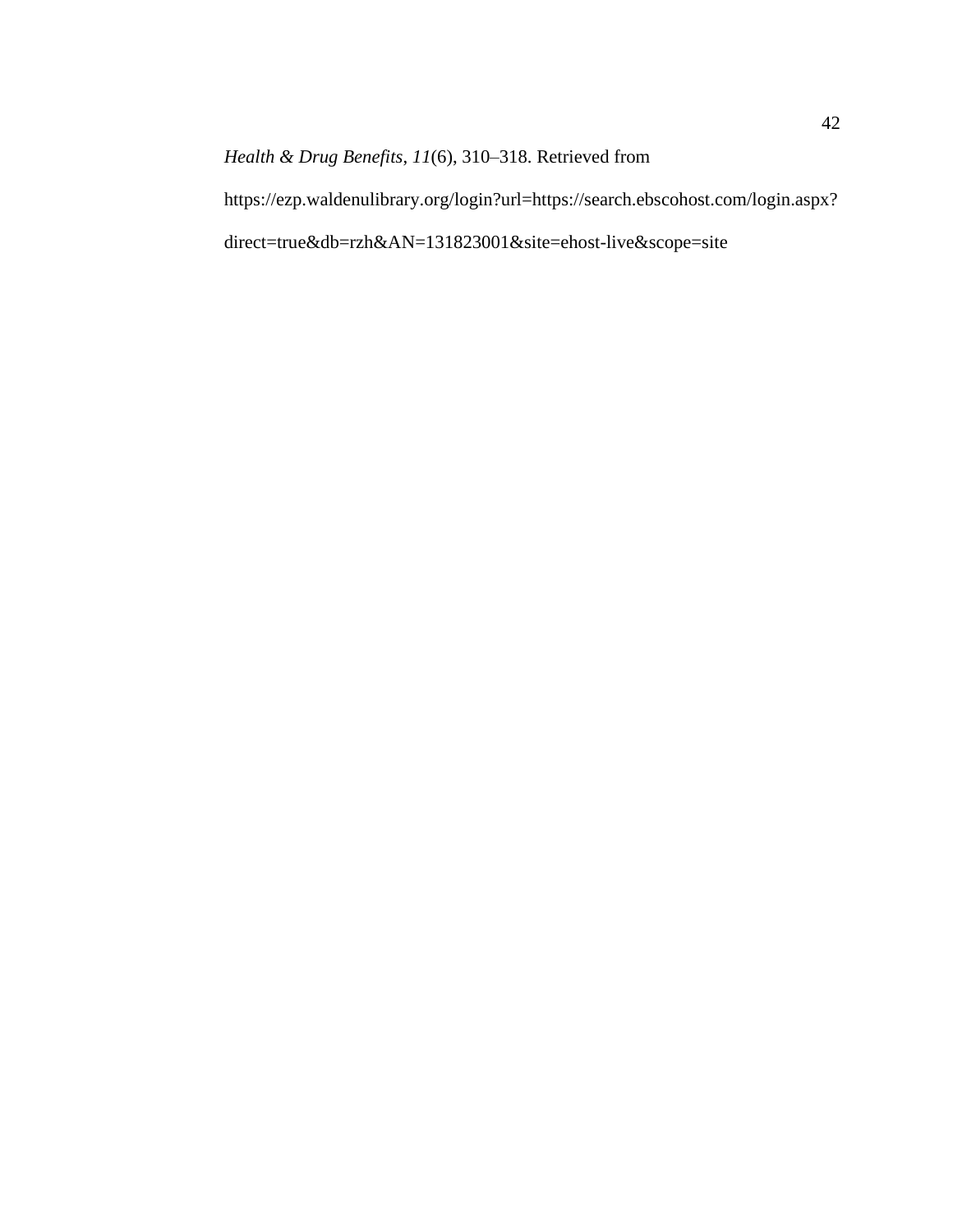# Appendix A: Education Program

| <b>Survey</b>   | <b>Concerns</b>   | <b>Education Content</b>                                      |
|-----------------|-------------------|---------------------------------------------------------------|
| <b>Question</b> | <b>Identified</b> |                                                               |
| At the          | Struggle to       | Exercise lowers your blood sugar level by moving sugar        |
| moment,         | improving diet    | into your cells, where it's used for energy. Exercise also    |
| what is         | and exercise      | increases your sensitivity to insulin, which means your       |
| causing         | and the           | body needs less insulin to transport sugar to your cells.     |
| you the         | depression,       |                                                               |
| most            | anxiety and       | Eat health and small portions of meal (use a smaller plate);  |
| concern?        | fear of the       | Try calorie-free drinks or water instead of regular soft      |
|                 | comorbidities     | drinks and juice; Eat more vegetables, whole grains, and      |
|                 | that comes        | fruit; eat small servings of low-calorie, low-fat snacks.     |
|                 | with this         |                                                               |
|                 | disease           | Get your doctor's OK to exercise. Aim for at least 30         |
|                 |                   | minutes or more of aerobic exercise most days of the week.    |
|                 |                   | Start slowly and build up gradually. Bouts of activity can    |
|                 |                   | be as brief as 10 minutes, three times a day. Choose          |
|                 |                   | activities you enjoy, such as walking, swimming or biking.    |
|                 |                   |                                                               |
|                 |                   | ADA diet handout for your patients:                           |
|                 |                   | http://main.diabetes.org/dorg/PDFs/awareness-                 |
|                 |                   | programs/hhm/what_can_i_eat-best_foods-                       |
|                 |                   | <b>American_Diabetes_Association.pdf</b>                      |
|                 |                   | http://main.diabetes.org/dorg/lwt2d/packet-                   |
|                 |                   | four/ADA_Healthier_Eating_optimized.pdf                       |
|                 |                   |                                                               |
|                 |                   | https://www.diabetes.org/fitness                              |
|                 |                   |                                                               |
|                 |                   | Mental health (such as, fear, depression, anxiety, & much     |
|                 |                   | more) is a problem that affects so many aspects of one's      |
|                 |                   | daily life. This could make it difficult for patients T2DM to |
|                 |                   | stick to their diabetes care plan.                            |
|                 |                   |                                                               |
|                 |                   | Provide patient-center care that integrates psychosocial      |
|                 |                   | care provided to patient with type 2 diabetes and their       |
|                 |                   | family. While monitoring patient's behavior and               |
|                 |                   | psychosocial factors as it influences patients' self-         |
|                 |                   | management.                                                   |

<span id="page-54-0"></span>**Goal**: To address patient concerns with a staff education program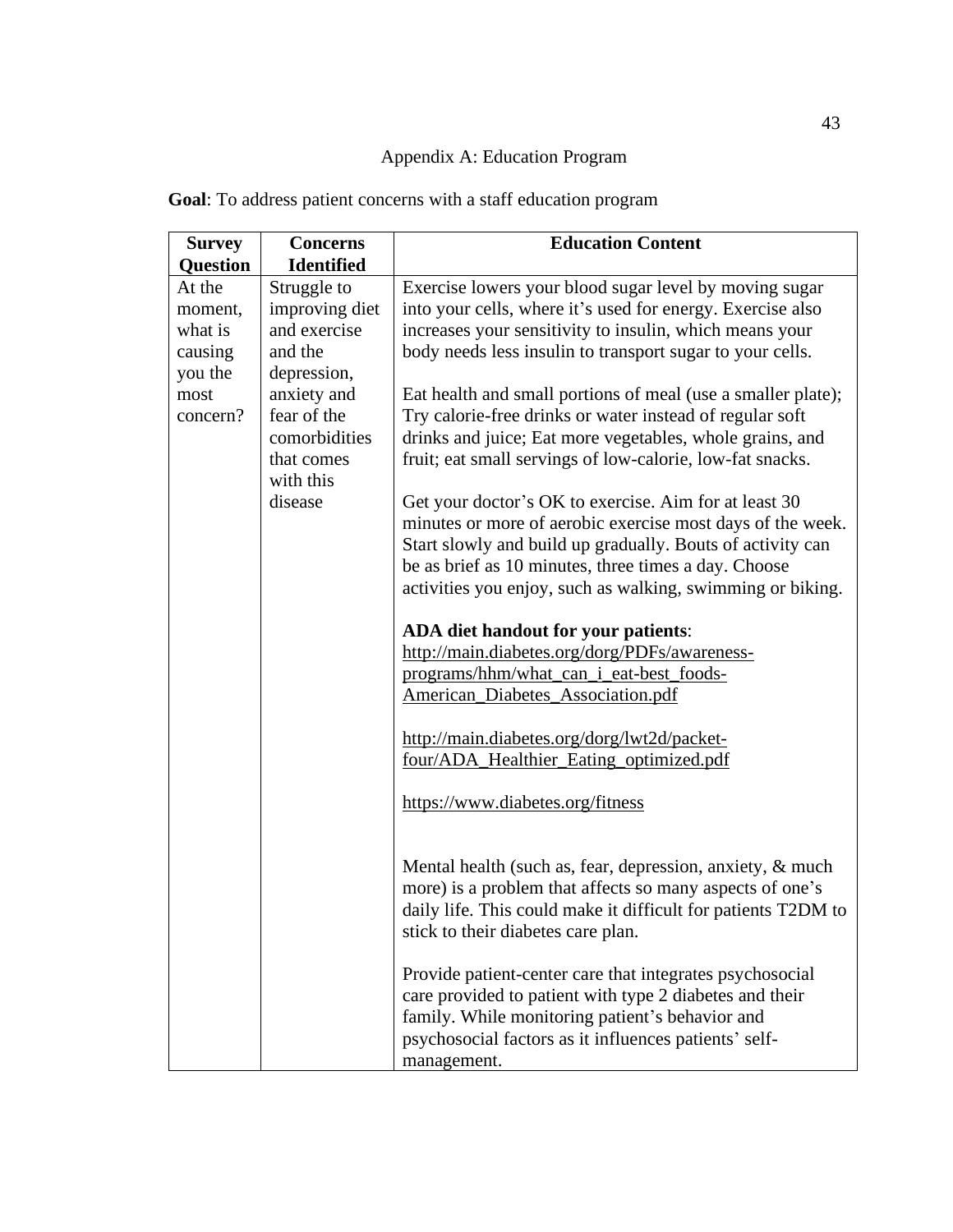|                                            |                                                                             | Providing referrals to allied health providers, work with<br>multidisciplinary team to improve diabetes outcomes.<br>Recommended annual screen for individuals on atypical<br>antipsychotic medications for prediabetes or diabetes.<br><b>Treatment recommendations for anxiety:</b><br>https://www.cdc.gov/diabetes/managing/mental-<br>health.html<br>https://professional.diabetes.org/sites/professional.diabetes.<br>org/files/media/vh_1-<br><u>3 3 de groot ada sympoisum in 111317 2.pdf</u><br>https://care.diabetesjournals.org/content/43/Supplement_1/<br>S48                                                                                                                                                                                                                                                                                                                                                                                                                                                                                                                                                                                                                             |
|--------------------------------------------|-----------------------------------------------------------------------------|--------------------------------------------------------------------------------------------------------------------------------------------------------------------------------------------------------------------------------------------------------------------------------------------------------------------------------------------------------------------------------------------------------------------------------------------------------------------------------------------------------------------------------------------------------------------------------------------------------------------------------------------------------------------------------------------------------------------------------------------------------------------------------------------------------------------------------------------------------------------------------------------------------------------------------------------------------------------------------------------------------------------------------------------------------------------------------------------------------------------------------------------------------------------------------------------------------|
| What is<br>difficult<br>about<br>diabetes? | Monitoring<br>and<br>maintaining<br>blood sugar<br>and on regular<br>basis. | Inform and encourage diabetic patients that, self-testing<br>blood sugar (blood glucose) can be an important tool in<br>managing your treatment plan and preventing diabetes<br>complications, in patient with diabetes disease.<br>The frequency of testing and range of blood sugar results<br>(A1C and daily testing results) depends on various factors<br>such as, the type of diabetes you have, age, activities, diet,<br>and your treatment plan.<br>A1C test (test done in the lab, or provider's office), tells the<br>average blood sugar level over the past 2to 3 months. The<br>test should be carried out on patient with T2DM minimum<br>of twice in a year on a case by case bases.<br>Educate patients how to monitor, use and read glucometer,<br>how to read and use sliding scale orders for<br>insulin/medication administration. Also, importance of<br>documenting blood sugar reading and bringing it in during<br>their clinical appointments. Involve patient (empower<br><i>patient</i> ) in care plan and treatment process.<br><b>Blood sugar monitoring education:</b><br>https://www.mayoclinic.org/diseases-<br>conditions/diabetes/in-depth/blood-sugar/art-20046628 |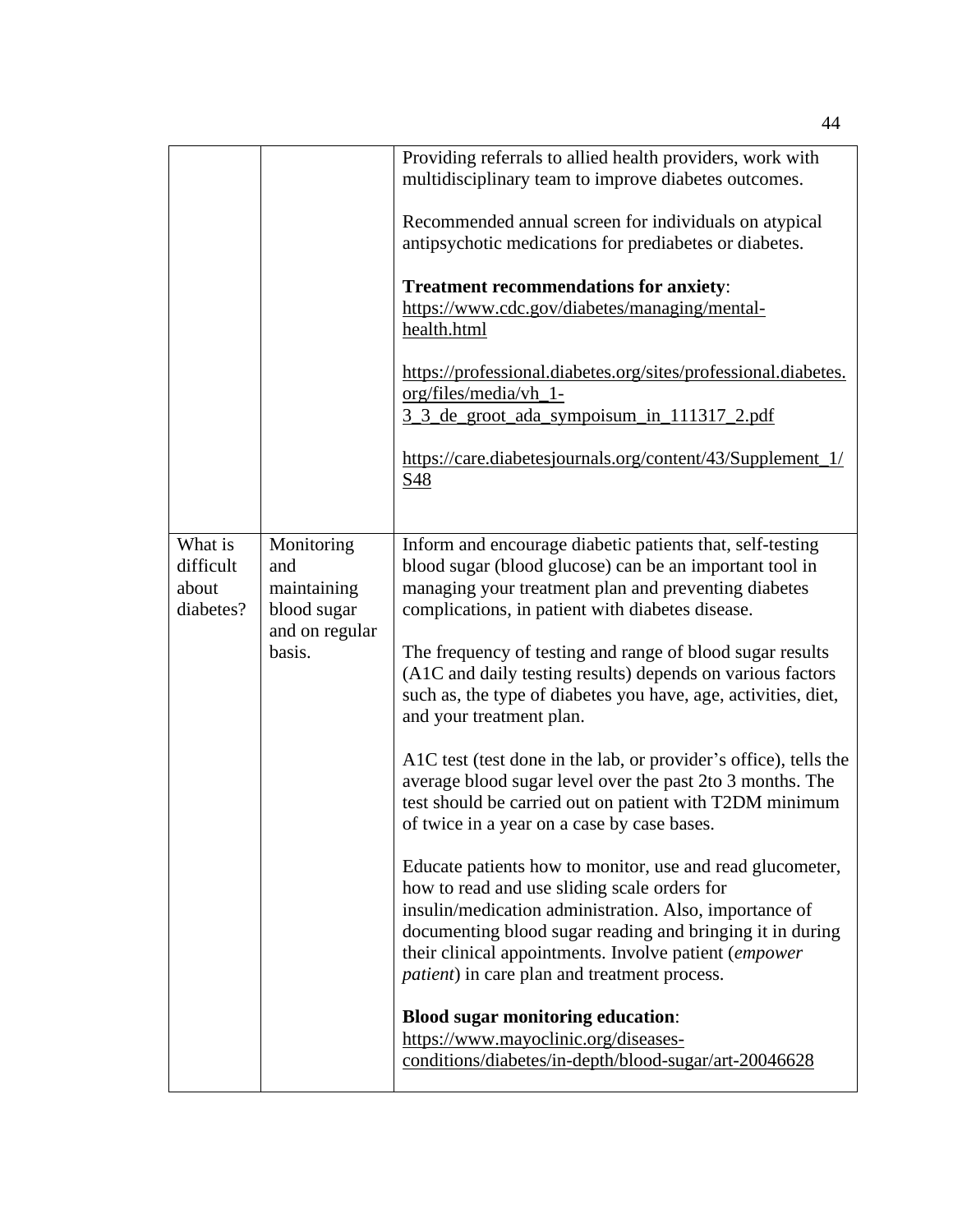|                                                                                 |                                                                                                                                                     | https://www.cdc.gov/diabetes/diabetesatwork/pdfs/knowyo                                                                                                                                                                                                                                                                                                                                                                                                                                                                                                           |
|---------------------------------------------------------------------------------|-----------------------------------------------------------------------------------------------------------------------------------------------------|-------------------------------------------------------------------------------------------------------------------------------------------------------------------------------------------------------------------------------------------------------------------------------------------------------------------------------------------------------------------------------------------------------------------------------------------------------------------------------------------------------------------------------------------------------------------|
|                                                                                 |                                                                                                                                                     | urbloodsugarnumbers.pdf                                                                                                                                                                                                                                                                                                                                                                                                                                                                                                                                           |
| What<br>would<br>you<br>change to<br>feel<br>better?                            | Understanding<br>the disease<br>(education<br>oneself of the<br>disease),<br>setting goals,<br>lifestyle<br>change and<br>adopting health<br>habits | Diabetes diseases is not a death sentence, therefore, take<br>time to education patient about their disease when first<br>diagnosed and with each appointment. Patient are scared<br>when they are first diagnosed of diabetes disease because<br>they do not understand their disease. The lack of disease<br>understanding/knowledge leads to fear, anxiety,<br>depression. These emotional factors can hinder patient's<br>self-care management and medication compliance.<br>Diabetes disease knowledge education:<br>http://www.ada-diabetes-management.com/ |
|                                                                                 |                                                                                                                                                     | https://www.thewellnessnetwork.net/health-news-and-<br>insights/blog/educating-the-patient-with-diabetes/                                                                                                                                                                                                                                                                                                                                                                                                                                                         |
| What are<br>the next<br>steps you<br>feel you<br>can take<br>to feel<br>better? | Self-care<br>education and<br>management,<br>autonomy/inde<br>pendence<br>disease<br>management,<br>medication                                      | Diabetes self-management education (DSME) has been<br>shown to improve health outcomes. DSME is a critical<br>element of care that can bring about lifestyle changes<br>which are vital to prevent the disease in individuals with<br>prediabetes and T2DM. Again, it is important to involve<br>and empower patient (and their family) in patients' plan of<br>care which, will aid in disease prevention/complication,<br>and positive patient outcomes.                                                                                                        |
|                                                                                 | compliance                                                                                                                                          | Self-care/self-management education:<br>https://www.cdc.gov/diabetes/dsmes-toolkit/index.html                                                                                                                                                                                                                                                                                                                                                                                                                                                                     |
|                                                                                 |                                                                                                                                                     | https://care.diabetesjournals.org/content/37/Supplement_1/<br>S144                                                                                                                                                                                                                                                                                                                                                                                                                                                                                                |
|                                                                                 |                                                                                                                                                     | https://care.diabetesjournals.org/search/self-<br>care%252Bmanagement%252B<br>$\ast$                                                                                                                                                                                                                                                                                                                                                                                                                                                                              |
|                                                                                 |                                                                                                                                                     | https://clinical.diabetesjournals.org/content/35/5/333                                                                                                                                                                                                                                                                                                                                                                                                                                                                                                            |
|                                                                                 |                                                                                                                                                     | https://care.diabetesjournals.org/content/40/10/1409                                                                                                                                                                                                                                                                                                                                                                                                                                                                                                              |
| What can<br>I do to                                                             | Encourage,<br>motivate, help                                                                                                                        | Providers need to make sure that patients treatment plan (or<br>plan of care) are patient-centered, timely, rely on evidence-                                                                                                                                                                                                                                                                                                                                                                                                                                     |
| help you?                                                                       | with diabetes<br>management                                                                                                                         | based guidelines to manage diabetes disease and<br>comorbidities associated with the disease (T2DM).                                                                                                                                                                                                                                                                                                                                                                                                                                                              |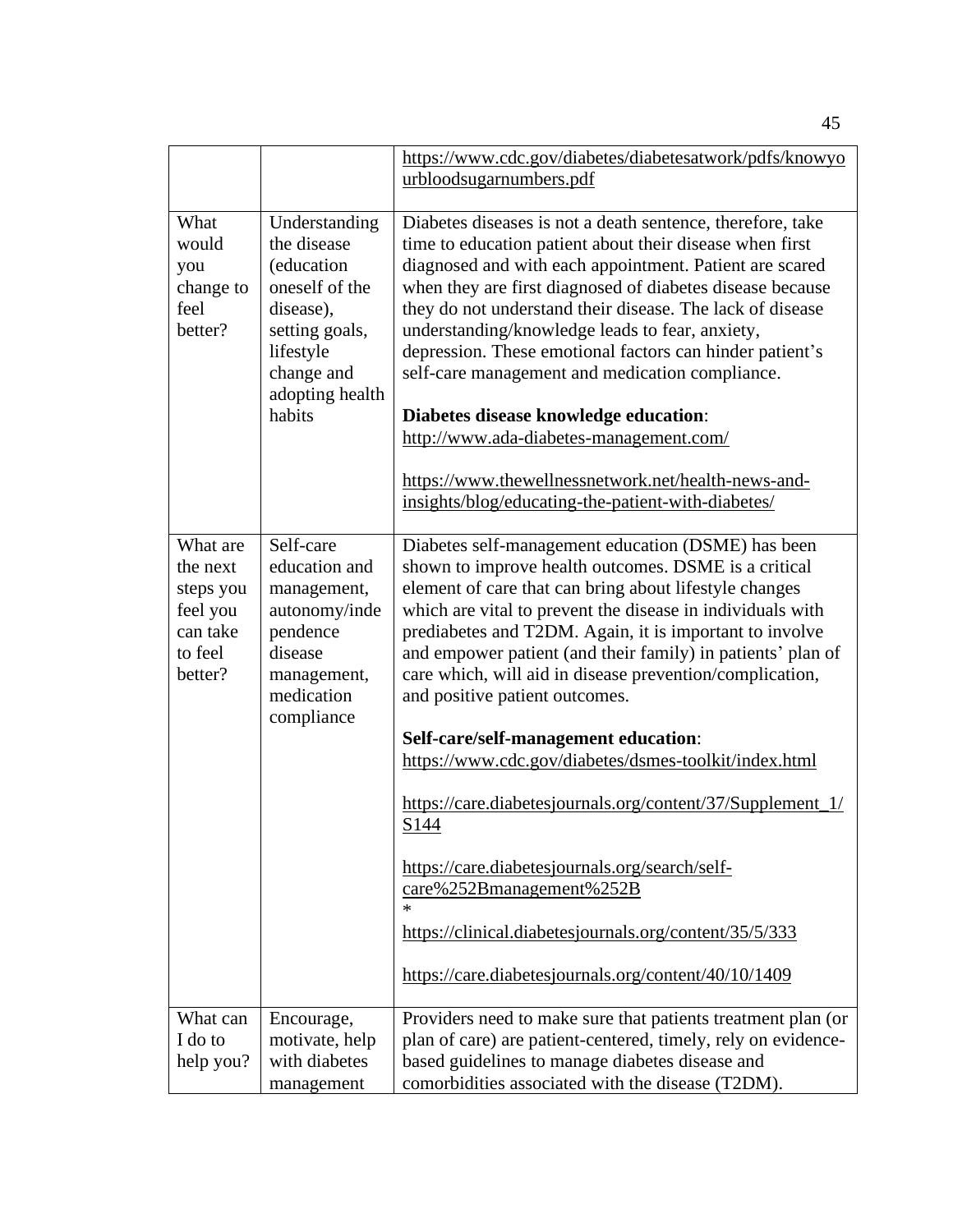| and referral to<br>diabetic<br>educator and<br>specialist | Referrals should be timely other provider(s), collaborate<br>with patients (and their family when necessary), diabetic<br>educator, and ensure to always empower patient<br>(autonomy) with their care to bring about positive health<br>outcomes for patient. |
|-----------------------------------------------------------|----------------------------------------------------------------------------------------------------------------------------------------------------------------------------------------------------------------------------------------------------------------|
|                                                           | <b>Provider support/education:</b><br>https://clinical.diabetesjournals.org/content/early/2019/12/1<br>8/cd20-as01                                                                                                                                             |
|                                                           | https://clinical.diabetesjournals.org/content/37/4/379                                                                                                                                                                                                         |
|                                                           | https://care.diabetesjournals.org/content/40/10/1409                                                                                                                                                                                                           |
|                                                           | https://www.diabeteseducator.org/docs/defaultsource/practi                                                                                                                                                                                                     |
|                                                           | ce/practice-documents/position-statements/role-of-the-                                                                                                                                                                                                         |
|                                                           | diabetes-educator-in-inpatient-                                                                                                                                                                                                                                |
|                                                           | diabetesmanagement.pdf?sfvrsn=0                                                                                                                                                                                                                                |
|                                                           |                                                                                                                                                                                                                                                                |
|                                                           |                                                                                                                                                                                                                                                                |

**Understanding the disease**: Diabetes leads over time to serious damage to the heart,

blood vessels, eyes, kidneys, and nerves. T2MD is a chronic, metabolic disease

characterized by elevated levels of blood glucose (or blood sugar) (World Health

Organization, 2019).

**Types of diabetes**: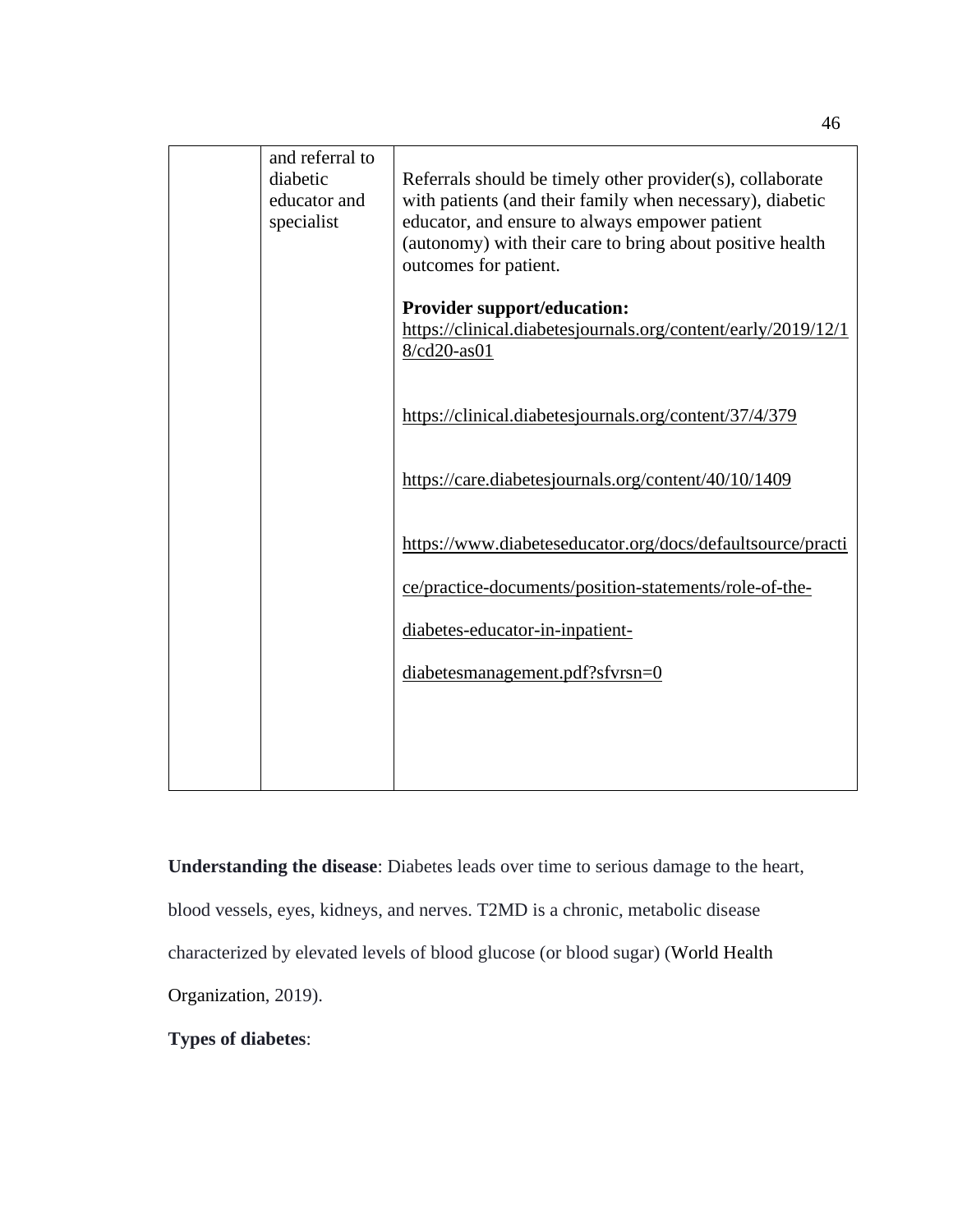*Type 1 diabetes* is a result of autoimmune β-cell destruction, usually leading to absolute insulin deficiency (ADA, 2019).

*Type 2 diabetes* is a result of progressive loss of β-cell insulin secretion frequently on the background of insulin resistance. That is, T2DM is primarily associated with insulin secretory defects related to inflammation and metabolic stress, among other contributors, including genetic factors.

Different ways to diagnosing diabetes are with.

- **Random blood sugar test**: Regardless of when you last ate, a random blood sugar level of 200 milligrams per deciliter (mg/dL) or higher suggests diabetes; or
- **Fasting blood sugar test**: after fasting overnight, a blood sample is taken test and
- (1) Normal fasting blood sugar level is less than 100 mg/dL (5.6 mmol/L),
- (2) Prediabetes is fasting blood sugar from 100 to 125 mg/dL  $(5.6 \text{ to } 6.9 \text{ mmol/L})$ and
- (3) Full-blown diabetes is a fasting blood sugar of 126 mg/dL (7 mmol/L) or higher on two separate occasions (Mayo Clinic, 2018).
- **Oral glucose tolerance test:** For this test, patients fast overnight and blood sugar tested. Then drink a sugary drink, blood sugar levels are tested periodical for the next two hours, and diagnosed as**,**
- Normal blood sugar is a blood sugar level less than 140 mg/dL (7.8 mmol/L),
- **Prediabetes are** readings between 140 and 199 mg/dL (7.8 mmol/L and 11.0) mmol/L), and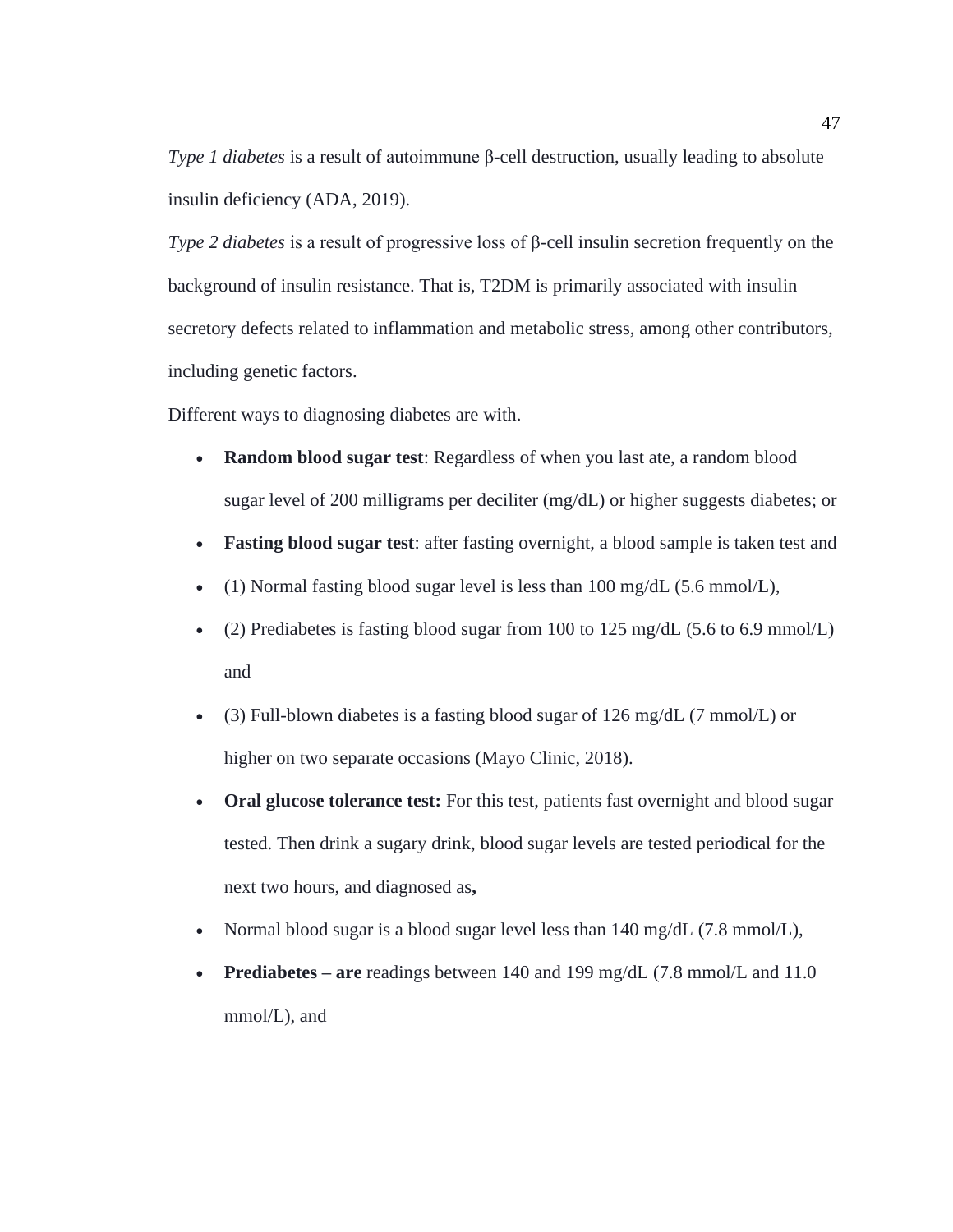- A diabetes diagnosis is blood sugar levels of 200 milligrams per deciliter (11.1 mg/dL) or higher (Mayo Clinic, 2018).
- **Glycated hemoglobin (A1C) test: This blood test** measures the percentage of blood sugar attached to hemoglobin, the oxygen-carrying protein in red blood cells, for the past two to three months. And the higher one's blood sugar levels are, the higher the hemoglobin you have with sugar attached. Therefore.
- An A1C below 5.7 is considered normal,
- A1C between 5.7 and 6.4 percent indicates prediabetes,
- While, an A1C level of 6.5 percent or higher on two separate tests indicates that you have diabetes (Mayo Clinic, 2018).

**Monitoring and maintaining blood sugar**: Teach patients that one of the main goals of self-care measures for diabetes treatment is to keep their blood sugar (BS) levels in the target range. Consistent checking of blood sugar levels by patients (every two to three months A1Cs and office visits checks BS by providers) is one of the best ways to know how well the diabetes treatment plan is working (Weinstock, 2019).

**Self-care**: Diabetes self-management education (DSME) empowering people with diabetes to engage in and maintain lifestyle changes. DSME has been shown to improve health outcomes. Therefore, providers should educate patients on their disease and guide them in making the right decision and taking charge of managing their care (i.e., give patient autonomy with their care) (Fan & Sidani, 2018).

**Diet and Exercise**: review ADA guidelines

**Signs and symptoms associated with diabetes**: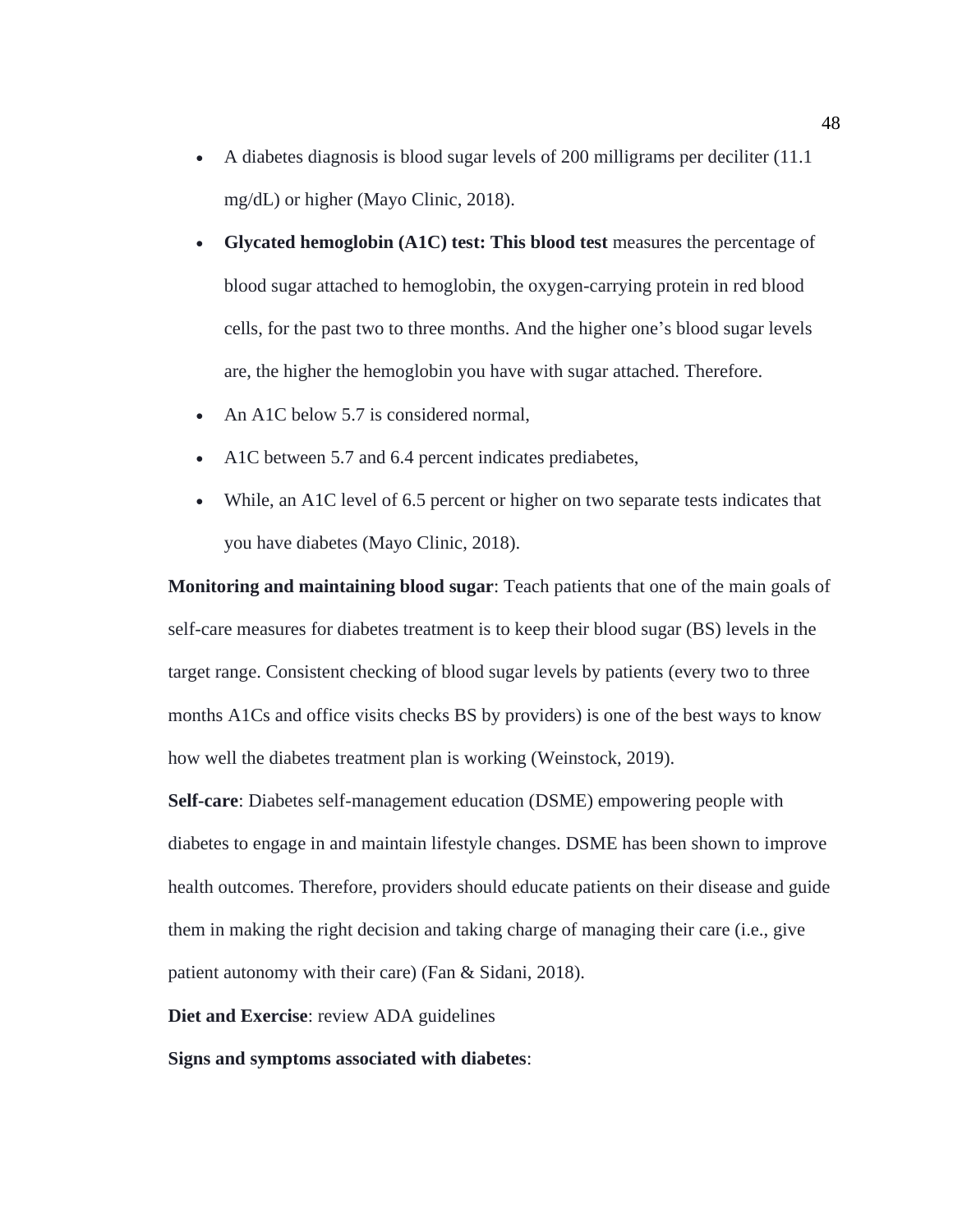- Increased thirst (polydipsia)
- Increased urination (polyuria)
- Increased hunger (Polyphagia)
- Increased fatigue,
- Weight loss (in some cases)
- Nausea and vomiting
- Blurry vision
- Stomachache (in some cases)

## **Comorbidity associated with diabetes**:

- Hypertension
- Amputation
- End-Stage-Kidney Disease
- Blindness
- Neuropathy (nerve damage) and much more.

**Medication compliance**: Find out why patients have been non-compliance with their medications and help them understand the disadvantages and benefits of compliance with their medication regiment.

## **Encourage, Motivate, help with diabetes management**:

- Providers should encourage patients to expresses their concern about their disease
- Motivate patients to be medication compliance by involving them fully in their care (empower patients with their care)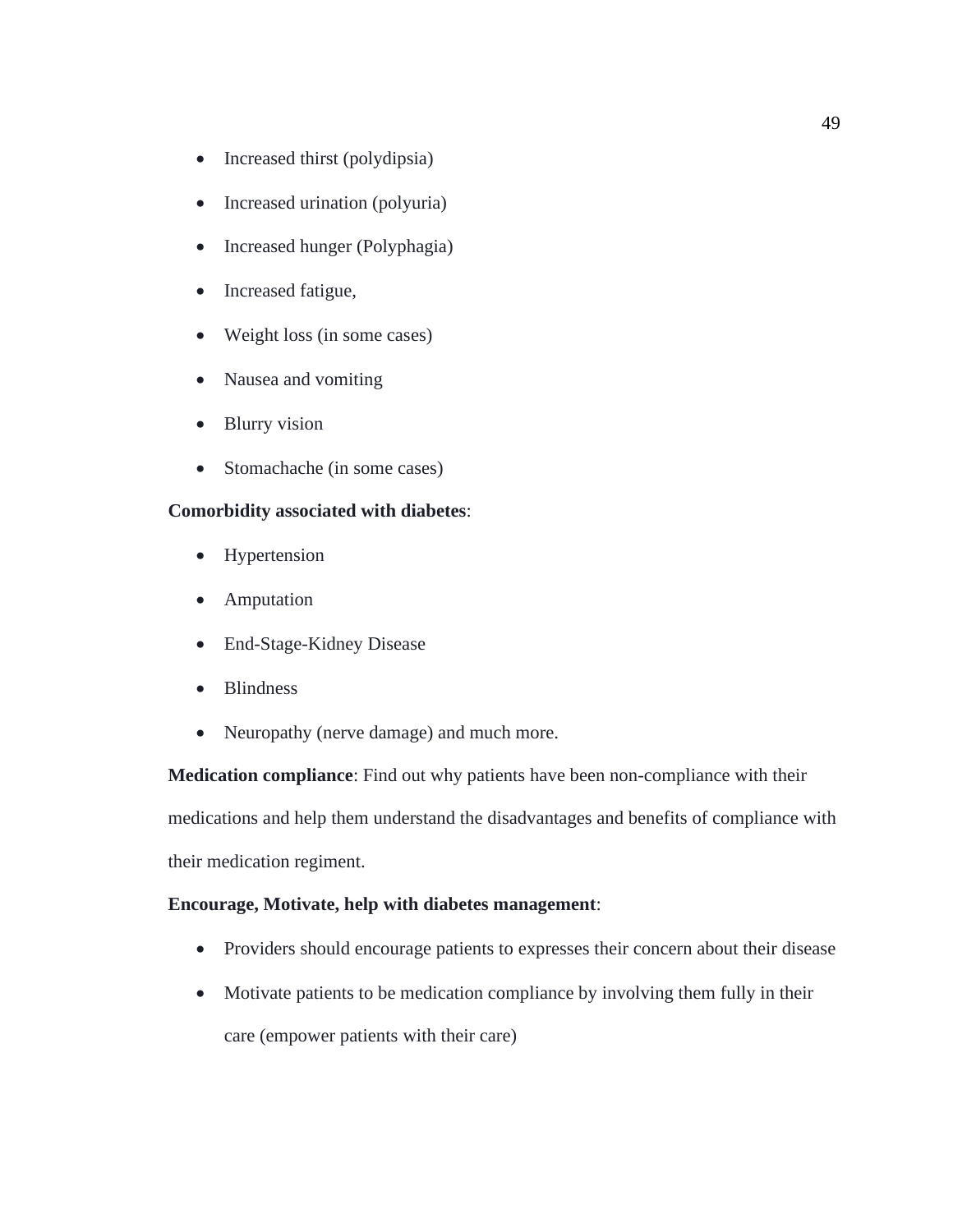• Manage patient's care with the patient, referral to specialist and collaboration with another provider to bring out positive patient outcomes

**Fear, anxiety, and depression**: Patients with diabetes may be fearful of:

- The disease,
- Taking shots, medication compliance
- The anxiety of checking blood sugar,
- Anxiety with the blood sugar result
- Anxiety with doctor's appointments (i.e., keeping doctor's appointments)
- Depression from comorbidities and it's managements

**Referrals to a diabetic educator**: Educating patients, identifying barriers to care, management, hypoglycemia management and prevention, care coordination and transition, nutrition therapy, monitoring glycemic control, and providing/monitoring professional education are key roles that diabetes educators play. Therefore, timely patient referral to a diabetic educator will improve patients' disease outcomes (AADE, 2016).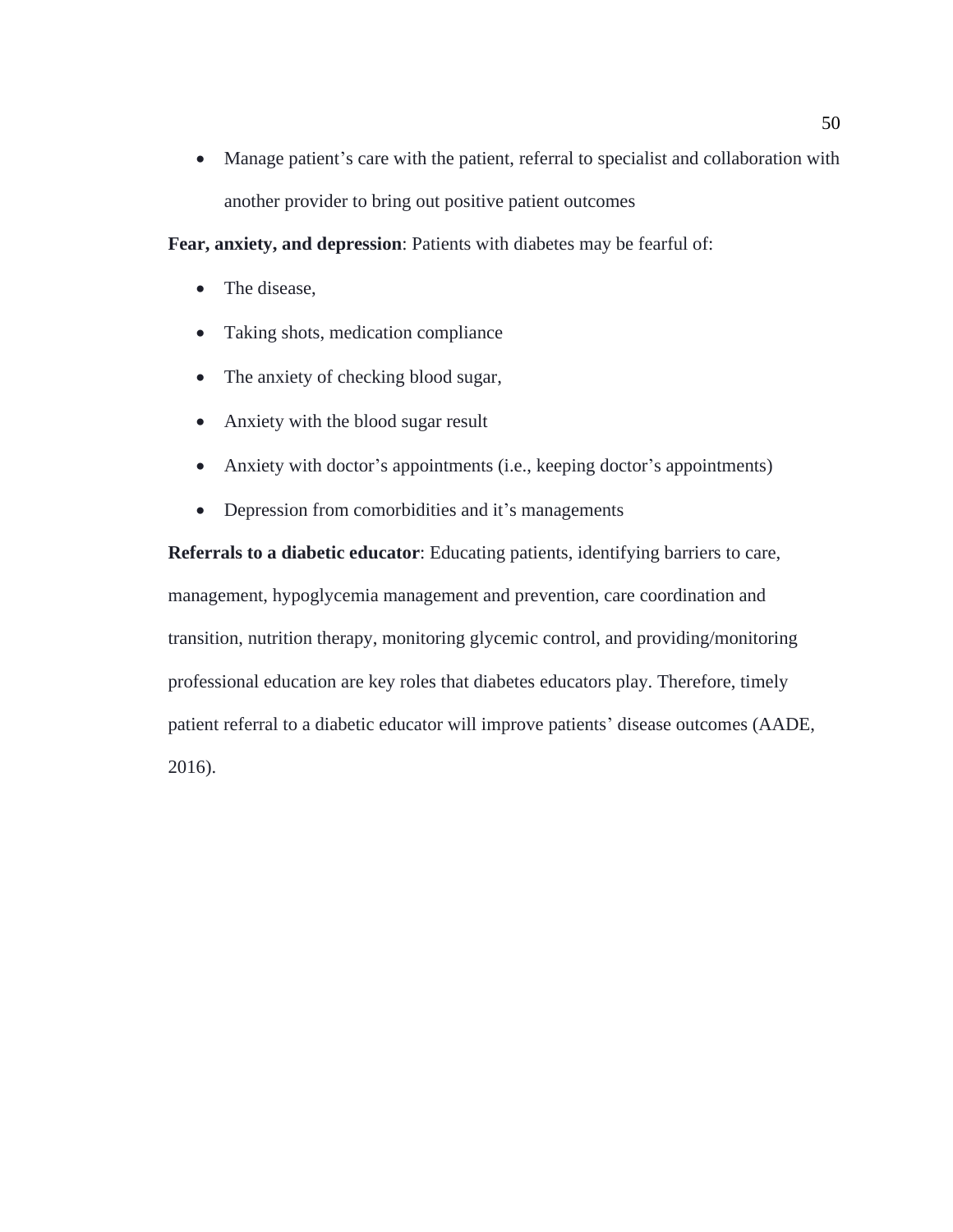# Appendix B: Program Evaluation

# **EDUCATION EVALUATION FORM**

<span id="page-62-0"></span>As a learner please assist in the evaluation of this presentation. Please circle the number beside each statement that best reflects the extent of your agreement. Thank you.

|                |                | Agree    |
|----------------|----------------|----------|
|                |                |          |
|                |                |          |
|                |                |          |
|                |                |          |
| $\overline{4}$ |                |          |
|                |                |          |
|                |                |          |
|                |                | 3        |
|                |                |          |
|                |                |          |
|                | <b>Content</b> | Disagree |

## **Setting**

|    |  | 3 |
|----|--|---|
|    |  |   |
| 3. |  |   |

## **Faculty/Presenter Effectiveness**

| 3. | The method used to present the material held my attention 1 2 |  |  |
|----|---------------------------------------------------------------|--|--|
|    |                                                               |  |  |